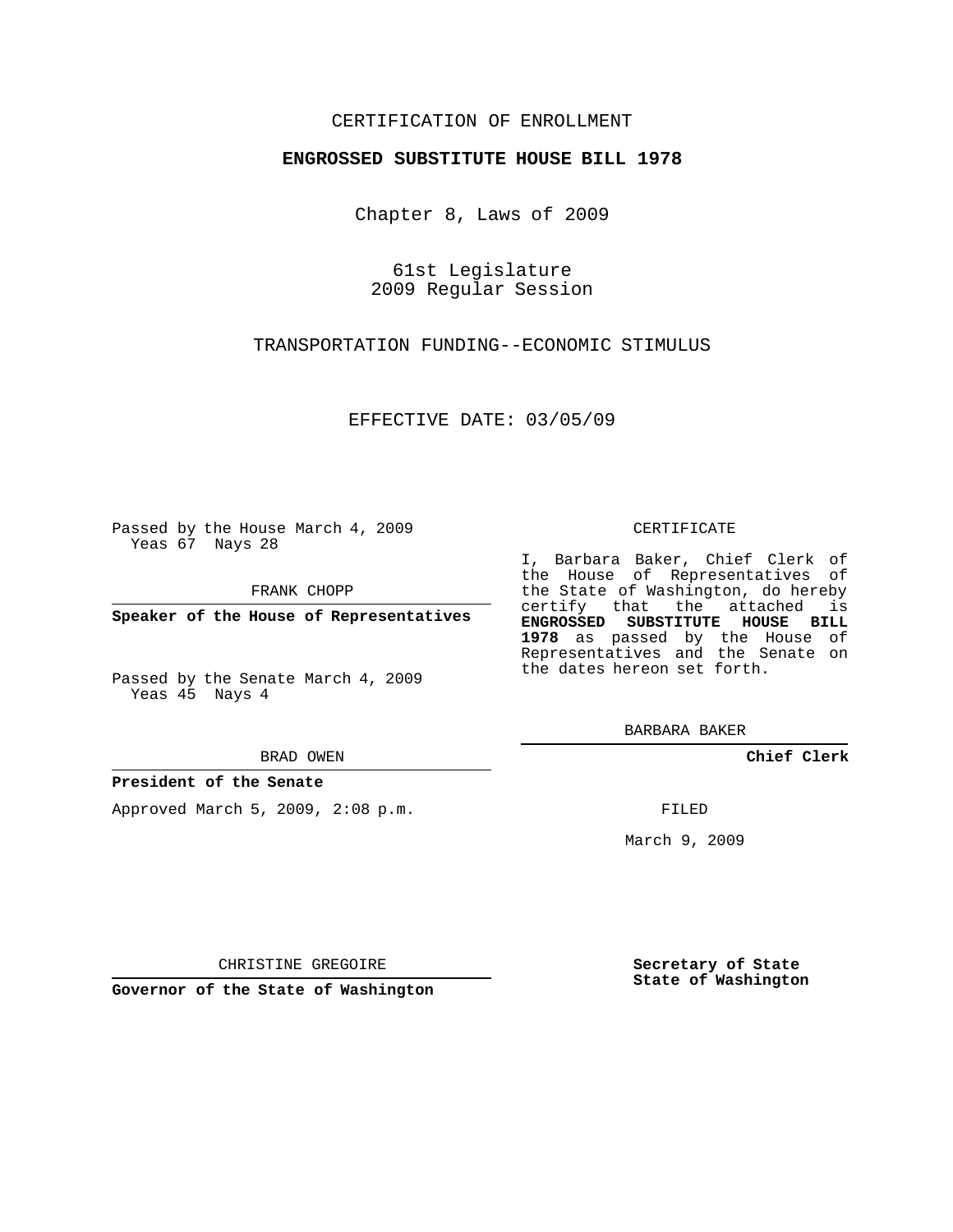## **ENGROSSED SUBSTITUTE HOUSE BILL 1978** \_\_\_\_\_\_\_\_\_\_\_\_\_\_\_\_\_\_\_\_\_\_\_\_\_\_\_\_\_\_\_\_\_\_\_\_\_\_\_\_\_\_\_\_\_

\_\_\_\_\_\_\_\_\_\_\_\_\_\_\_\_\_\_\_\_\_\_\_\_\_\_\_\_\_\_\_\_\_\_\_\_\_\_\_\_\_\_\_\_\_

Passed Legislature - 2009 Regular Session

### **State of Washington 61st Legislature 2009 Regular Session**

**By** House Transportation (originally sponsored by Representatives Clibborn, Liias, and White; by request of Office of Financial Management)

READ FIRST TIME 03/03/09.

 AN ACT Relating to economic stimulus transportation funding and appropriations; amending RCW 46.68.065, 46.68.220, and 47.60.645; amending 2008 c 121 ss 103, 201, 202, 203, 205, 206, 208, 209, 210, 211, 212, 213, 214, 215, 216, 218, 219, 221, 222, 223, 224, 225, 302, 303, 305, 306, 307, 308, 309, 310, 311, 401, 402, 403, 404, 405, 406, 407, and 605 (uncodified); adding a new section to chapter 46.68 RCW; adding new sections to 2007 c 518 (uncodified); creating new sections; repealing 2008 c 121 s 604 and 2007 c 518 s 713 (uncodified); repealing 2007 c 518 s 108 (uncodified); making appropriations and authorizing capital improvements; and declaring an emergency.

BE IT ENACTED BY THE LEGISLATURE OF THE STATE OF WASHINGTON:

#### **ECONOMIC STIMULUS FUNDING**

 NEW SECTION. **Sec. 1.** (1) The legislature finds that President Barack Obama and the 111th Congress have enacted the American Recovery and Reinvestment Act of 2009 in an effort to stimulate the American economy, create and save jobs, and speed recovery from one of the deepest economic recessions in recent history. The investment of federal funds will help alleviate some of the economic burdens the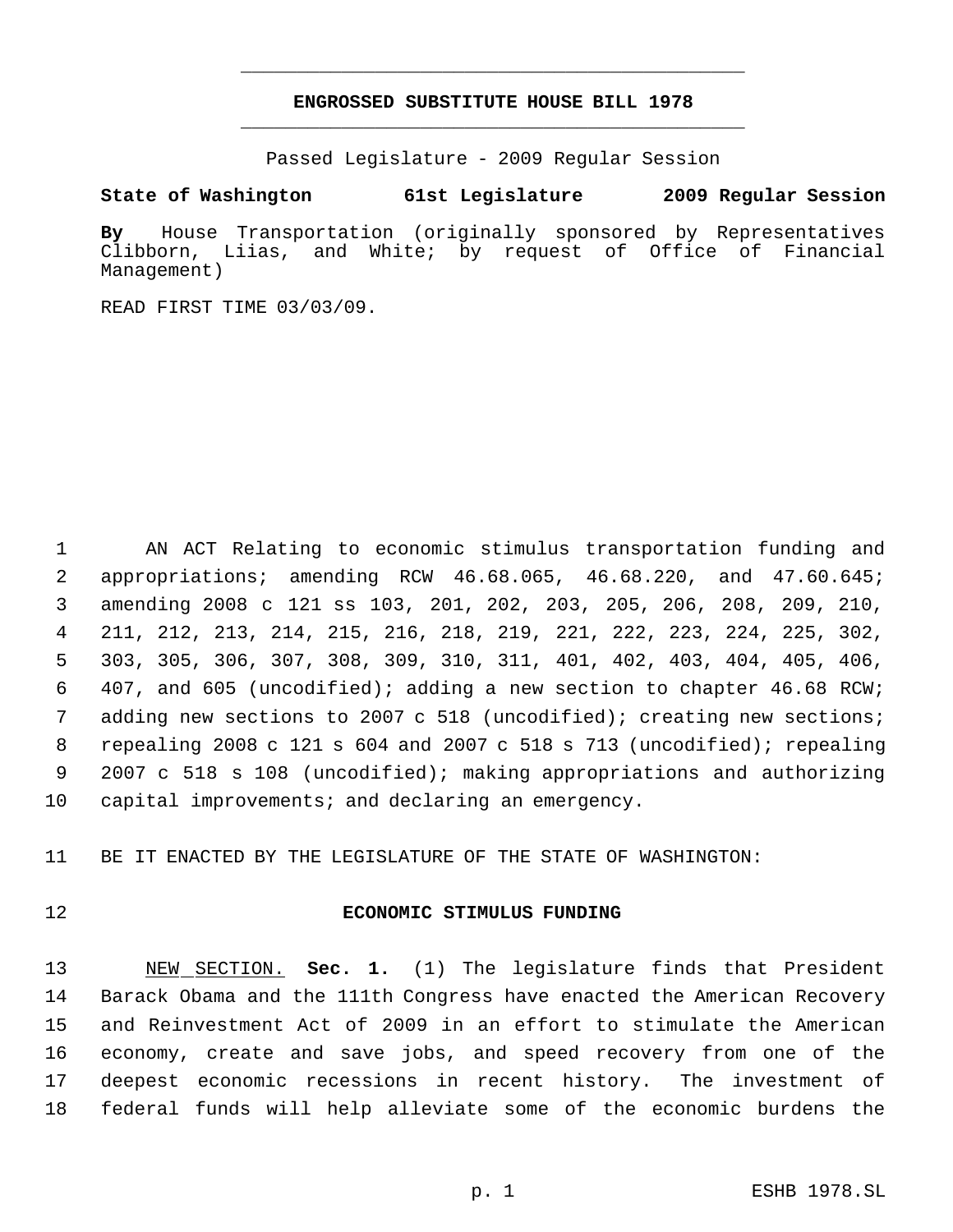states face, and create jobs for the unemployed. The act includes \$492 million in federal transportation funding for Washington state and local highway projects and \$179 million for local transit agency improvement projects. In addition, the act includes over \$11 billion in new funding for competitive national grant programs for highways of regional significance, ferries, and rail priorities. The legislature also finds that Washington state is well positioned to deliver infrastructure projects in one hundred twenty days, as is required for at least half of the state's share of federal stimulus highway funds, and expects to receive additional funds that other states are unable to use in this time frame. The legislature further finds that the state's work to date on projects funded through the "nickel" and "transportation partnership" funding acts mean that many regionally significant projects are poised to compete well for nationally available funds.

 (2) Therefore, it is the intent of the legislature to revitalize Washington's economy and reduce the state's unemployment rate by quickly putting people to work around the state on projects that promote safety, relieve traffic congestion, and preserve long-term investments that will provide benefits into the future. Such projects will be constructed quickly and will generate a significant number of jobs, thereby strengthening Washington's economy and its families seeking work.

# NEW SECTION. **Sec. 2. FOR THE DEPARTMENT OF TRANSPORTATION-- AMERICAN RECOVERY AND REINVESTMENT ACT OF 2009.**

26 Motor Vehicle Account--Federal Appropriation . . . . . . \$341,400,000

 The appropriation in this section is subject to the following conditions and limitations:

 (1) The entire appropriation in this section is provided solely for the projects and amounts listed in ARRA Washington State Project LEAP document 2009, as developed on February 24, 2009. Funds under this section may be reallocated among projects shown in the document to the extent that the department finds it necessary for the purposes of facilitating completion of the projects with the highest priority or to maintain maximum federal funds eligibility.

 (2) To achieve the legislative objectives provided in section 1(2) of this act with respect to highway projects, it is the intent of the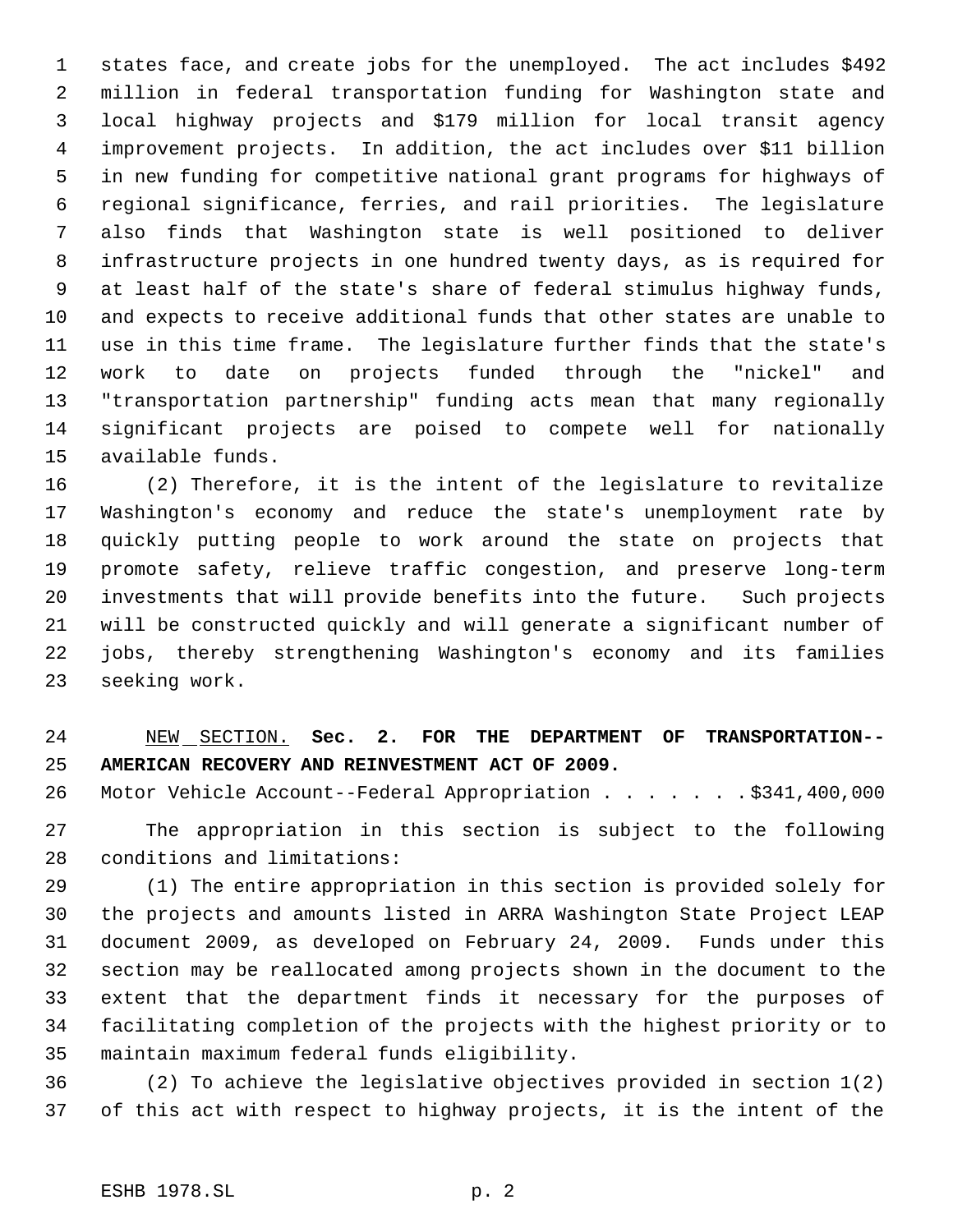legislature that the appropriation in this section be used for: Transportation 2003 account (nickel account) projects and transportation partnership account (TPA) projects that would have otherwise been delayed due to decreased revenues, so as to advance project completion dates similar to those envisioned in the enacted 2008 legislative list of projects; projects that preserve or rehabilitate Washington state highways and roads; and projects that modify roadway alignments and conditions to create safer roads for the traveling public.

 (3)(a) The department of transportation shall obligate at least fifty percent of the funds no later than one hundred twenty days after surface transportation program funds under the American Recovery and Reinvestment Act of 2009 have been apportioned to the states;

 (b) The department shall obligate all funds no later than one year after surface transportation program funds under the American Recovery 16 and Reinvestment Act of 2009 have been apportioned to the states;

 (c) The department shall place the first priority for allocating funds on those projects listed as "First Tier" projects on ARRA Washington State Project LEAP document 2009, as developed on February 24, 2009. The department shall place the second priority on projects listed as "Second Tier" projects on the document; and

 (d) Within each tier of projects on ARRA Washington State Project LEAP document 2009, as developed on February 24, 2009, the department shall place the highest priority for allocating funds on the transportation 2003 account (nickel account) projects and transportation partnership account (TPA) projects listed to advance their completion. The department shall prioritize funding for other projects within the tier according to how soon the contract for the project could be awarded.

 (4) By June 30, 2009, the department of transportation shall report to the legislative standing committees on transportation and the office of financial management on the status of federal stimulus funds including, but not limited to, identifying the projects shown in ARRA Washington State Project LEAP document 2009, as developed on February 24, 2009, for which federal stimulus funding has already been obligated, the amount of federal recovery funds estimated to be obligated to the projects, and the completion status of each project.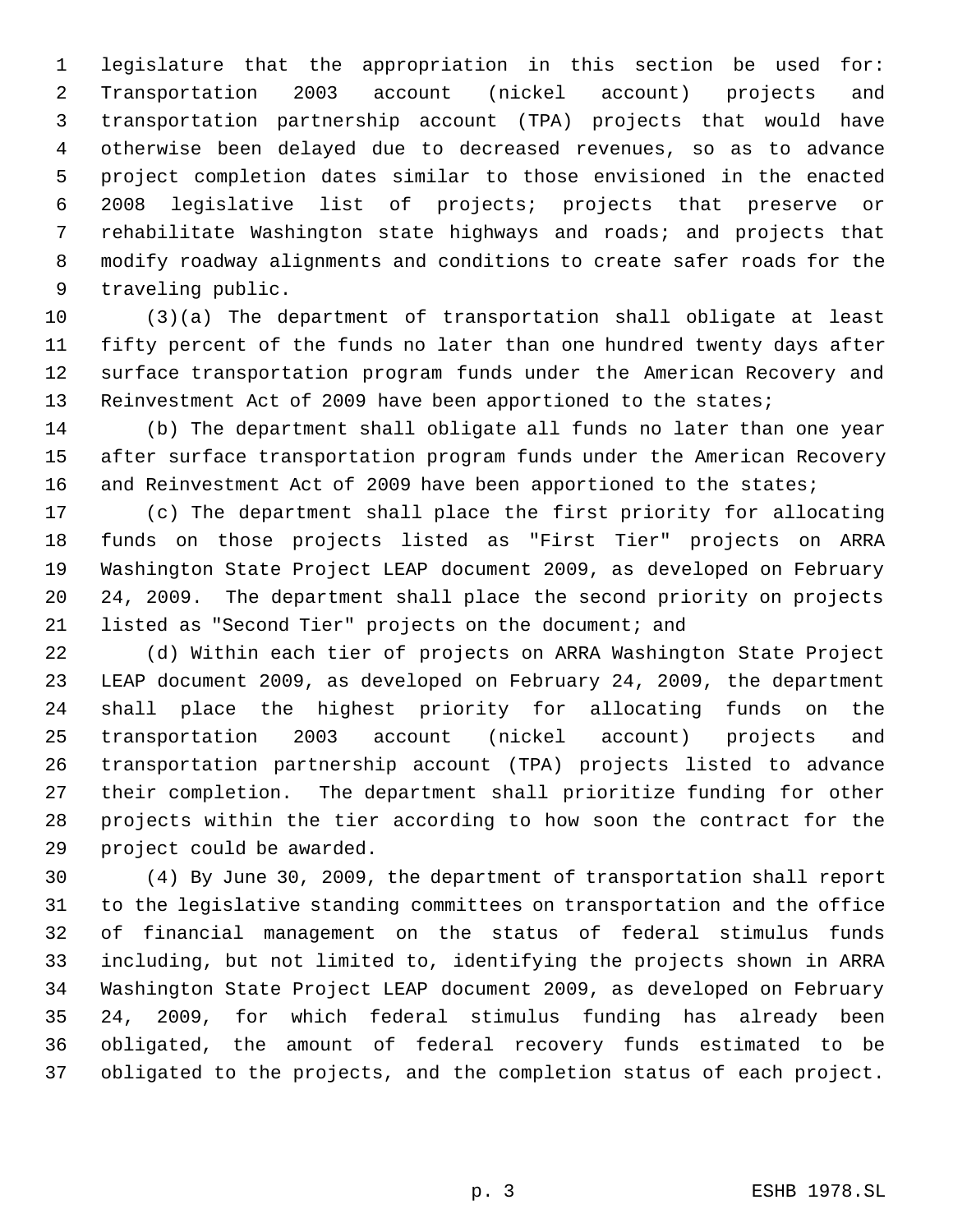Subsequent status reports are due to the legislative standing committees on transportation and the office of financial management on August 31, 2009, and December 1, 2009.

 NEW SECTION. **Sec. 3.** If the department of transportation receives additional funding pursuant to the American Recovery and Reinvestment Act of 2009, including funding redistributed from other states, the department shall apply such funds to projects on ARRA Washington State Project LEAP document 2009, as developed on February 24, 2009, as prioritized by section 2(3) (c) and (d) of this act. If the funds are in excess of the amounts shown on ARRA Washington State Project LEAP document 2009, as developed on February 24, 2009, additional funds must be applied to improvement, preservation, ferries, and rail capital projects identified in the LEAP transportation documents in the enacted 2009-11 omnibus transportation appropriations act. However, if the funds received may not be used for any of the purposes enumerated in this section, then the department may program the funds for other transportation-related activities. The department shall notify the legislative standing committees on transportation and the office of financial management of the amount of funds received and the projects receiving funding through this process.

 NEW SECTION. **Sec. 4.** To the extent practicable, the department of transportation shall apply to the competitive grant programs created by the American Recovery and Reinvestment Act of 2009 for all transportation modes including, but not limited to, rail, projects of regional significance, and ferries, as well as other grant programs created by the act that may provide funding for transportation-related activities. Concurrent with the submission of these applications, the department of transportation shall report on these applications to the legislative standing committees on transportation and the office of financial management.

 NEW SECTION. **Sec. 5.** For the distribution of funds that are suballocated within the state pursuant to the American Recovery and Reinvestment Act of 2009 to areas of the state outside of the transportation management areas, the department of transportation shall convene a local oversight and accountability panel, which shall include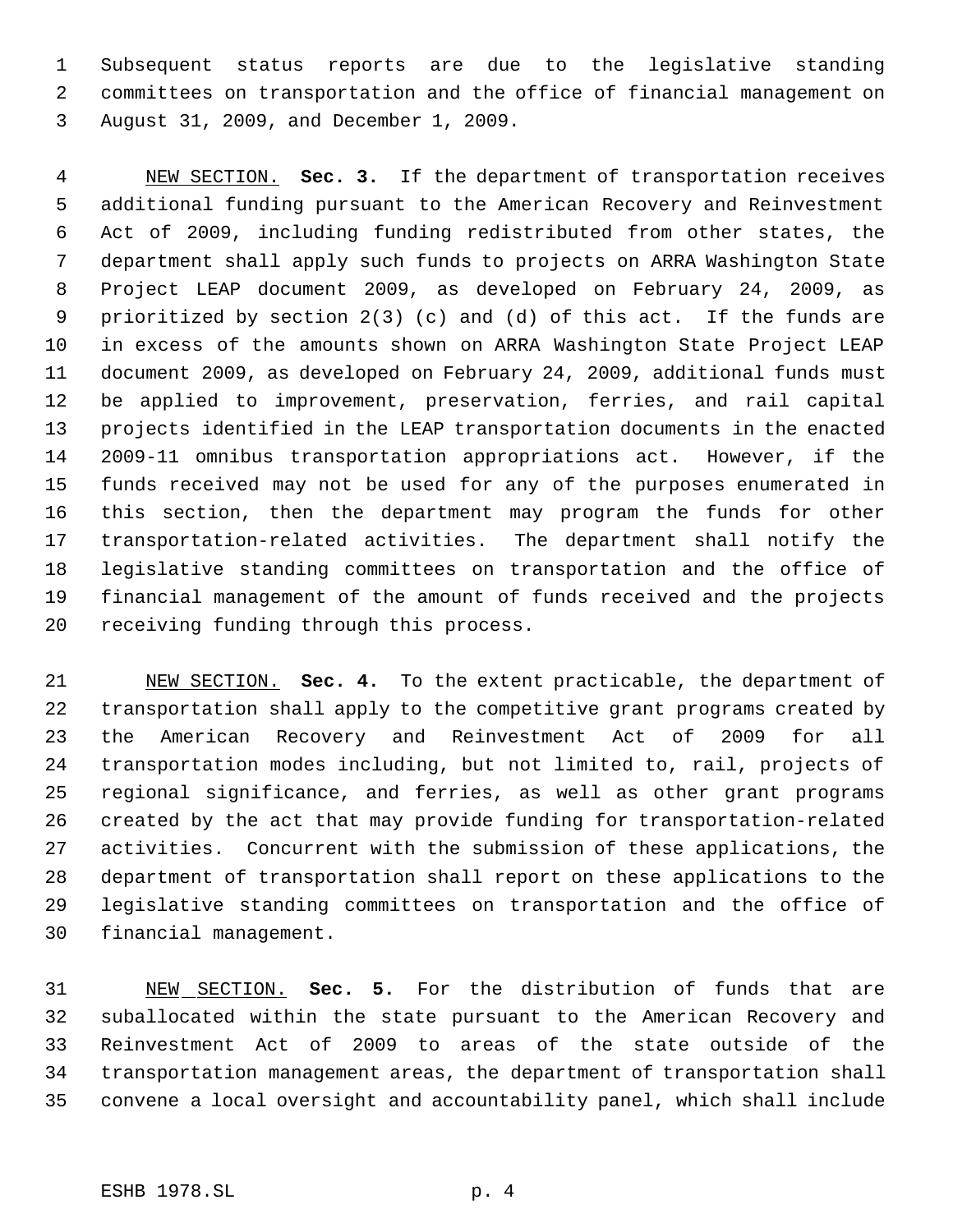representation from, at a minimum, the associations of Washington cities and counties, the Washington public ports association, and the transportation improvement board. The panel, chaired by the executive director of the transportation improvement board, shall ensure rapid project delivery and accountability for funds. The panel shall proceed with an expedited statewide process utilizing the metropolitan planning organization and county lead agency prioritized listing of local projects. The department shall monitor the projects selected to receive stimulus funding to ensure that Washington state is successful in obligating all of its funding.

 NEW SECTION. **Sec. 6.** Sections 1 through 5 of this act are for the period ending June 30, 2011.

## **GENERAL GOVERNMENT AGENCIES--OPERATING**

 **Sec. 101.** 2008 c 121 s 103 (uncodified) is amended to read as follows:

### **FOR THE MARINE EMPLOYEES COMMISSION**

- Puget Sound Ferry Operations Account--State
- 18 Appropriation . . . . . . . . . . . . . . . . . ((\$434,000)) \$433,000

 The appropriation in this section is subject to the following conditions and limitations: A maximum of \$22,000 may be expended to pay the department of personnel for conducting the 2007 salary survey.

#### **TRANSPORTATION AGENCIES--OPERATING**

 **Sec. 201.** 2008 c 121 s 201 (uncodified) is amended to read as follows:

#### **FOR THE WASHINGTON TRAFFIC SAFETY COMMISSION**

| 27 | Highway Safety Account--State Appropriation \$2,605,000                                   |
|----|-------------------------------------------------------------------------------------------|
| 28 | Highway Safety Account--Federal Appropriation $($ $($ $\frac{215}{615}, \frac{845}{600})$ |
| 29 | \$15,844,000                                                                              |
| 30 | School Zone Safety Account--State Appropriation \$3,376,000                               |
| 31 | TOTAL APPROPRIATION $($ $(\frac{21}{21}, \frac{826}{100})$                                |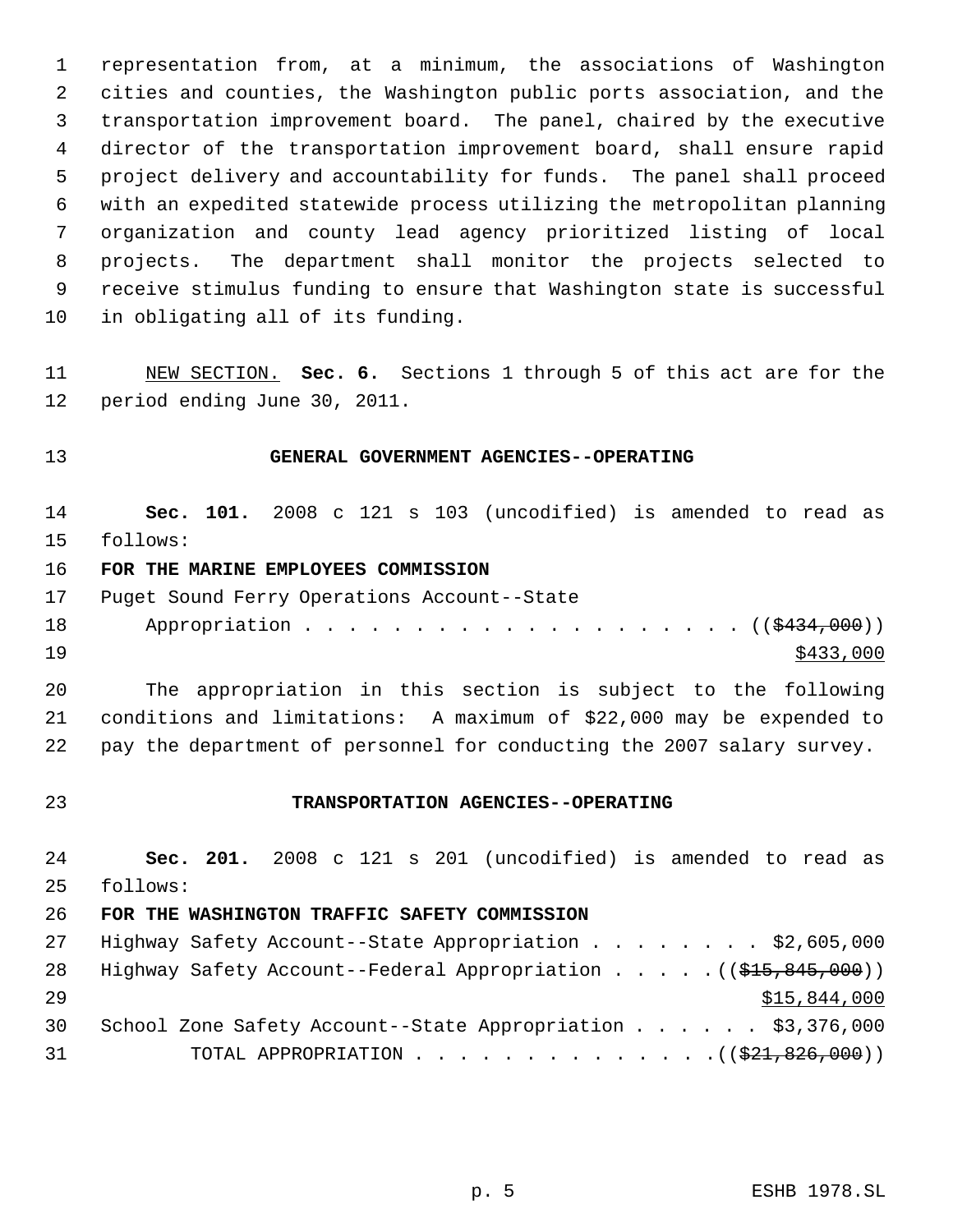#### $\frac{$21,825,000}{2}$

 The appropriations in this section are subject to the following conditions and limitations: \$76,000 of the school zone safety account--state appropriation is provided solely for contracting with the office of the superintendent of public instruction (OSPI) to conduct pilot programs in three school districts for road safety education and training for children, in order to teach children safe walking, bicycling, and transit use behavior. The pilot projects shall be conducted during the 2008-09 academic year, and shall be modeled after a program and curriculum successfully implemented in the Spokane school district. Funds are provided for curriculum resources, bicycle purchases, teacher training, other essential services and equipment, and OSPI administrative expenses which may include contracting out pilot program administration. The participating school districts shall be located as follows: One in Grant county, one in Island county, and one in Kitsap county. The OSPI shall evaluate the pilot programs, and report to the transportation committees of the legislature no later than December 1, 2009, on the outcomes of the pilot programs. The report shall include a survey identifying barriers to, interest in, and the likelihood of students traveling by biking, walking, or transit both prior to and following completion of the pilot program.

 **Sec. 202.** 2008 c 121 s 202 (uncodified) is amended to read as follows:

## **FOR THE COUNTY ROAD ADMINISTRATION BOARD**

|    | 25 Rural Arterial Trust Account--State Appropriation \$900,000                     |
|----|------------------------------------------------------------------------------------|
| 26 | Motor Vehicle Account--State Appropriation $($ $($ $\frac{2}{2}, 0.058, 0.00)$ $)$ |
| 27 | \$2,057,000                                                                        |
| 28 | County Arterial Preservation Account--State                                        |
| 29 |                                                                                    |
| 30 | TOTAL APPROPRIATION $($ $($ \$4,346,000) $)$                                       |
| 31 | \$4,345,000                                                                        |

 The appropriations in this section are subject to the following conditions and limitations: \$481,000 of the county arterial preservation account--state appropriation is provided solely for continued development and implementation of a maintenance management system to manage county transportation assets.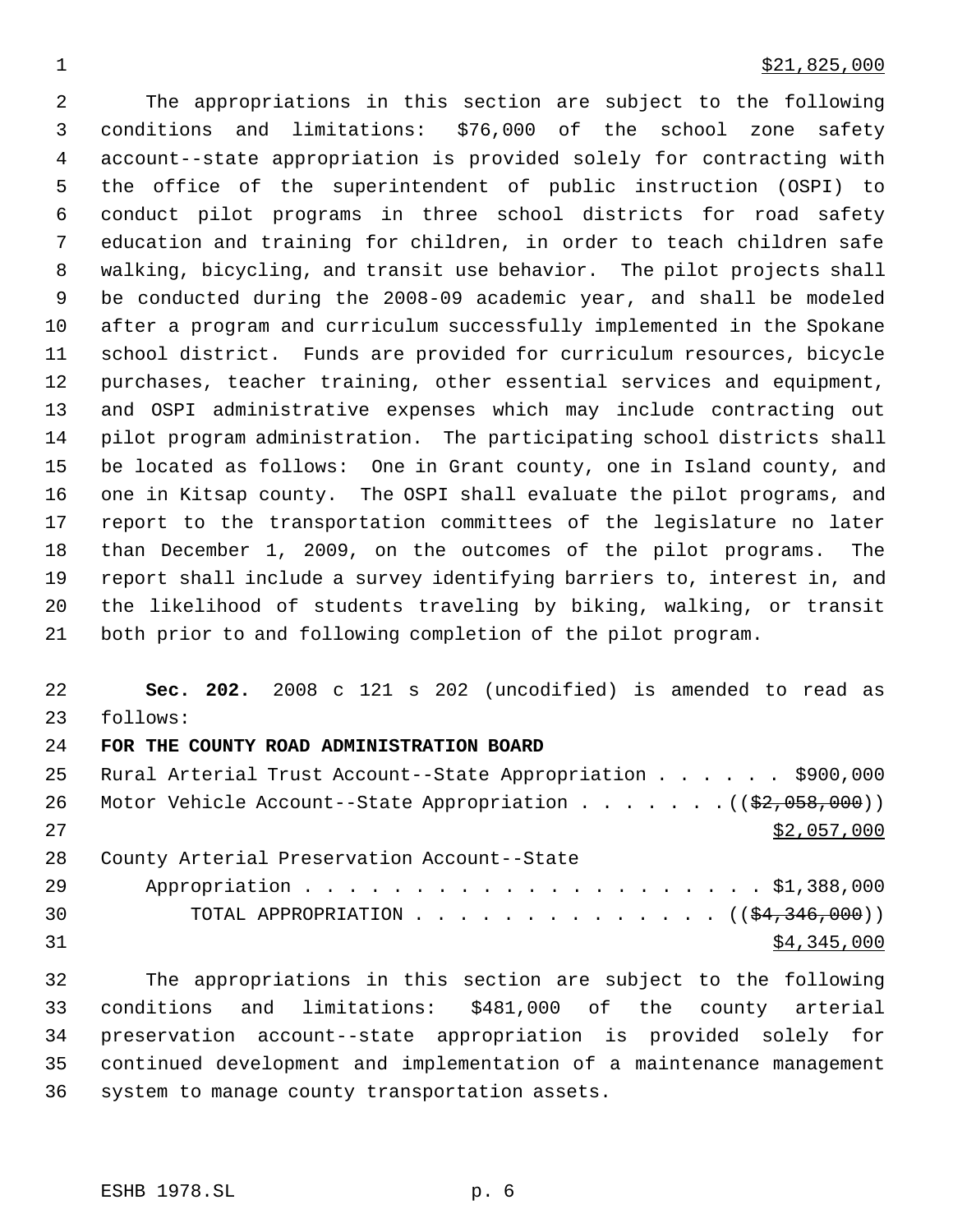**Sec. 203.** 2008 c 121 s 203 (uncodified) is amended to read as follows: **FOR THE TRANSPORTATION IMPROVEMENT BOARD** 4 Urban Arterial Trust Account--State Appropriation . . . . \$1,778,000 Transportation Improvement Account--State 6 Appropriation . . . . . . . . . . . . . . . . . (  $(\frac{1}{2}, 780, 000)$  ) \$1,779,000 8 TOTAL APPROPRIATION . . . . . . . . . . . . . ((<del>\$3,558,000</del>))  $\frac{1}{2}$   $\frac{1}{2}$ ,  $\frac{557}{000}$  **Sec. 204.** 2008 c 121 s 205 (uncodified) is amended to read as follows:

**FOR THE JOINT TRANSPORTATION COMMITTEE**

| 13 | Motor Vehicle Account--State Appropriation $($ $($ \$2,513,000)) |
|----|------------------------------------------------------------------|
| 14 | \$2,512,000                                                      |
| 15 | Multimodal Transportation Account--State Appropriation \$550,000 |
| 16 | TOTAL APPROPRIATION $($ $(\frac{27}{27},063,000))$               |
| 17 | \$3,062,000                                                      |

 The appropriations in this section are subject to the following conditions and limitations:

 (1) ((\$750,000)) \$950,000 of the motor vehicle account--state appropriation is for establishing a work group to implement Engrossed Substitute House Bill No. 2358 (regarding state ferries) and review other matters relating to Washington state ferries. The cochairs of the committee shall establish the work group comprising committee members or their designees, an appointee by the governor, and other stakeholders as appointed by the cochairs, to assist in the committee's work. The work group shall report on its tasks to the transportation committees of the legislature by December 2008. The work group is tasked with the following:

 (a) Implementing the recommendations of Engrossed Substitute House Bill No. 2358 (regarding state ferries). As directed by Engrossed Substitute House Bill No. 2358, the committee work group shall participate in and provide a review of the following:

 (i) The Washington transportation commission's development and interpretation of a survey of ferry customers;

(ii) The department of transportation's analysis and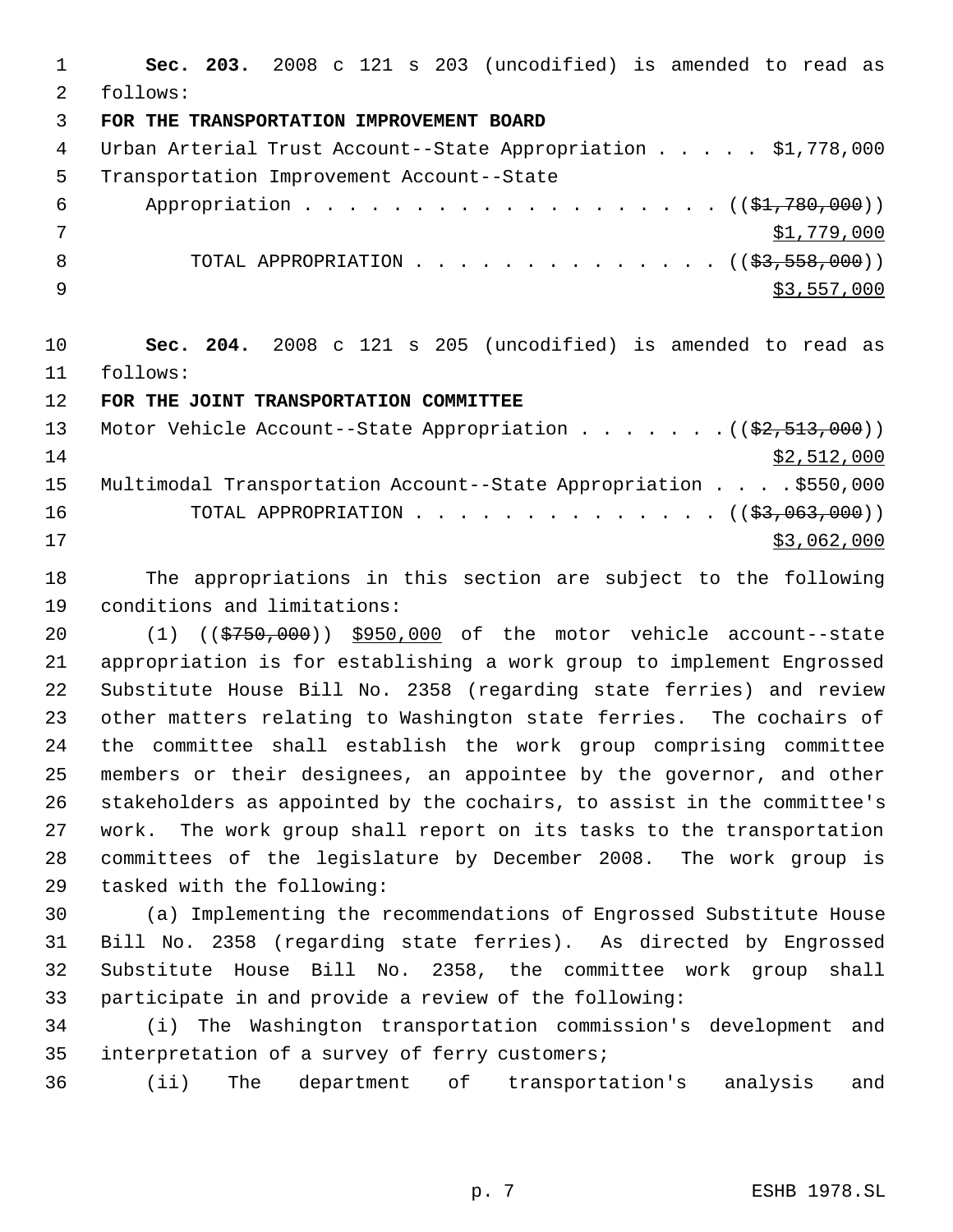reestablishment of vehicle level of service standards. In reestablishing the standards, consideration must be given to whether boat wait is the appropriate measure;

 (iii) The department's development of pricing policy proposals. In developing these policies, the policy, in effect on some routes, of collecting fares in only one direction must be evaluated to determine whether one-way fare pricing best serves the ferry system;

(iv) The department's development of operational strategies;

(v) The department's development of terminal design standards; and

(vi) The department's development of a long-range capital plan;

(b) Reviewing the following Washington state ferry programs:

(i) Ridership demand forecast;

 (ii) Updated life cycle cost model, as directed by Engrossed Substitute House Bill No. 2358;

 (iii) Administrative operating costs, nonlabor and nonfuel operating costs, Eagle Harbor maintenance facility program and maintenance costs, administrative and systemwide capital costs, and 18 vessel preservation costs; and

 (iv) The Washington state ferries' proposed capital cost allocation plan methodology, as described in Engrossed Substitute House Bill No. 2358;

(c) Making recommendations regarding:

 (i) The most efficient timing and sizing of future vessel acquisitions beyond those currently authorized by the legislature. Vessel acquisition recommendations must be based on the ridership projections, level of service standards, and operational and pricing strategies reviewed by the committee and must include the impact of those recommendations on the timing and size of terminal capital investments and the state ferries' long range operating and capital finance plans; and

 (ii) Capital financing strategies for consideration in the 2009 legislative session. This work must include confirming the department's estimate of future capital requirements based on a long range capital plan and must include the department's development of a plan for codevelopment and public private partnership opportunities at public ferry terminals; and

(d) Evaluate the capital cost allocation plan methodology developed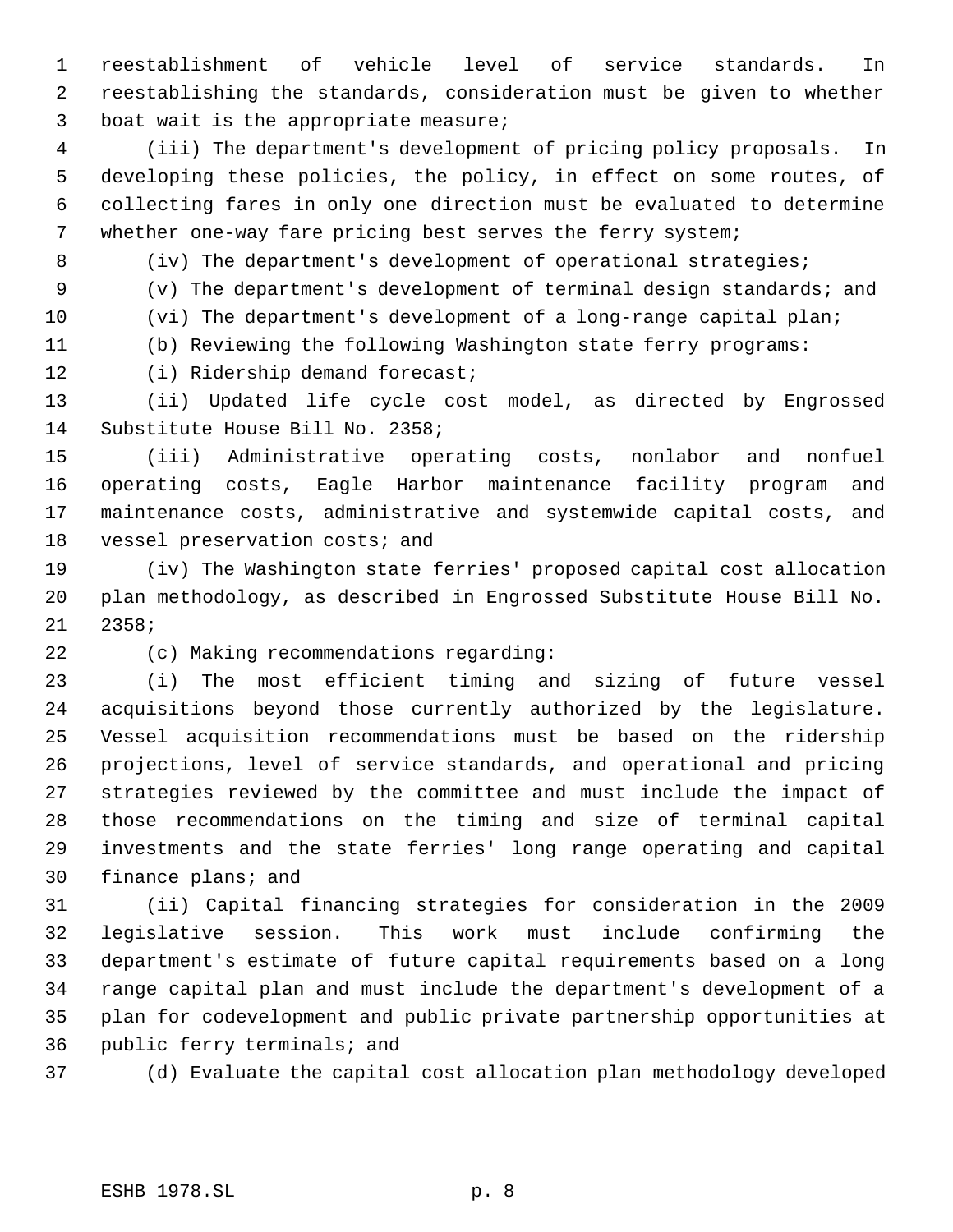by the department to implement Engrossed Substitute House Bill No. 2358.

 (2) \$250,000 of the motor vehicle account--state appropriation and \$250,000 of the multimodal transportation account--state appropriation are for the continuing implementation of chapter 514, Laws of 2007.

 (3) \$300,000 of the multimodal transportation account--state appropriation is for implementing Substitute House Bill No. 1694 (coordinated transportation). If Substitute House Bill No. 1694 is not enacted by June 30, 2007, the amount provided in this subsection shall lapse.

 (4) \$150,000 of the motor vehicle account--state appropriation is for the Puget Sound regional council to conduct a pilot program for multimodal concurrency analysis. This pilot program will analyze total trip needs for a regional growth center based on adopted land use plans, identify the number of trips which can be accommodated by planned roadway, transit service, and nonmotorized investments, and identify gaps for trips that cannot be served and strategies to fill those gaps. The purpose of this pilot is to demonstrate how this type of multimodal concurrency analysis can be used to broaden and strengthen local concurrency programs.

 (5) \$236,000 of the motor vehicle account--state appropriation is for a comprehensive analysis, as stated in Senate Bill No. 5689, of mid-term and long-term transportation funding mechanisms and methods. 24 Elements of the study will include existing data and trends, policy objectives, performance and evaluation criteria, incremental transition strategies, and possibly, scaled testing. Baseline data and methods 27 assessment must be concluded by December 31, 2009. Performance criteria must be developed by June 30, 2010, and recommended planning level alternative funding strategies must be completed by December 31, 2010.

 **Sec. 205.** 2008 c 121 s 206 (uncodified) is amended to read as follows: **FOR THE TRANSPORTATION COMMISSION** 34 Motor Vehicle Account--State Appropriation . . . . . . . ((\$2,322,000))  $\frac{$2,321,000}{ }$  Multimodal Transportation Account--State Appropriation . . . . \$112,000 37 TOTAL APPROPRIATION . . . . . . . . . . . . . . ((\$2,434,000))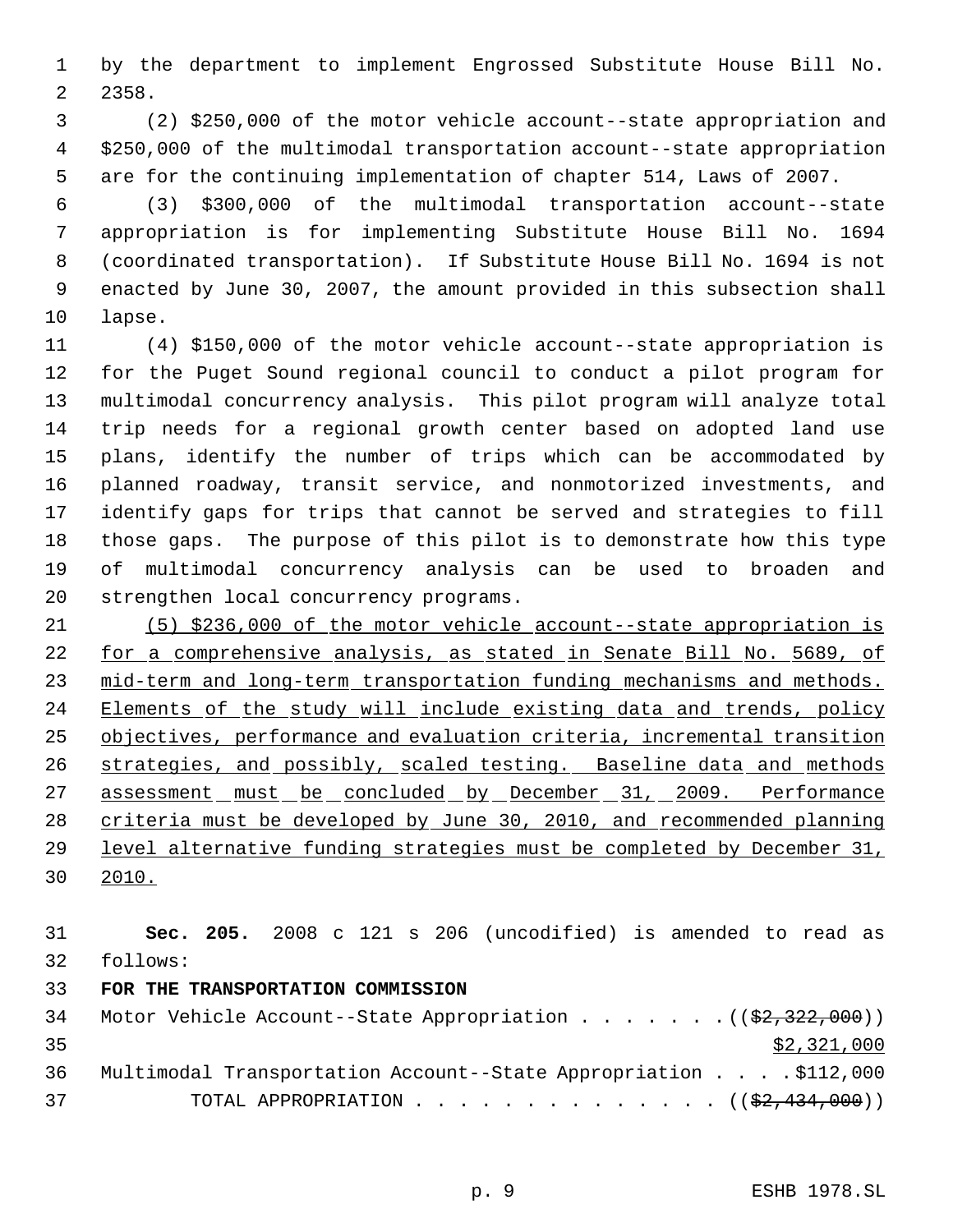The appropriations in this section are subject to the following conditions and limitations:

 (1) \$350,000 of the motor vehicle account--state appropriation is provided solely for the commission to conduct a survey of ferry customers as described in Engrossed Substitute House Bill No. 2358. Development and interpretation of the survey must be done with participation of the joint transportation committee work group established in section 205(1) of this act.

 (2) The commission shall conduct a planning grade tolling study that is based on the recommended policies in the commission's comprehensive tolling study submitted September 20, 2006.

 (3) Pursuant to RCW 43.135.055, during the 2007-09 fiscal biennium, the transportation commission shall establish, periodically review, and, if necessary, modify a schedule of toll charges applicable to the state route 167 high-occupancy toll lane pilot project, as required by RCW 47.56.403.

 (4) Pursuant to RCW 43.135.055, during the 2007-09 fiscal biennium, the transportation commission shall periodically review, and, if necessary, modify the schedule of toll charges applicable to the Tacoma Narrows bridge, taking into consideration the recommendations of the citizen advisory committee created by RCW 47.46.091.

 (5) \$205,000 of the motor vehicle account--state appropriation is provided solely for a study of potential revenue sources for the Washington state ferry system. The study must model and assess the revenue generating potentials of feasible alternative funding sources. The revenue forecasting models must be dynamic and ownership of these models must be retained by the commission. The commission shall develop revenue source recommendations that will generate revenue equal to or greater than the funding level identified by the ferries finance study of the joint transportation committee referenced in section 205 of this act, and shall report its recommendations to the transportation committees of the legislature by November 15, 2008.

 **Sec. 206.** 2008 c 121 s 208 (uncodified) is amended to read as follows:

**FOR THE WASHINGTON STATE PATROL--FIELD OPERATIONS BUREAU**

State Patrol Highway Account--State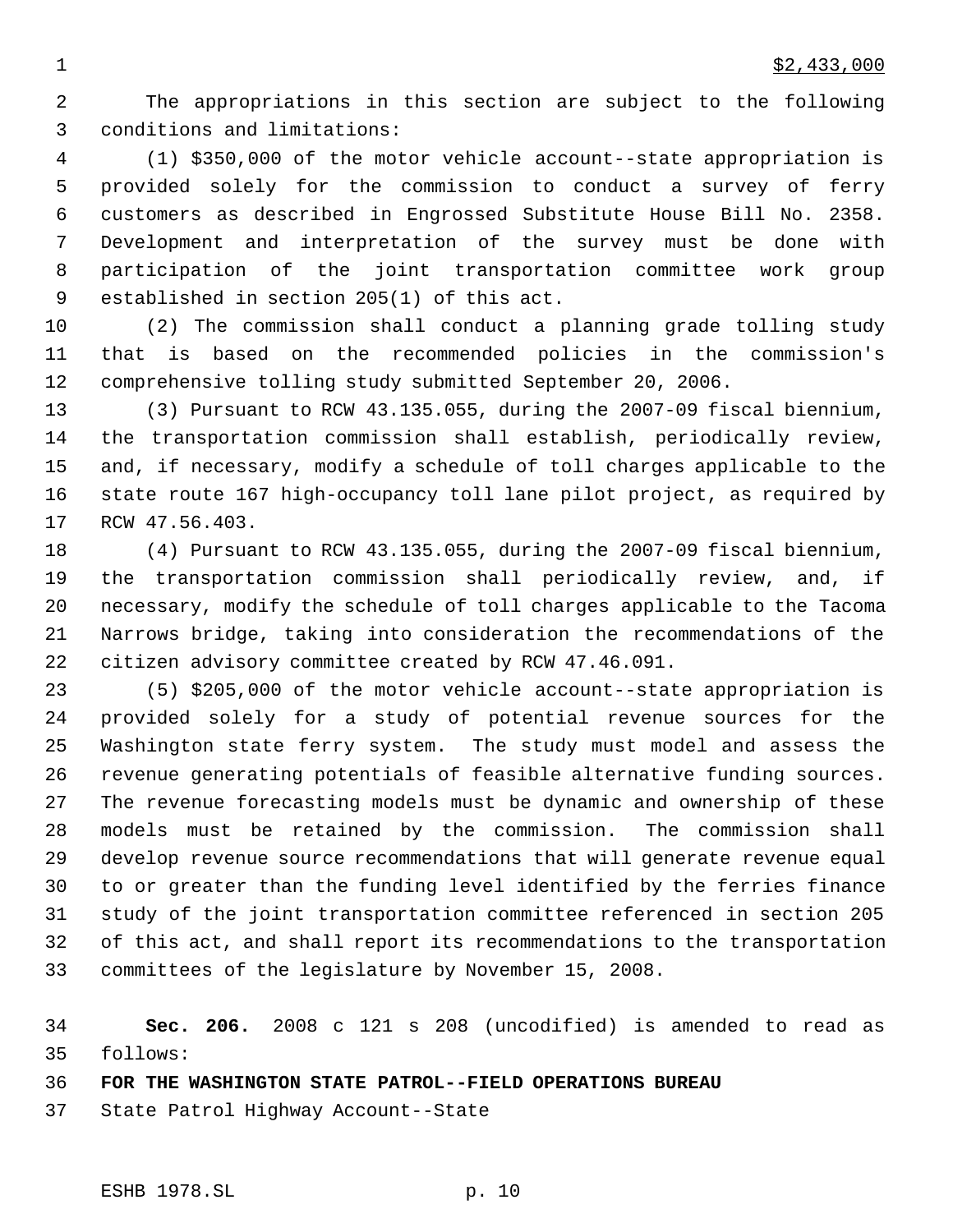1 Appropriation . . . . . . . . . . . . . . . . (  $(\frac{2226,924,000}{2})$  \$220,920,000 State Patrol Highway Account--Federal Appropriation . . . . . . . . . . . . . . . . . . . . \$10,602,000 State Patrol Highway Account--Private/Local Appropriation . . . . . . . . . . . . . . . . . . . . . . \$410,000 7 TOTAL APPROPRIATION . . . . . . . . . . . . ((\$237,936,000)) 8 \$231,932,000

 The appropriations in this section are subject to the following conditions and limitations:

 (1) Washington state patrol officers engaged in off-duty uniformed employment providing traffic control services to the department of transportation or other state agencies may use state patrol vehicles for the purpose of that employment, subject to guidelines adopted by the chief of the Washington state patrol. The Washington state patrol shall be reimbursed for the use of the vehicle at the prevailing state employee rate for mileage and hours of usage, subject to guidelines developed by the chief of the Washington state patrol.

 (2) In addition to the user fees, the patrol shall transfer into the state patrol nonappropriated airplane revolving account under RCW 43.79.470 no more than the amount of appropriated state patrol highway account and general fund funding necessary to cover the costs for the patrol's use of the aircraft. The state patrol highway account and general fund--state funds shall be transferred proportionately in accordance with a cost allocation that differentiates between highway traffic enforcement services and general policing purposes.

 (3) The patrol shall not account for or record locally provided DUI cost reimbursement payments as expenditure credits to the state patrol highway account. The patrol shall report the amount of expected locally provided DUI cost reimbursements to the governor and transportation committees of the senate and house of representatives by September 30th of each year.

 $(4)$   $((\frac{51}{662},000 - \text{of}-\text{the}-\text{state}-\text{pattern}-\text{higher}+\text{accel}-\text{accel}+\text{state})$  appropriation is provided solely for the implementation of Substitute House Bill No. 1304 (commercial vehicle enforcement). If Substitute House  $-Bi11 - No. -1304 - is - not -enacted - by - June -30, -2007, -the - amount$ provided in this subsection shall lapse.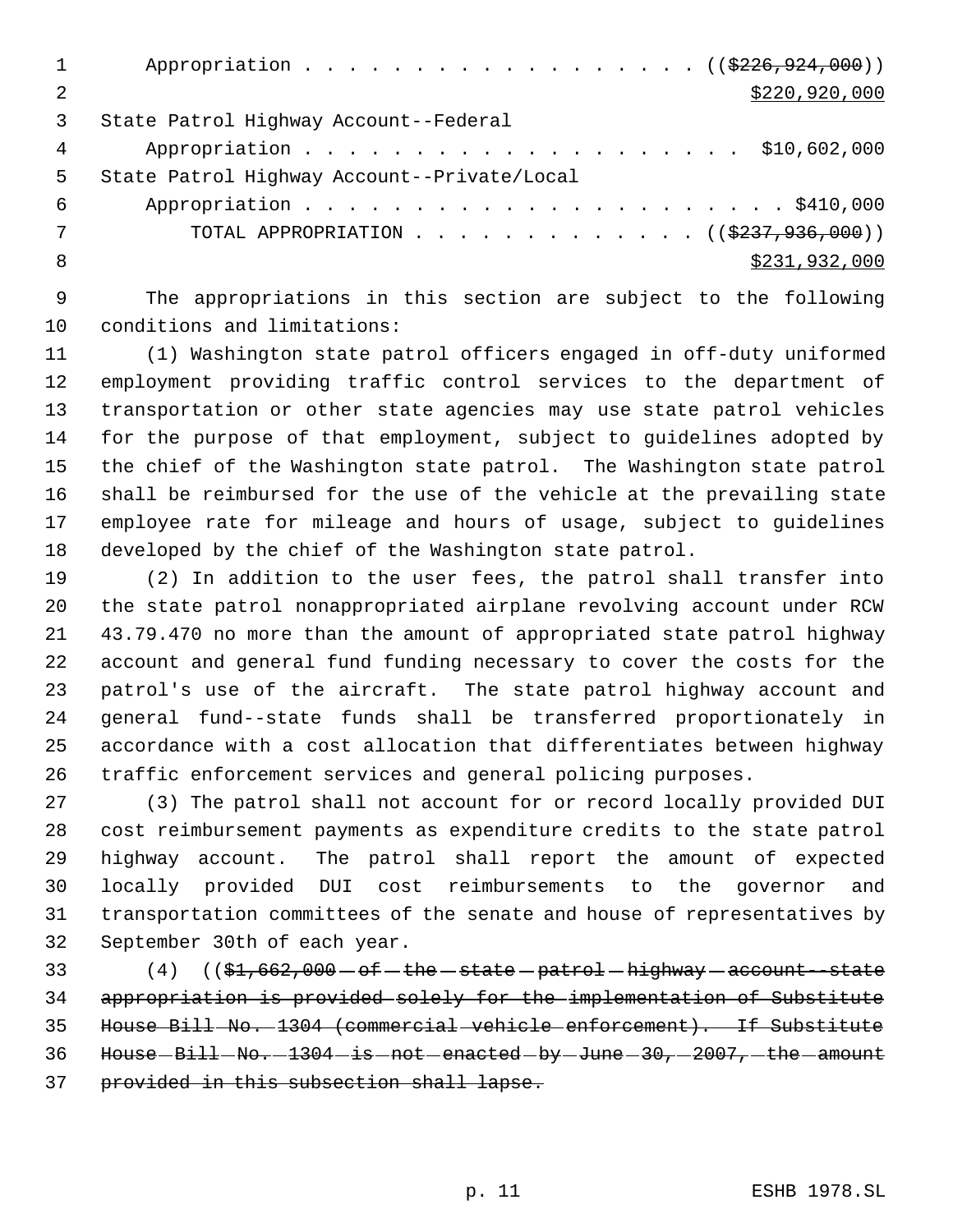$(5)$ )) During the 2007-2009 biennium, the Washington state patrol shall continue to perform traffic accident investigations on Thurston, Mason, and Lewis county roads when requested to do so by the respective county; however, the counties shall conduct traffic accident investigations on county roads beginning July 1, 2009.

 $((+6) - $100,000 - 0f - the - state - pattern) - highway - account-state$  appropriation is provided solely for the implementation of Substitute 8 House-Bill-No.-1417-(health-benefits-for-surviving-dependents). If 9 Substitute House Bill No. 1417 is not enacted by June 30, 2007, the 10 amount provided in this subsection shall lapse.

11 (7)  $(7)$   $(3)$   $(5)$   $(5)$   $(1)$   $(5)$   $(7)$  of the state patrol highway account--state appropriation is provided solely for the salaries and benefits associated with accretion in the number of troopers employed above 1,158 authorized commissioned troopers, or solely for training new cadets; however, the amount provided in this subsection is contingent on the Washington state patrol submitting a 2009-11 budget request that fully funds field force operations without reliance on a projected vacancy rate. The Washington state patrol shall perform a study with a final report due to the legislative transportation committees by December 1, 2008, on the advantages and disadvantages of staffing the commercial vehicle enforcement section with commissioned officers instead of commercial vehicle enforcement officers.

 (8) By July 1, 2008, the Washington state patrol shall assign six additional troopers to the Monroe detachment from among troopers requesting transfer to Monroe or graduating cadet classes.

 **Sec. 207.** 2008 c 121 s 209 (uncodified) is amended to read as follows:

**FOR THE WASHINGTON STATE PATROL--INVESTIGATIVE SERVICES BUREAU**

29 State Patrol Highway Account--State Appropriation . . . ((\$1,552,000)) \$1,535,000

 **Sec. 208.** 2008 c 121 s 210 (uncodified) is amended to read as follows:

**FOR THE WASHINGTON STATE PATROL--TECHNICAL SERVICES BUREAU**

34 State Patrol Highway Account--State Appropriation . . ((\$102,726,000)) \$98,873,000

State Patrol Highway Account--Private/Local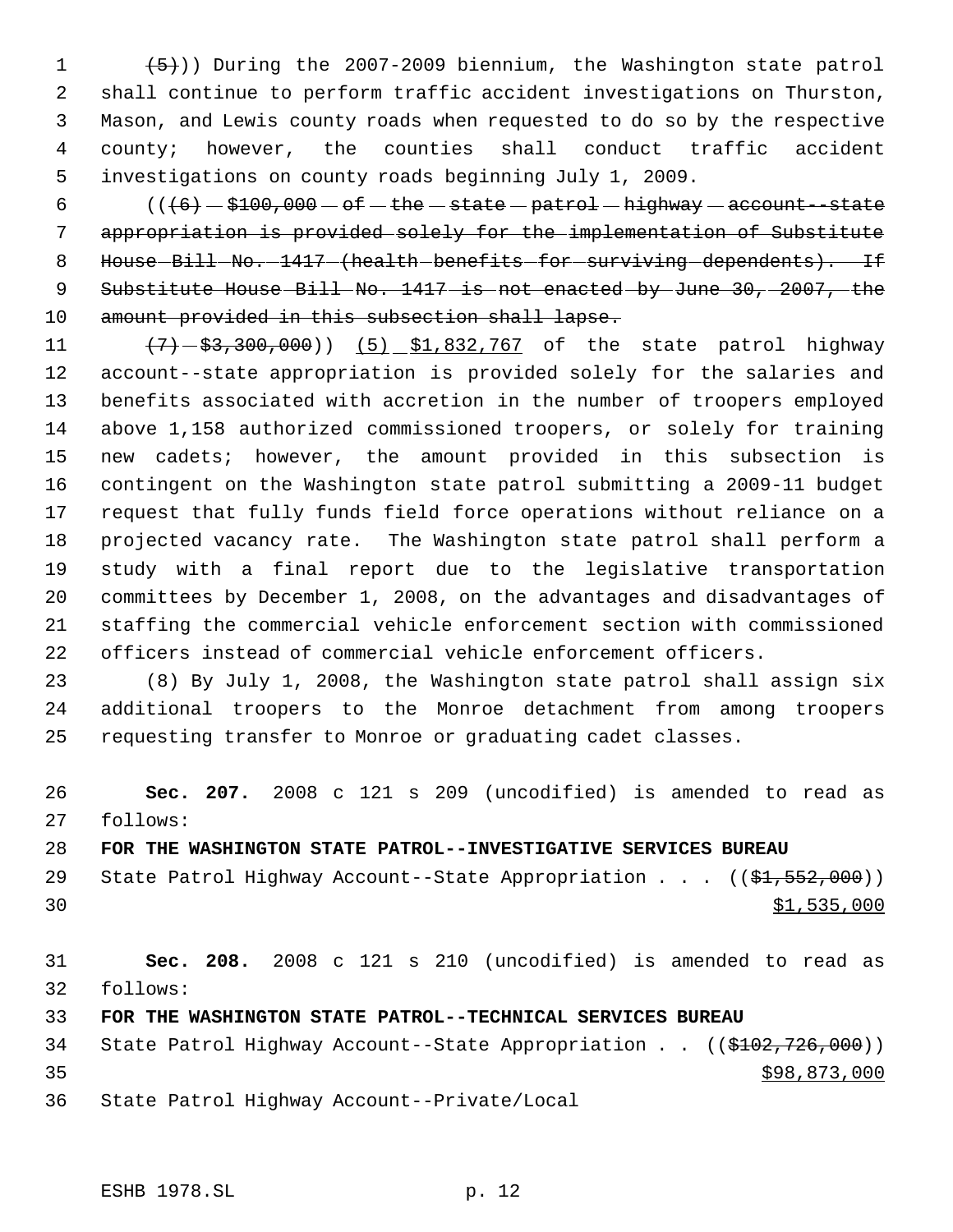|  | 1 Appropriation \$2,008,000                     |  |  |  |  |  |  |               |
|--|-------------------------------------------------|--|--|--|--|--|--|---------------|
|  | TOTAL APPROPRIATION ( $(\frac{1047734}{100})$ ) |  |  |  |  |  |  |               |
|  |                                                 |  |  |  |  |  |  | \$100,881,000 |

 The appropriations in this section are subject to the following conditions and limitations:

 (1) The Washington state patrol shall work with the risk management division in the office of financial management in compiling the Washington state patrol's data for establishing the agency's risk management insurance premiums to the tort claims account. The office of financial management and the Washington state patrol shall submit a report to the legislative transportation committees by December 31st of each year on the number of claims, estimated claims to be paid, method of calculation, and the adjustment in the premium.

14 (2) ((\$9,981,000 of the total appropriation is provided solely for automobile fuel in the 2007-2009 biennium.

 $(3)$  \$7,461,000 of the total appropriation is provided solely for 17 the purchase of pursuit vehicles.

18  $(4)$  \$6,328,000 of the total appropriation is provided solely for 19 vehicle repair and maintenance costs of vehicles used for highway purposes.

 (5) \$384,000 of the total appropriation is provided solely for the 22 purchase  $-$  of  $-$  mission  $-$  vehicles  $-$  used  $-$  for  $-$  highway  $-$  purposes  $-$  in  $-$  the commercial vehicle and traffic investigation sections of the Washington 24 state patrol.

 $(6)$ )) The Washington state patrol may submit information technology related requests for funding only if the patrol has coordinated with the department of information services as required by section 602 of this act.

 $((+7+))$   $(3)$  \$630,000 of the total appropriation is provided solely for the ongoing software maintenance and technical support for the digital microwave system. The Washington state patrol shall coordinate with the other members of the Washington state interoperability executive committee to ensure compatibility between emergency communication systems.

 NEW SECTION. **Sec. 209.** A new section is added to 2007 c 518 (uncodified) to read as follows:

**FOR THE WASHINGTON STATE PATROL.** The appropriations to the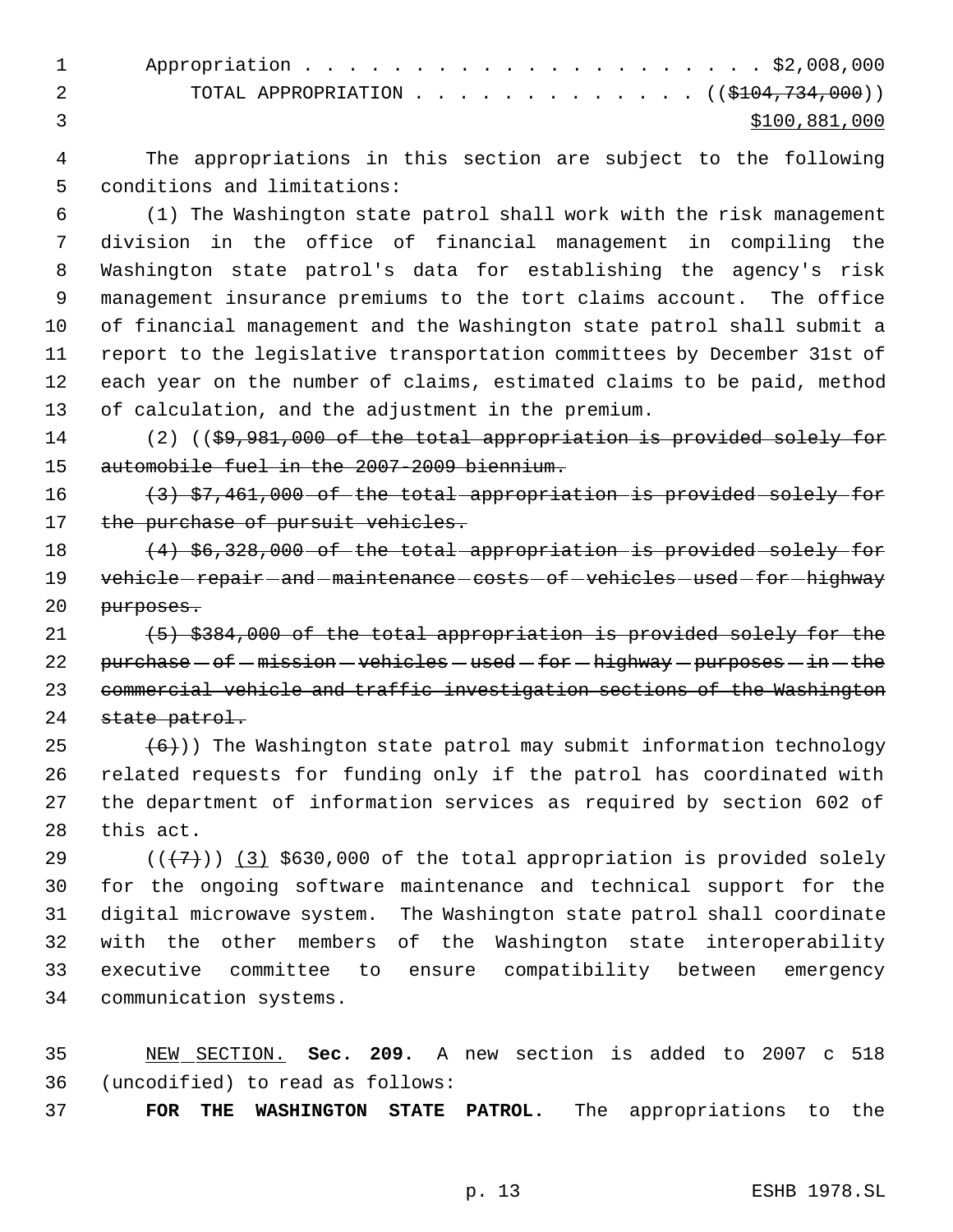Washington state patrol in chapter 121, Laws of 2008 and this act must be expended for the programs and in the amounts specified in this act. However, after May 1, 2009, unless specifically prohibited, the state patrol may transfer state patrol highway account--state appropriations for the 2007-2009 fiscal biennium between operating programs after approval by the director of financial management. However, the state patrol shall not transfer state moneys that are provided solely for a specified purpose. The director of financial management shall notify the appropriate fiscal committees of the senate and house of representatives in writing prior to approving any allotment modifications or transfers under this section.

 **Sec. 210.** 2008 c 121 s 211 (uncodified) is amended to read as follows:

**FOR THE DEPARTMENT OF LICENSING**

| 15 | Marine Fuel Tax Refund Account--State Appropriation \$32,000                        |
|----|-------------------------------------------------------------------------------------|
| 16 | Motorcycle Safety Education Account--State                                          |
| 17 | Appropriation ( (\$3,898,000))                                                      |
| 18 | \$3,865,000                                                                         |
| 19 | Wildlife Account--State Appropriation ( $(\frac{2830}{100})$ )                      |
| 20 | \$819,000                                                                           |
| 21 | Highway Safety Account--State Appropriation $($ $($ \$145,444,000) $)$              |
| 22 | \$144,531,000                                                                       |
| 23 | Highway Safety Account--Federal Appropriation \$233,000                             |
| 24 | Motor Vehicle Account--State Appropriation ( $(\frac{278}{235}, \frac{235}{000})$ ) |
| 25 | \$77,030,000                                                                        |
| 26 | Motor Vehicle Account--Private/Local Appropriation \$1,372,000                      |
| 27 | Motor Vehicle Account--Federal Appropriation \$1,354,000                            |
| 28 | Department of Licensing Services Account--State                                     |
| 29 | Appropriation ( $(\frac{24}{639}, 000)$ )                                           |
| 30 | \$3,115,000                                                                         |
| 31 | Washington State Patrol Highway Account--State                                      |
| 32 | Appropriation $($ $(\frac{1}{21}, \frac{145}{100})$                                 |
| 33 | \$625,000                                                                           |
| 34 | TOTAL APPROPRIATION ( $(\frac{2337,182,000}{s})$ )                                  |
| 35 | \$232,976,000                                                                       |
|    |                                                                                     |

 The appropriations in this section are subject to the following conditions and limitations: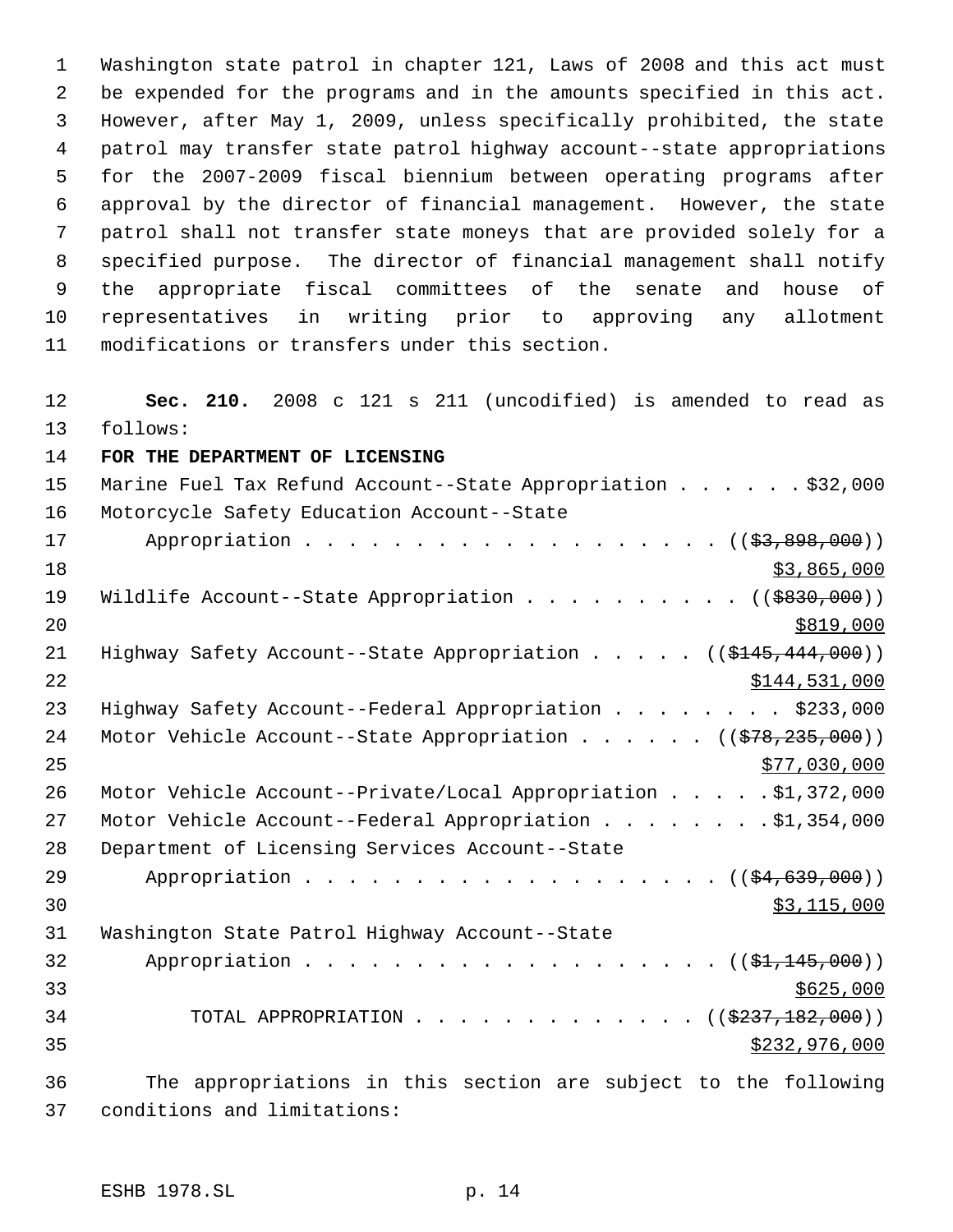1 (1) ((\$2,941,000)) \$2,933,000 of the highway safety account--state appropriation is provided solely for the implementation of Substitute House Bill No. 1267 (modifying commercial driver's license requirements). If Substitute House Bill No. 1267 is not enacted by June 30, 2007, the amount provided in this subsection shall lapse. The department shall informally report to the legislature by December 1, 2008, with measurable data indicating the department's progress in meeting its goal of improving public safety by improving the quality of the commercial driver's license testing process.

10 (2) ((\$716,000)) \$663,000 of the motorcycle safety education account--state appropriation is provided solely for the implementation of Senate Bill No. 5273 (modifying motorcycle driver's license endorsement and education provisions). If Senate Bill No. 5273 is not enacted by June 30, 2007, the amount provided in this subsection shall lapse.

16 (3)(a) ((\$12,422,000)) \$10,685,000 of the highway safety account-- state appropriation is provided solely for costs associated with the processing costs of issuing enhanced drivers' licenses and identicards.

 (b) Of the amount provided in (a) of this subsection, up to \$1,000,000 is for a statewide educational campaign, which must include coordination with existing public and private entities, to inform the Washington public of the benefits of the new enhanced drivers' licenses and identicards. Funds may be spent on educational campaigns only after the caseload for enhanced drivers' licenses and identicards falls below levels that can be reasonably processed by the department within the appropriation provided by this subsection. \$300,000 of the \$1,000,000 is for the department to partner with cross-border tourism businesses to create an educational campaign.

 (c) Of the amount provided in (a) of this subsection, ((\$10,722,000)) \$8,985,000 is provided solely for costs associated with providing enhanced driver's license processing at 14 licensing services offices.

 (d) Of the amount provided in (a) of this subsection, \$700,000 is provided solely for costs associated with extending hours beyond current regular business hours at the 14 licensing service offices that provide enhanced driver's license processing services.

37 (4) ((\$91,000)) \$6,000 of the motor vehicle account--state 38 appropriation and ((\$152,000)) \$10,000 of the highway safety account--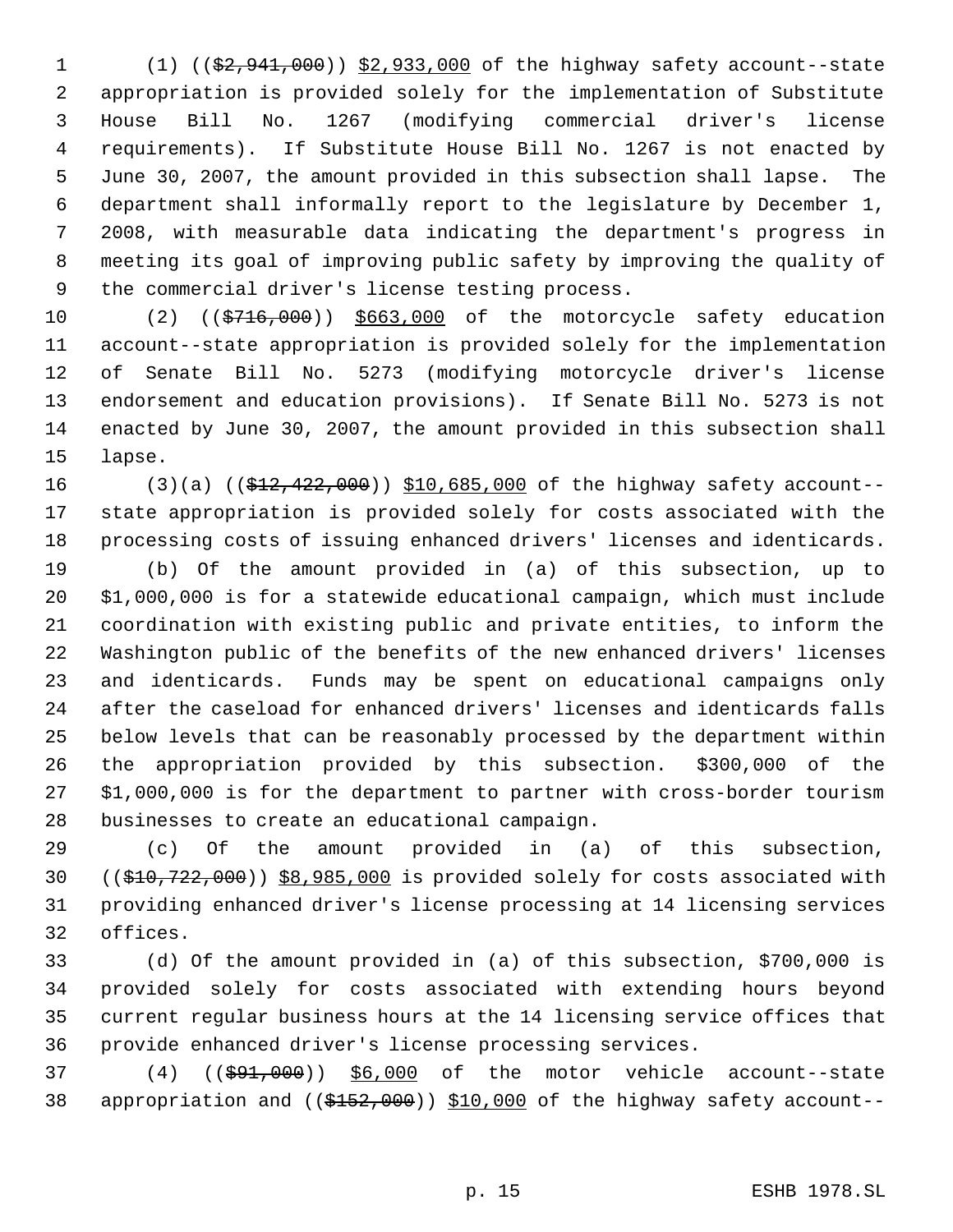state appropriation are provided solely for contracting with the office of the attorney general to investigate criminal activity uncovered in the course of the agency's licensing and regulatory activities. Funding is provided for the 2008 fiscal year. The department may request funding for the 2009 fiscal year if the request is submitted with measurable data indicating the department's progress in meeting its goal of increased prosecution of illegal activity.

 (5) \$350,000 of the highway safety account--state appropriation is provided solely for the costs associated with the systems development of the interface that will allow insurance carriers and their agents real time, online access to drivers' records. If Substitute Senate Bill No. 5937 is not enacted by June 30, 2007, the amount provided in this subsection shall lapse.

14 (6) ((\$1,145,000)) \$625,000 of the state patrol highway account-- state appropriation is provided solely for the implementation of Substitute House Bill No. 1304 (modifying commercial motor vehicle carrier provisions). If Substitute House Bill No. 1304 is not enacted by June 30, 2007, the amount provided in this subsection shall lapse.

 (7) The department may submit information technology related requests for funding only if the department has coordinated with the department of information services as required by section 602 of this act.

23 (8) ((\$116,000)) \$81,000 of the motor vehicle account--state appropriation is provided solely for the department to prepare draft legislation that streamlines title and registration statutes to specifically address apparent conflicts, fee distribution, and other relevant issues that are revenue neutral and which do not change legislative policy. The department shall submit the draft legislation to the transportation committees of the legislature by the end of the biennium.

 (9) \$246,000 of the department of licensing services account--state appropriation is provided solely for the implementation of Substitute House Bill No. 3029 (secure vehicle licensing system). If Substitute House Bill No. 3029 is not enacted by June 30, 2008, the amount provided in this subsection shall lapse.

 (10) \$200,000 of the highway safety account--state appropriation is provided solely for the implementation of Senate Bill No. 6885 (driving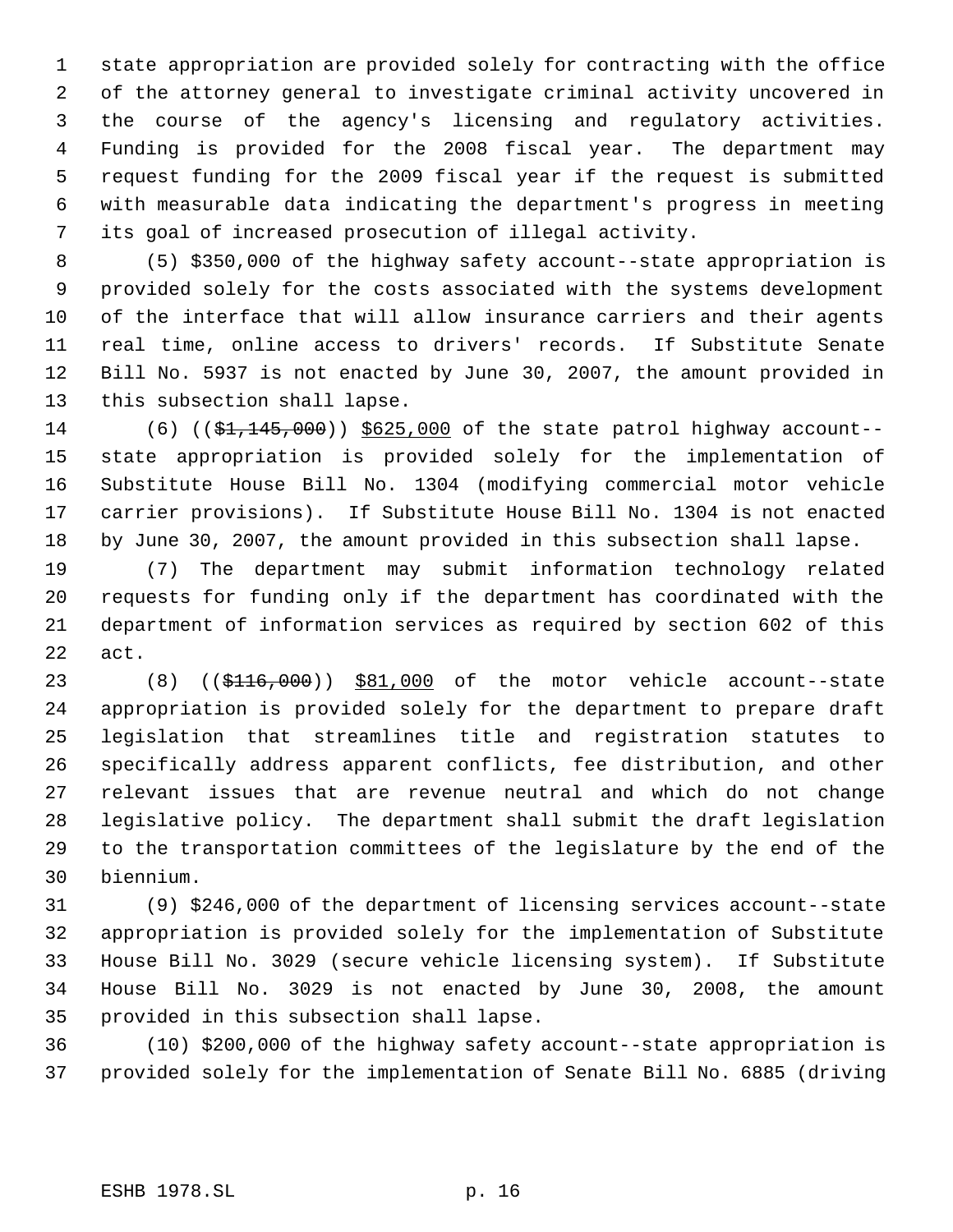record abstracts). If Senate Bill No. 6885 is not enacted by June 30, 2008, the amount provided in this subsection shall lapse.

 (11) ((\$417,000)) \$413,000 of the highway safety account--state appropriation is provided solely for the implementation of Engrossed Second Substitute House Bill No. 3254 (ignition interlock drivers' license). If Engrossed Second Substitute House Bill No. 3254 is not enacted by June 30, 2008, the amount provided in this subsection shall lapse.

 (12) \$100,000 of the department of licensing services account--state appropriation is provided solely for the implementation of Engrossed Second Substitute House Bill No. 2817 (contaminated vehicles). If Engrossed Second Substitute House Bill No. 2817 is not enacted by June 30, 2008, the amount provided in this subsection shall lapse.

 (13) The department shall investigate instituting a program whereby individual registered vehicle owners may have license plates tested for reflectivity to determine whether the department's requirement that the license plates be replaced after seven years can be waived for that particular set of license plates.

20 (14)(a) By November 1, 2009, the department of licensing, in consultation with the department of revenue, must analyze and plan for 22 the transfer, by July 1, 2010, of the administration of fuel taxes imposed under chapters 82.36, 82.38, 82.41, and 82.42 RCW and other provisions of law from the department of licensing to the department of revenue. By November 1, 2009, the departments must report findings and 26 recommendations to the governor and the transportation and fiscal committees of the legislature.

28 (b) The analysis and planning directed under this subsection must include, but is not limited to, the following:

 (i) Outreach to and solicitation of comment from parties affected 31 by the fuel taxes, including taxpayers, industry associations, state and federal agencies, and Indian tribes, and from the transportation and fiscal committees of the legislature;

 (ii) Identification and analysis of relevant factors including, but not limited to:

(A) Taxpayer reporting and payment processes;

 (B) The international fuel tax agreement and the international registration program;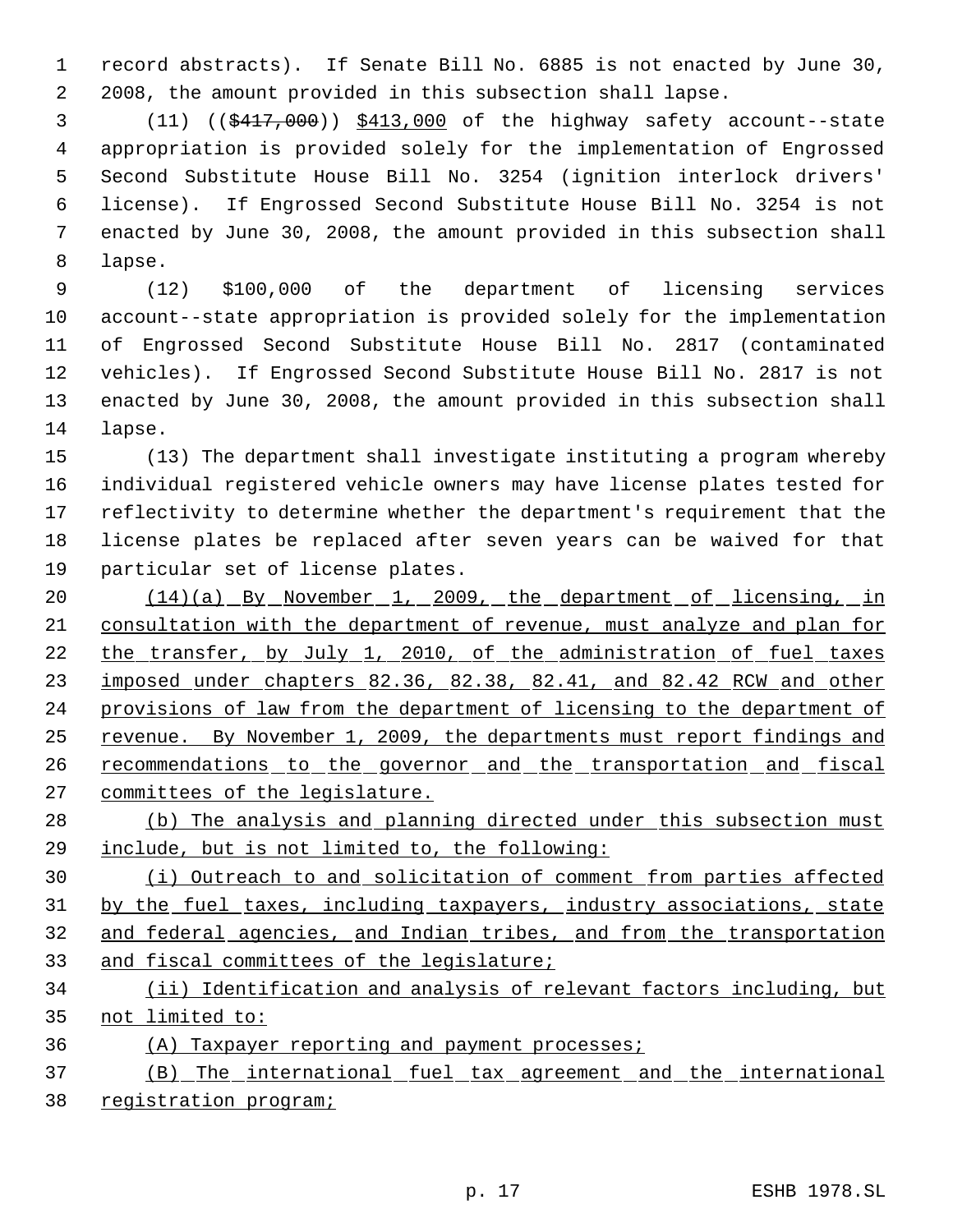1 (C) Computer systems;

## (D) Best management practices and efficiencies;

(E) Costs; and

(F) Personnel matters;

5 (iii) Development of recommended actions to accomplish the transfer; and

(iv) An implementation plan and schedule.

8 (c) The report must include draft legislation that transfers 9 administration to the department of revenue on July 1, 2010, and amends existing law as needed.

 NEW SECTION. **Sec. 211.** A new section is added to 2007 c 518 (uncodified) to read as follows:

 **FOR THE DEPARTMENT OF TRANSPORTATION.** (1) The appropriations to the department of transportation in chapter 121, Laws of 2008 and this act shall be expended for the programs and in the amounts specified in this act. However, after May 1, 2009, unless specifically prohibited, the department may transfer state appropriations for the 2007-2009 fiscal biennium among operating programs after approval by the director of financial management. However, the department shall not transfer state moneys that are provided solely for a specified purpose.

 (2) The department shall not transfer funds, and the director of financial management shall not approve the transfer, unless the transfer is consistent with the objective of conserving, to the maximum extent possible, the expenditure of state funds and not federal funds. The director of financial management shall notify the appropriate transportation committees of the legislature prior to approving any allotment modifications or transfers under this section. The written notification shall include a narrative explanation and justification of the changes, along with expenditures and allotments by program and appropriation, both before and after any allotment modifications or transfers.

 **Sec. 212.** 2008 c 121 s 212 (uncodified) is amended to read as follows:

 **FOR THE DEPARTMENT OF TRANSPORTATION--TOLL OPERATIONS AND MAINTENANCE--PROGRAM B**

High-Occupancy Toll Lanes Account--State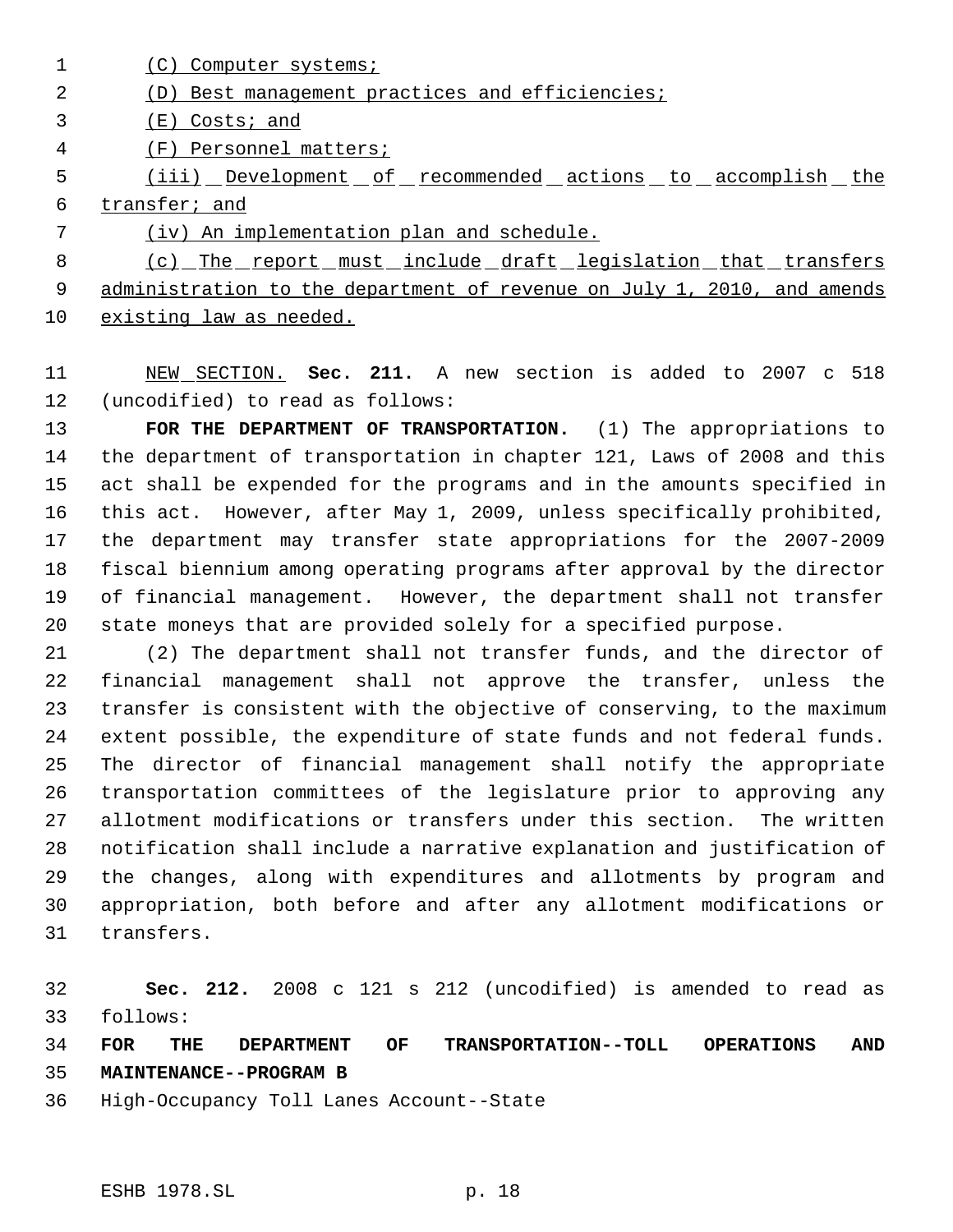| $\mathbf{1}$ |                                                                                |
|--------------|--------------------------------------------------------------------------------|
| 2            | Motor Vehicle Account--State Appropriation \$600,000                           |
| 3            | Tacoma Narrows Toll Bridge Account--State                                      |
| 4            | Appropriation ( $(\frac{228}{28}, \frac{322}{200})$ )                          |
| 5            | \$27,626,000                                                                   |
| $\epsilon$   | TOTAL APPROPRIATION $($ $($ $\frac{21}{75},000)$ $)$                           |
| 7            | \$30,479,000                                                                   |
| 8            | The appropriations in this section are subject to the following                |
| 9            | conditions and limitations:                                                    |
| 10           | $((+2))$ The department shall solicit private donations to fund                |
| 11           | activities related to the opening ceremonies of the Tacoma Narrows             |
| 12           | bridge project.                                                                |
| 13           | Sec. 213. 2008 c 121 s 213 (uncodified) is amended to read as                  |
| 14           | follows:                                                                       |
| 15           | FOR THE DEPARTMENT OF TRANSPORTATION--INFORMATION TECHNOLOGY--PROGRAM          |
| 16           | $\mathbf C$                                                                    |
| 17           | Transportation Partnership Account--State                                      |
| 18           | Appropriation ((\$5,892,000))                                                  |
| 19           | \$5,142,000                                                                    |
| 20           | Motor Vehicle Account--State Appropriation ( $(\frac{267}{770}, 710, 000)$ )   |
| 21           | \$66,850,000                                                                   |
| 22           | Motor Vehicle Account--Federal Appropriation $($ $($ $\frac{21}{996},000)$ $)$ |
| 23           | \$856,000                                                                      |
| 24           | Puget Sound Ferry Operations Account--State                                    |
| 25           |                                                                                |
| 26           | Multimodal Transportation Account--State                                       |
| 27           |                                                                                |
| 28           | Transportation 2003 Account (Nickel Account)--State                            |
| 29           | Appropriation ((\$5,337,000))                                                  |
| 30           | \$4,587,000                                                                    |
| 31           | TOTAL APPROPRIATION ( $(\frac{289}{541},000)$ )                                |
| 32           | \$86,941,000                                                                   |
| 33           | The appropriations in this section are subject to the following                |
| 34           | conditions and limitations:                                                    |
|              |                                                                                |

 (1) The department shall consult with the office of financial management and the department of information services to ensure that (a) the department's current and future system development is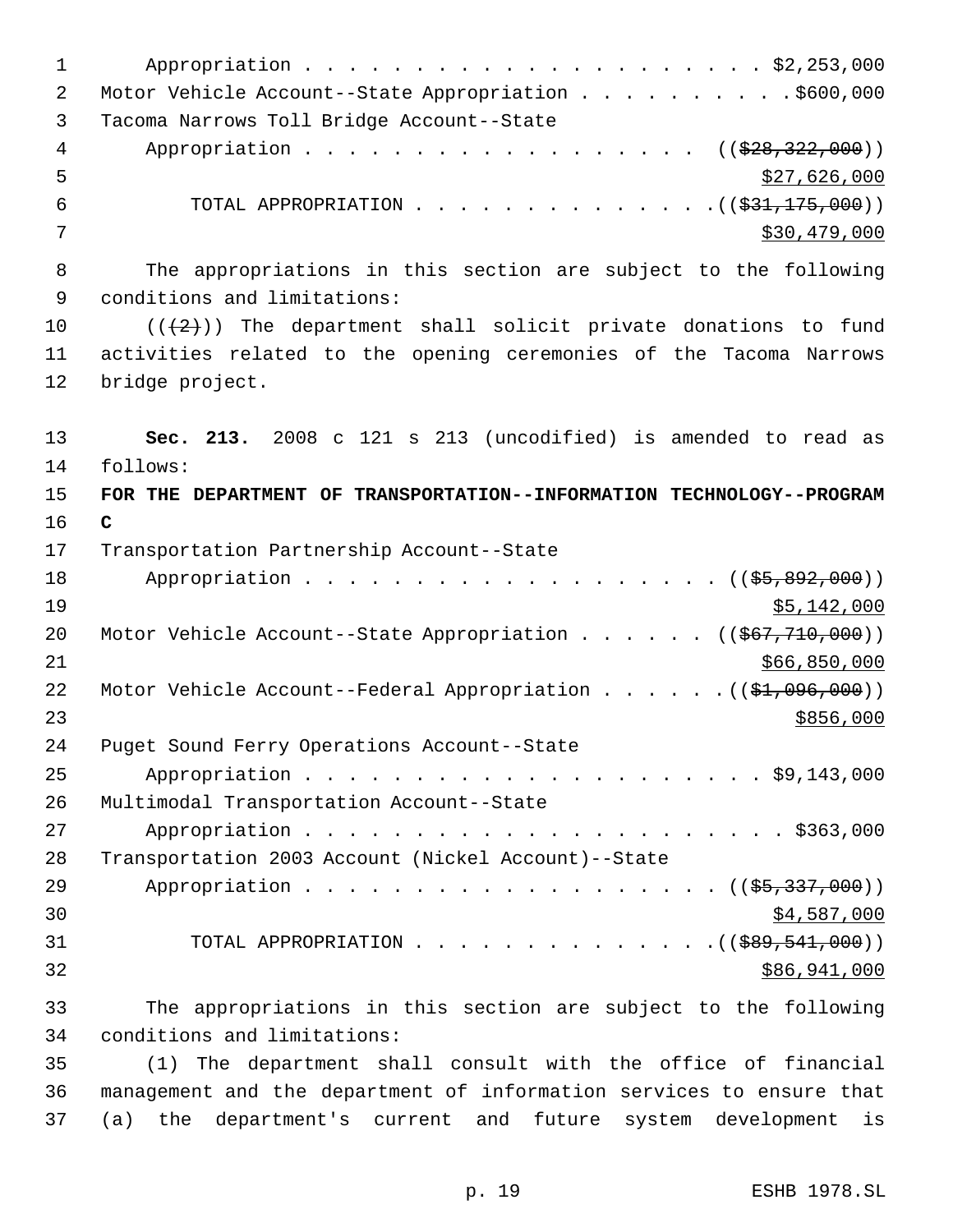consistent with the overall direction of other key state systems; and (b) when possible, use or develop common statewide information systems to encourage coordination and integration of information used by the department and other state agencies and to avoid duplication.

 (2) The department shall provide updated information on six project milestones for all active projects, funded in part or in whole with 2005 transportation partnership account funds or 2003 nickel account funds, on a quarterly basis in the transportation executive information system (TEIS). The department shall also provide updated information on six project milestones for projects, funded with preexisting funds and that are agreed to by the legislature, office of financial management, and the department, on a quarterly basis in TEIS.

13 (3) ((\$3,300,000 of the motor vehicle account--state appropriation 14 is-provided-solely-for-preliminary-work-needed-to-transition-the department to the state government network. In collaboration with the 16 department of information services the department shall complete an 17 inventory  $-$  of  $-$  the  $-$  current  $-$  network  $-$  infrastructure,  $-$  develop  $-$  an 18 implementation-plan-for-transition-to-the-state-government-network, 19 improve security, and initiate connection - to - the - state - government network.

 $(4)$ ) \$1,000,000 of the motor vehicle account--state appropriation, (( $$5,892,000$ ))  $$5,142,000$  of the transportation partnership account--23 state appropriation, and ((\$5,337,000)) \$4,587,000 of the transportation 2003 account (nickel account)--state appropriation are provided solely for the department to develop a project management and reporting system which is a collection of integrated tools for capital construction project managers to use to perform all the necessary tasks associated with project management. The department shall integrate commercial off-the-shelf software with existing department systems and enhanced approaches to data management to provide web-based access for multi-level reporting and improved business workflows and reporting. Beginning September 1, 2007, and on a quarterly basis thereafter, the department shall report to the office of financial management and the transportation committees of the legislature on the status of the development and integration of the system. The first report shall include a detailed work plan for the development and integration of the system including timelines and budget milestones. At a minimum the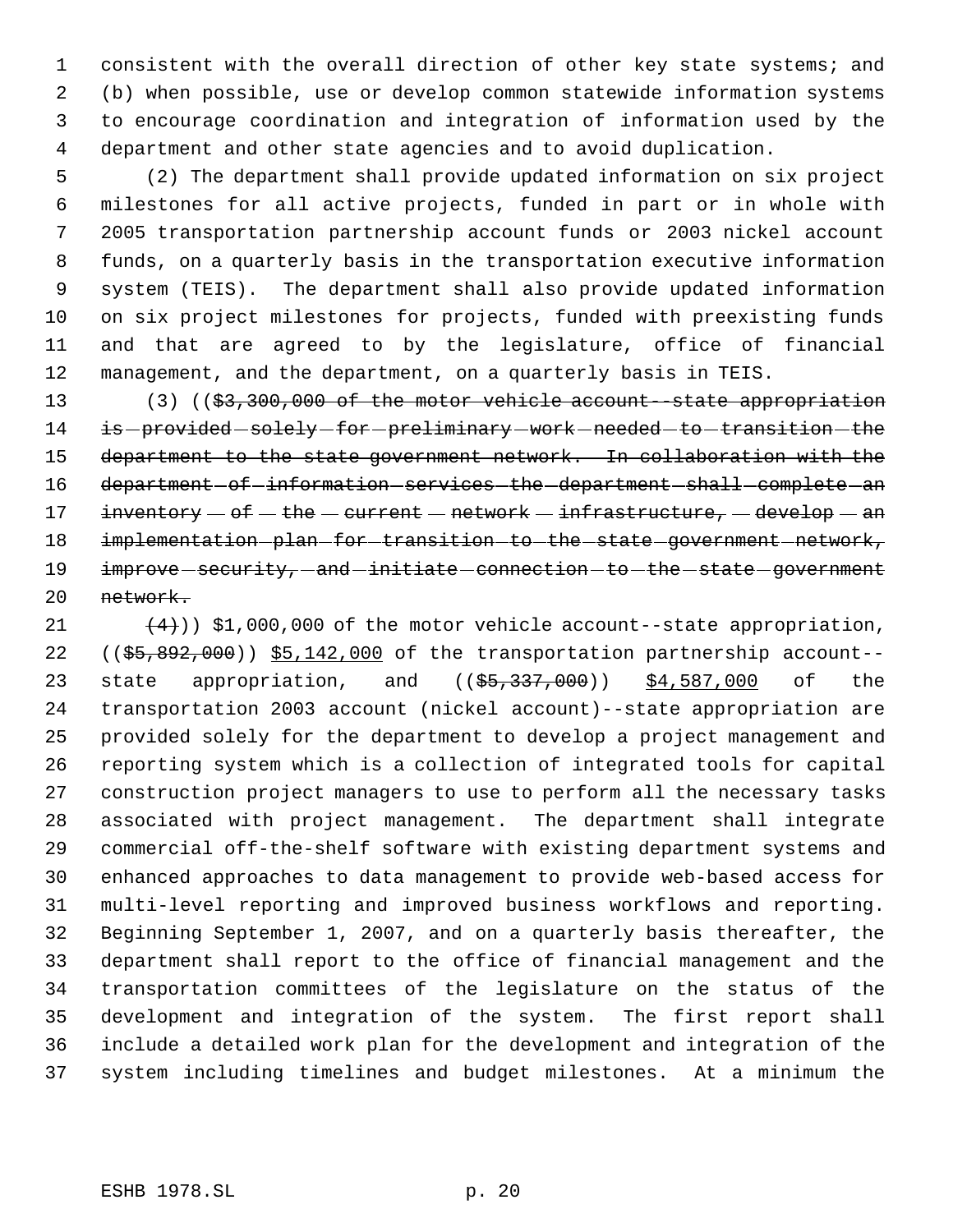ensuing reports shall indicate the status of the work as it compares to the work plan, any discrepancies, and proposed adjustments necessary to bring the project back on schedule or budget if necessary.

 (( $\overline{5}$ )) (4) The department may submit information technology related requests for funding only if the department has coordinated with the department of information services as required by section 602 of this act.

  $((\overline{6}))$  (5) \$1,600,000 of the motor vehicle account--state appropriation is provided solely for the critical application assessment implementation project. The department shall submit a progress report on the critical application assessment implementation project to the house of representatives and senate transportation committees on or before December 1, 2007, and December 1, 2008, with a final report on or before June 30, 2009.

 **Sec. 214.** 2008 c 121 s 214 (uncodified) is amended to read as follows: **FOR THE DEPARTMENT OF TRANSPORTATION--FACILITY MAINTENANCE, OPERATIONS**

**AND CONSTRUCTION--PROGRAM D--OPERATING**

19 Motor Vehicle Account--State Appropriation . . . . . ((\$33,982,000)) \$33,988,000

 **Sec. 215.** 2008 c 121 s 215 (uncodified) is amended to read as follows:

# **FOR THE DEPARTMENT OF TRANSPORTATION--AVIATION--PROGRAM F**

| 24 | Aeronautics Account--State Appropriation ((\$7,866,000))         |
|----|------------------------------------------------------------------|
| 25 | \$7,659,000                                                      |
| 26 | Aeronautics Account--Federal Appropriation \$2,150,000           |
| 27 | Multimodal Transportation Account--State Appropriation \$631,000 |
| 28 | TOTAL APPROPRIATION $\ldots$ , ( $(\frac{10}{210}, 647, 000)$ )  |
| 29 | \$10,440,000                                                     |

 The appropriations in this section are subject to the following conditions and limitations: The entire multimodal transportation 32 account--state appropriation and ((\$400,000)) \$350,000 of the aeronautics account--state appropriation are provided solely for the aviation planning council as provided for in RCW 47.68.410.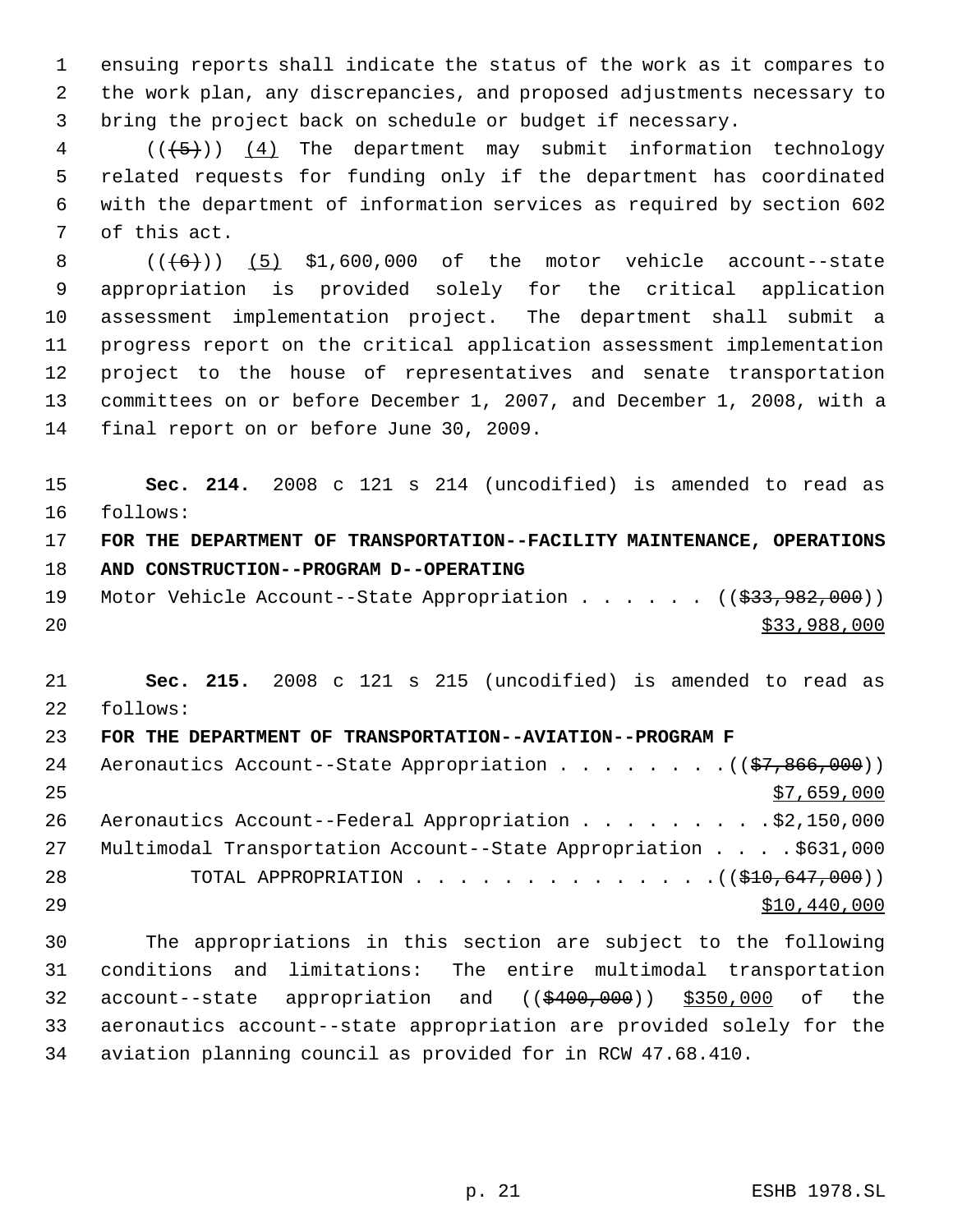**Sec. 216.** 2008 c 121 s 216 (uncodified) is amended to read as follows: **FOR THE DEPARTMENT OF TRANSPORTATION--PROGRAM DELIVERY MANAGEMENT AND SUPPORT--PROGRAM H** Transportation Partnership Account--State Appropriation . . . . . . . . . . . . . . . . . . . . . \$2,422,000 7 Motor Vehicle Account--State Appropriation . . . . . . ((\$52,275,000)) 8 \$50,425,000 \$50,425,000 \$50,425,000 \$50,425,000 \$50,425,000 \$50,425,000 \$50,425,000 \$ 9 Motor Vehicle Account--Federal Appropriation . . . . . . . . . \$500,000 Multimodal Transportation Account--State Appropriation . . . . . . . . . . . . . . . . . . . . . . \$250,000 Transportation 2003 Account (Nickel Account)--State Appropriation . . . . . . . . . . . . . . . . . . . . . \$2,422,000 14 TOTAL APPROPRIATION . . . . . . . . . . . . . ((\$57,869,000)) 15 \$56,019,000

 The appropriations in this section are subject to the following conditions and limitations: \$2,422,000 of the transportation partnership account appropriation and \$2,422,000 of the transportation 2003 account (nickel account)--state appropriation are provided solely for consultant contracts to assist the department in the delivery of the capital construction program by identifying improvements to program delivery, program management, project controls, program and project monitoring, forecasting, and reporting. The consultants shall work with the department of information services in the development of the project management and reporting system.

 The consultants shall provide an updated copy of the capital construction strategic plan to the legislative transportation committees and to the office of financial management on June 30, 2008, and each year thereafter.

 The department shall coordinate its work with other budget and performance efforts, including Roadmap, the findings of the critical applications modernization and integration strategies study, including proposed next steps, and the priorities of government process.

 The department shall report to the transportation committees of the house of representatives and senate, and the office of financial management, by December 31, 2007, on the implementation status of recommended capital budgeting and reporting options. Options must include: Reporting against legislatively-established project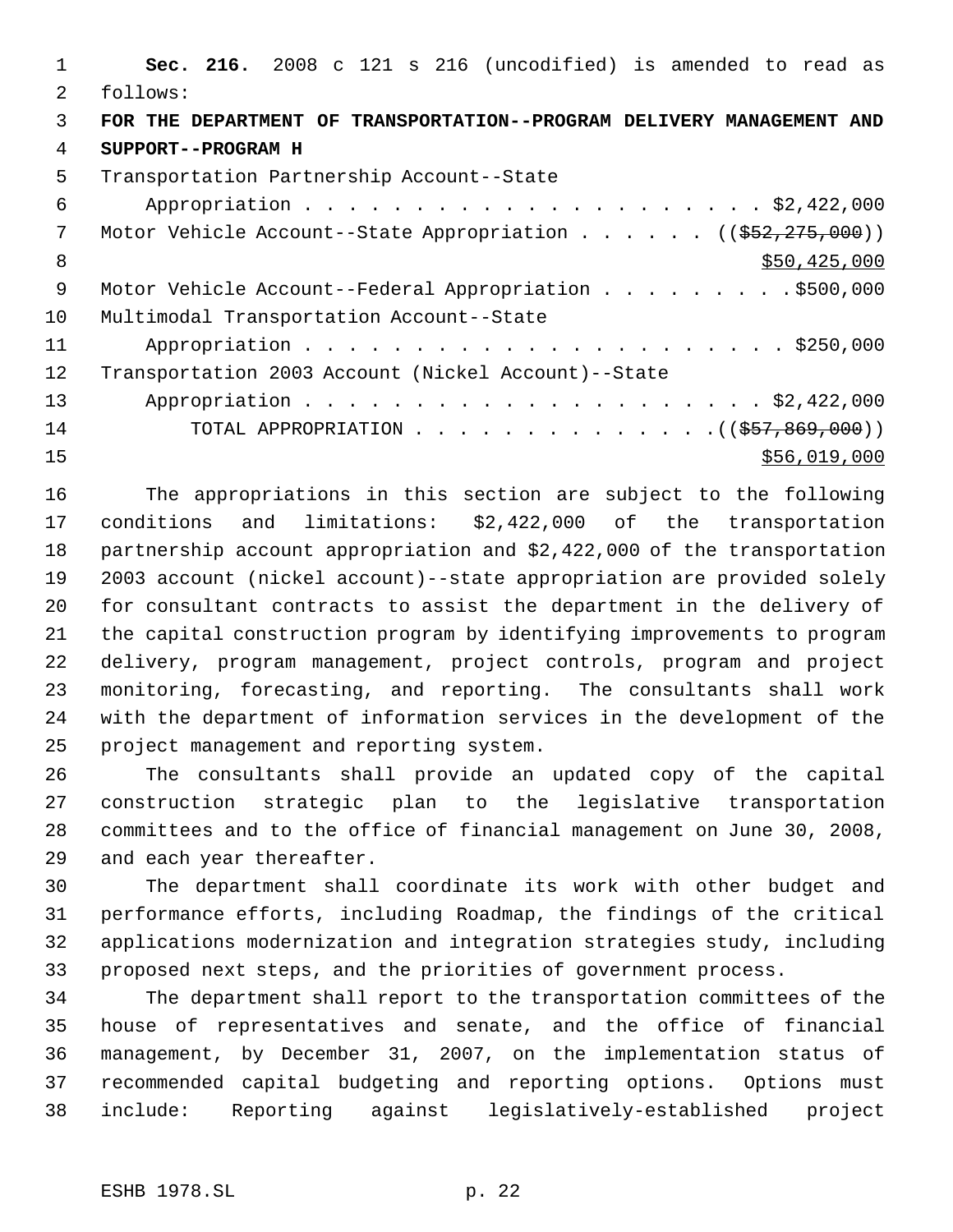identification numbers and may include recommendations for reporting against other appropriate project groupings; measures for reporting progress, timeliness, and cost which create an incentive for the department to manage effectively and report its progress in a transparent manner; and criteria and process for transfers of funds among projects.

 **Sec. 217.** 2008 c 121 s 218 (uncodified) is amended to read as follows: **FOR THE DEPARTMENT OF TRANSPORTATION--HIGHWAY MAINTENANCE--PROGRAM M** 10 Motor Vehicle Account--State Appropriation . . . . . . ((\$331,342,000)) \$350,320,000 12 Motor Vehicle Account--Federal Appropriation . . . . . . ((\$5,000,000))  $\frac{13}{25,000,000}$  Motor Vehicle Account--Private/Local Appropriation . . . . . \$5,797,000 15 TOTAL APPROPRIATION . . . . . . . . . . . . ((\$<del>342,139,000</del>)) 16 \$381,117,000 \$381,117,000

 The appropriations in this section are subject to the following conditions and limitations:

 (1) If portions of the appropriations in this section are required to fund maintenance work resulting from major disasters not covered by federal emergency funds such as fire, flooding, and major slides, supplemental appropriations must be requested to restore state funding for ongoing maintenance activities.

 (2) The department shall request an unanticipated receipt for any federal moneys received for emergency snow and ice removal and shall place an equal amount of the motor vehicle account--state into unallotted status. This exchange shall not affect the amount of funding available for snow and ice removal.

 (3) The department shall request an unanticipated receipt for any private or local funds received for reimbursements of third party damages that are in excess of the motor vehicle account--private/local appropriation.

 (4) \$5,000,000 of the motor vehicle account--federal appropriation is provided for unanticipated federal funds that may be received during the 2007-09 biennium. Upon receipt of the funds, the department shall provide a report on the use of the funds to the transportation committees of the legislature and the office of financial management.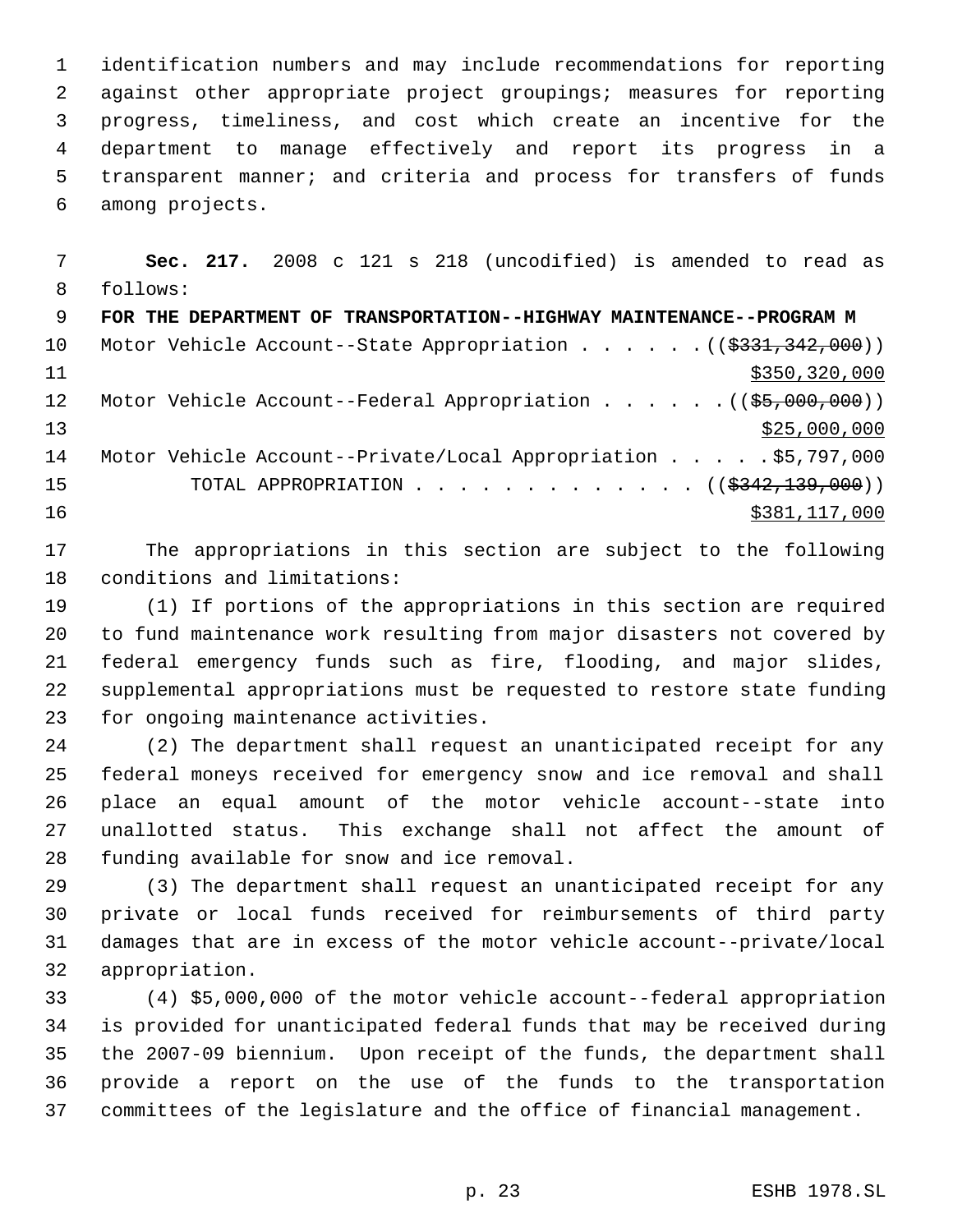(5) Funding is provided for maintenance on the state system to deliver service level targets as listed in LEAP Transportation Document 2007-C, as developed April 20, 2007. In delivering the program and aiming for these targets, the department should concentrate on the following areas:

 (a) Eliminating the number of activities delivered in the "f" level 7 of service at the region level; and

 (b) Evaluating, analyzing, and potentially redistributing resources within and among regions to provide greater consistency in delivering the program statewide and in achieving overall level of service targets.

 (6) The department may work with the department of corrections to utilize corrections crews for the purposes of litter pickup on state highways.

 (7) \$650,000 of the motor vehicle account--state appropriation is provided solely for increased asphalt costs.

 (8) The department shall prepare a comprehensive listing of maintenance backlogs and related costs and report to the office of financial management and the transportation committees of the legislature by December 31, 2008.

21 (9) ((\$76,026,000)) \$92,526,000 of the motor vehicle account--state 22 appropriation is for snow and ice related expenses, within which ( $\overline{is}$ 23  $a)$  are one-time increases of  $($  $($ \$3,250,000)) \$17,250,000 provided 24 solely for extraordinary snow and ice removal expenses and \$2,500,000 25 provided solely for winter storm damage repair costs incurred during 26 the winters of 2007-08 and 2008-09.

 **Sec. 218.** 2008 c 121 s 219 (uncodified) is amended to read as follows:

 **FOR THE DEPARTMENT OF TRANSPORTATION--TRAFFIC OPERATIONS--PROGRAM Q-- OPERATING**

31 Motor Vehicle Account--State Appropriation . . . . . ((\$51,340,000))  $\frac{$51,354,000}{51}$  Motor Vehicle Account--Federal Appropriation . . . . . . . . \$2,050,000 Motor Vehicle Account--Private/Local Appropriation . . . . . . \$127,000 35 TOTAL APPROPRIATION . . . . . . . . . . . . . . ((\$53,517,000))  $\frac{$53,531,000}{553,531,000}$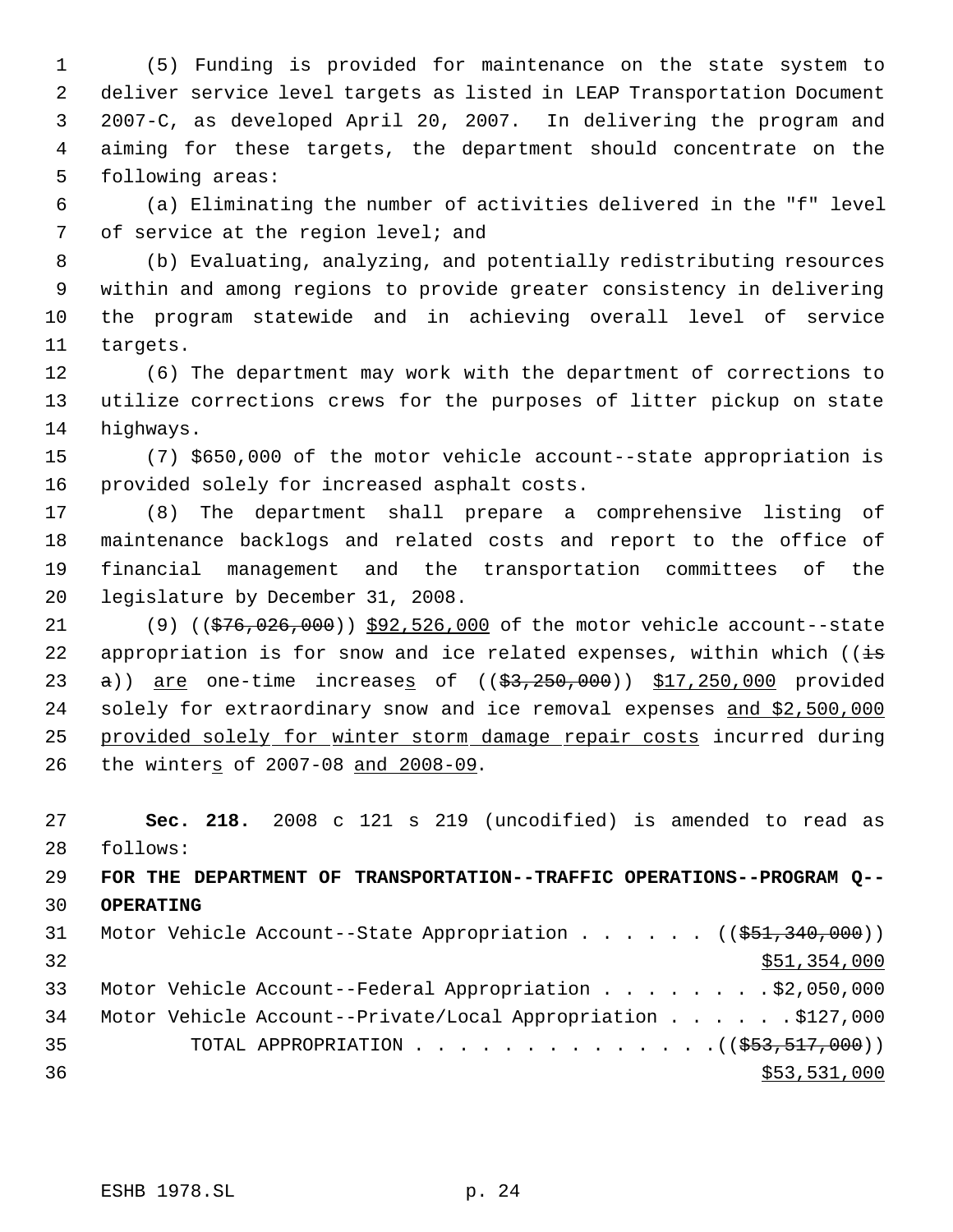The appropriations in this section are subject to the following conditions and limitations:

 (1) \$654,000 of the motor vehicle account--state appropriation is provided solely for the department to time state-owned and operated traffic signals. This funding may also be used to program incident, emergency, or special event signal timing plans.

 (2) \$346,000 of the motor vehicle account--state appropriation is provided solely for the department to implement a pilot tow truck incentive program. The department may provide incentive payments to towing companies that meet clearance goals on accidents that involve heavy trucks.

 (3) \$6,800,000 of the motor vehicle account--state appropriation is provided solely for low-cost enhancements. The department shall give priority to low-cost enhancement projects that improve safety or provide congestion relief. The department shall prioritize low-cost enhancement projects on a statewide rather than regional basis. By January 1, 2008, and January 1, 2009, the department shall provide a report to the legislature listing all low-cost enhancement projects prioritized on a statewide rather than regional basis completed in the prior year.

 (4) The department, in consultation with the Washington state patrol, may conduct a pilot program for the patrol to issue infractions based on information from automated traffic safety cameras in roadway construction zones on state highways when workers are present.

 (a) In order to ensure adequate time in the 2007-09 biennium to evaluate the effectiveness of the pilot program, any projects authorized by the department must be authorized by December 31, 2007.

 (b) The department shall use the following guidelines to administer the program:

 (i) Automated traffic safety cameras may only take pictures of the vehicle and vehicle license plate and only while an infraction is occurring. The picture must not reveal the face of the driver or of passengers in the vehicle;

 (ii) The department shall plainly mark the locations where the automated traffic safety cameras are used by placing signs on locations that clearly indicate to a driver that he or she is entering a roadway construction zone where traffic laws are enforced by an automated traffic safety camera;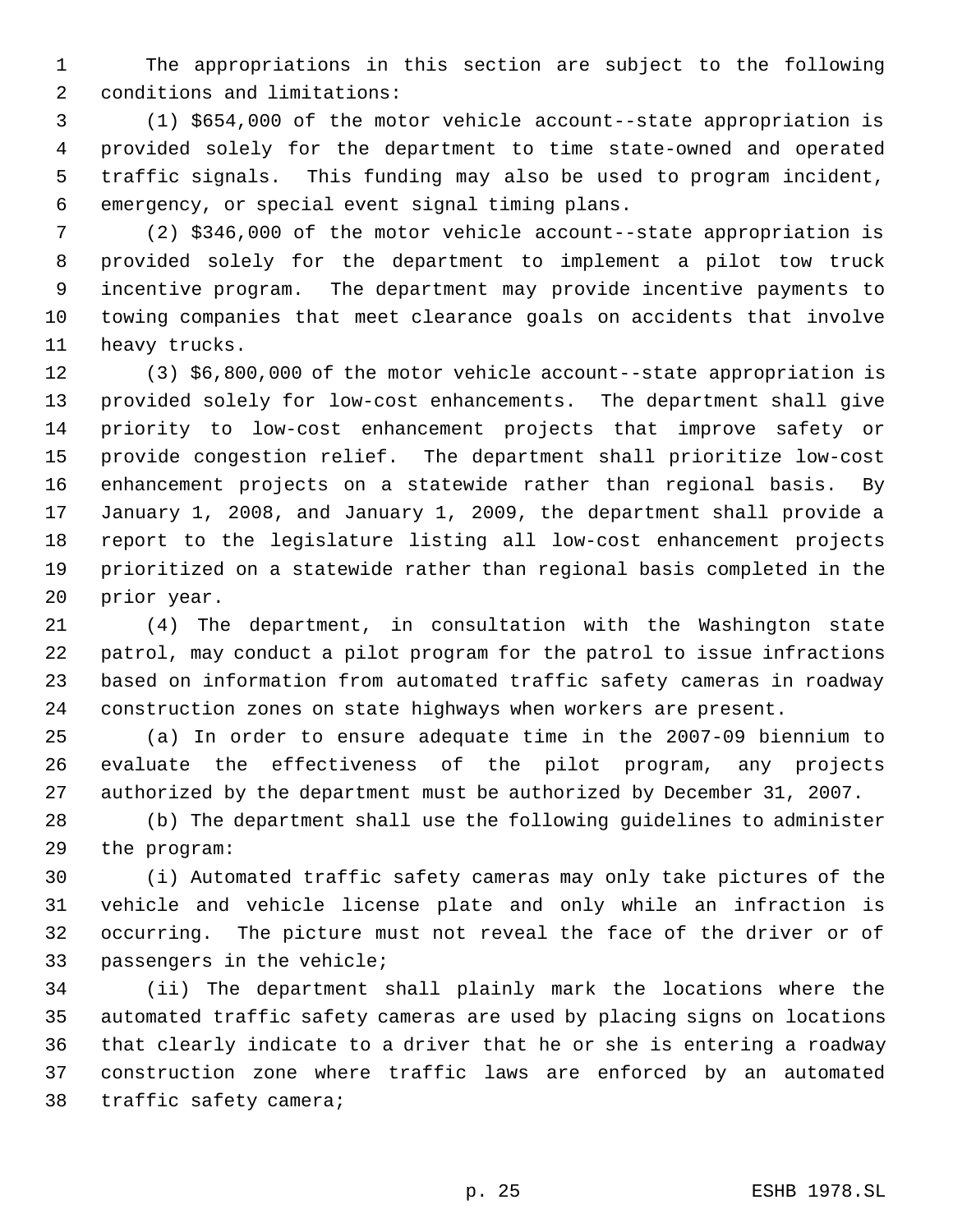(iii) Notices of infractions must be mailed to the registered owner of a vehicle within fourteen days of the infraction occurring;

 (iv) The owner of the vehicle is not responsible for the violation if the owner of the vehicle, within fourteen days of receiving notification of the violation, mails to the patrol, a declaration under penalty of perjury, stating that the vehicle involved was, at the time, stolen or in the care, custody, or control of some person other than 8 the registered owner, or any other extenuating circumstances;

 (v) For purposes of the 2007-09 biennium pilot project, infractions detected through the use of automated traffic safety cameras are not part of the registered owner's driving record under RCW 46.52.101 and 46.52.120. Additionally, infractions generated by the use of automated traffic safety cameras must be processed in the same manner as parking infractions for the purposes of RCW 3.46.120, 3.50.100, 35.20.220, 46.16.216, and 46.20.270(3). However, the amount of the fine issued for an infraction generated through the use of an automated traffic safety camera is one hundred thirty-seven dollars. The court shall remit thirty-two dollars of the fine to the state treasurer for deposit 19 into the state patrol highway account;

 (vi) If a notice of infraction is sent to the registered owner and the registered owner is a rental car business, the infraction will be dismissed against the business if it mails to the patrol, within fourteen days of receiving the notice, a declaration under penalty of perjury of the name and known mailing address of the individual driving or renting the vehicle when the infraction occurred. If the business is unable to determine who was driving or renting the vehicle at the time the infraction occurred, the business must sign a declaration under penalty of perjury to this effect. The declaration must be mailed to the patrol within fourteen days of receiving the notice of traffic infraction. Timely mailing of this declaration to the issuing agency relieves a rental car business of any liability under this section for the notice of infraction. A declaration form suitable for this purpose must be included with each automated traffic infraction notice issued, along with instructions for its completion and use; and

 (vii) By June 30, 2009, the department shall provide a report to the legislature regarding the use, public acceptance, outcomes, and other relevant issues regarding the pilot project.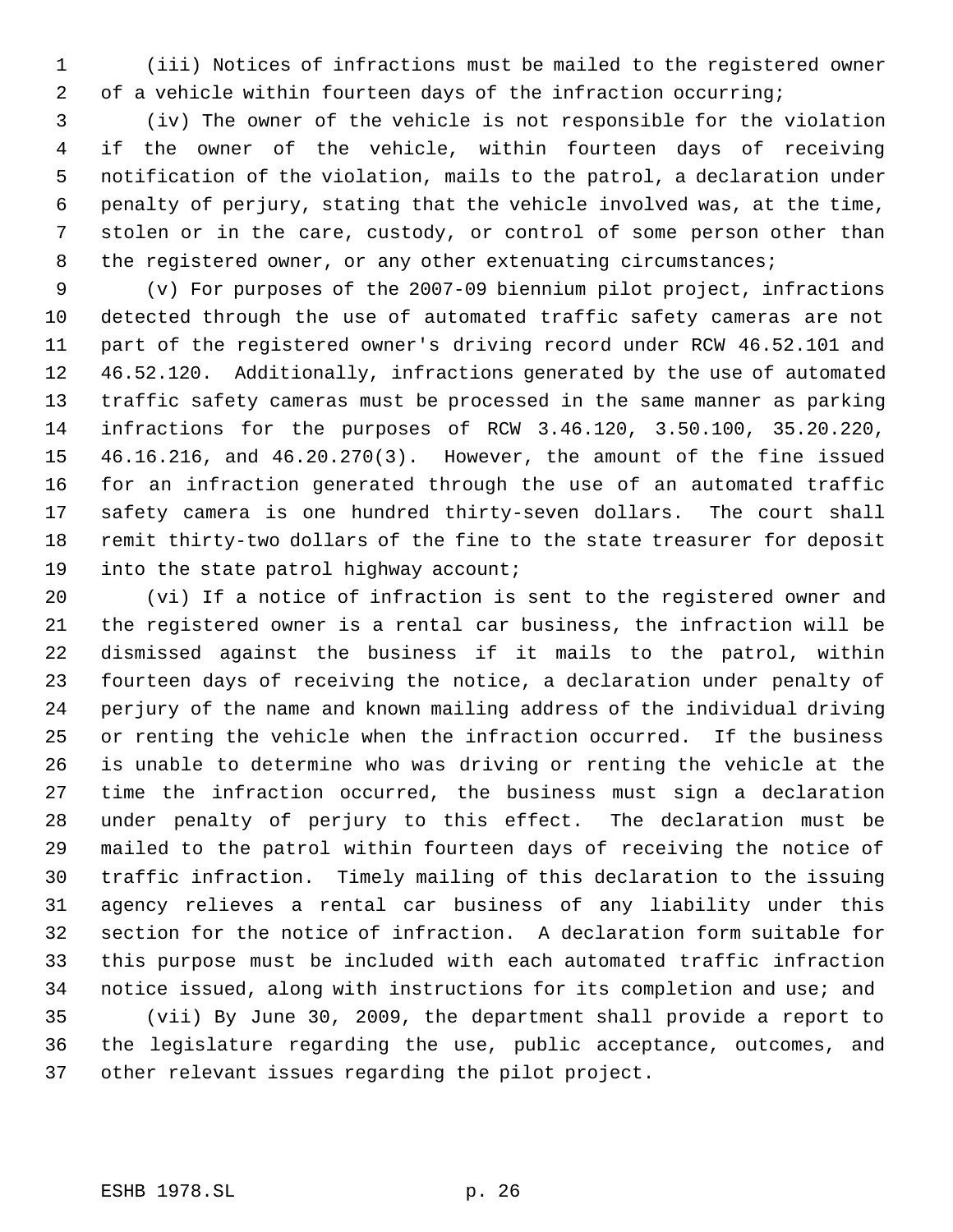(5) The traffic signal operations along 164th Street SE at the intersections of Mill Creek Boulevard and SR 527 should be optimized to minimize vehicle delay on both corridors based on traffic volumes and not only on functional classification or designation.

 **Sec. 219.** 2008 c 121 s 221 (uncodified) is amended to read as follows: **FOR THE DEPARTMENT OF TRANSPORTATION--TRANSPORTATION PLANNING, DATA, AND RESEARCH--PROGRAM T** 9 Motor Vehicle Account--State Appropriation . . . . . . ((\$27,757,000))  $\frac{$27,264,000}{20}$ 11 Motor Vehicle Account--Federal Appropriation . . . . . ((\$19,163,000)) 12 \$18,932,000 Multimodal Transportation Account--State Appropriation . . . . . . . . . . . . . . . . . . . . . \$1,760,000 Multimodal Transportation Account--Federal Appropriation . . . . . . . . . . . . . . . . . . . . . \$2,809,000 Multimodal Transportation Account--Private/Local Appropriation . . . . . . . . . . . . . . . . . . . . . . \$100,000 19 TOTAL APPROPRIATION . . . . . . . . . . . . . . ((\$51,589,000)) \$50,865,000

 The appropriations in this section are subject to the following conditions and limitations:

 (1) \$1,559,000 of the motor vehicle account--state appropriation is provided solely for costs incurred for the 2007 regional transportation investment district election.

 (2) \$800,000 of the multimodal transportation account--state appropriation is provided solely for a transportation demand management program, developed by the Whatcom council of governments, to further reduce drive-alone trips and maximize the use of sustainable transportation choices. The community-based program must focus on all trips, not only commute trips, by providing education, assistance, and incentives to four target audiences: (a) Large work sites; (b) employees of businesses in downtown areas; (c) school children; and (d) residents of Bellingham.

 (3) ((\$320,000)) \$77,000 of the motor vehicle account--state appropriation and ((\$128,000)) \$47,000 of the motor vehicle account-- federal appropriation are provided solely for development of a freight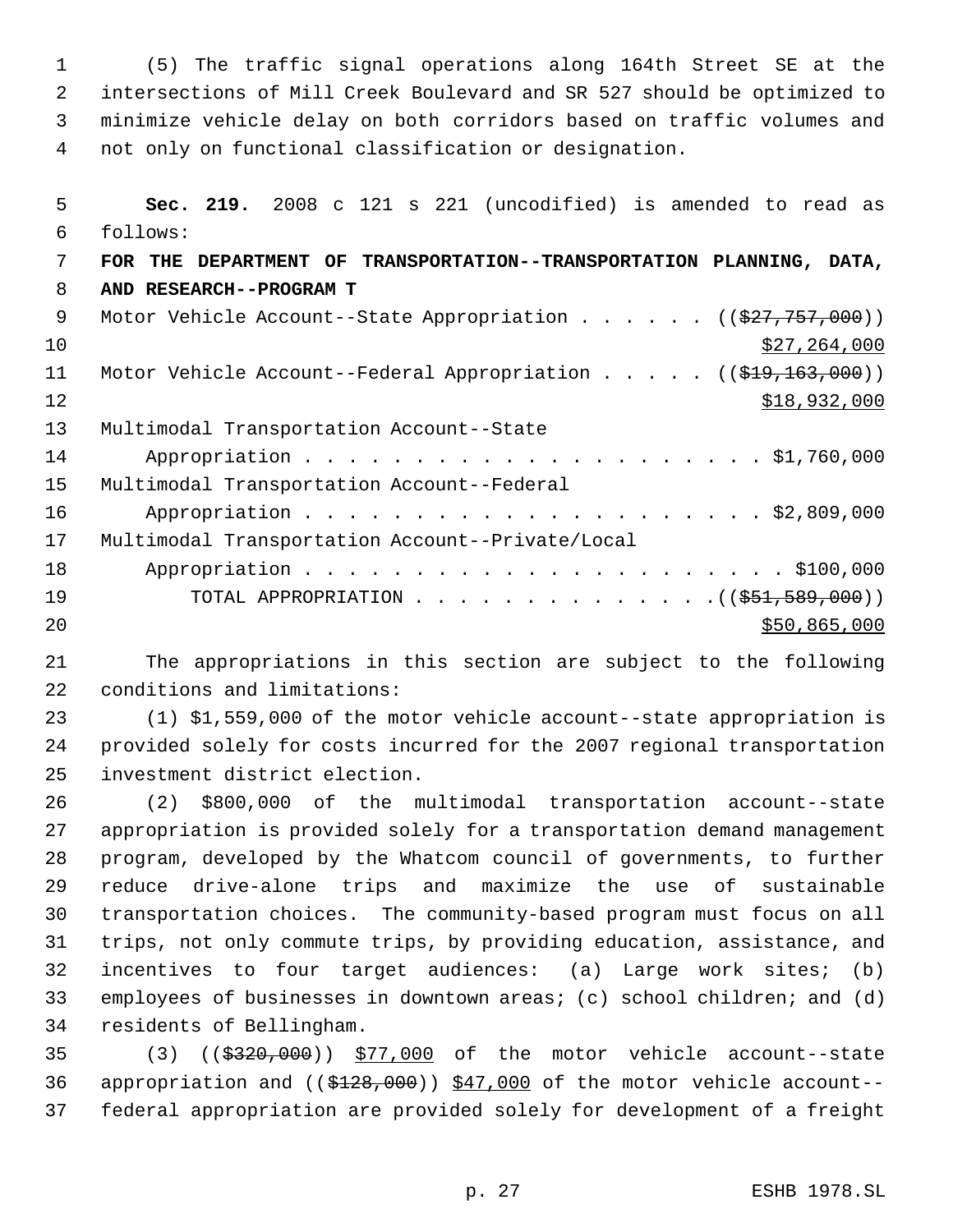database to help guide freight investment decisions and track project effectiveness. The database will be based on truck movement tracked through geographic information system technology. TransNow will contribute an additional \$192,000 in federal funds which are not appropriated in the transportation budget. The department shall work with the freight mobility strategic investment board to implement this project.

 (4) By December 1, 2008, the department shall require confirmation from jurisdictions that plan under the growth management act, chapter 36.70A RCW, and that receive state transportation funding under this act, that the jurisdictions have adopted standards for access permitting on state highways that meet or exceed department standards in accordance with RCW 47.50.030. The objective of this subsection is to encourage local governments, through the receipt of state transportation funding, to adhere to best practices in access control applicable to development activity significantly impacting state transportation facilities. By January 1, 2009, the department shall submit a report to the appropriate committees of the legislature detailing the progress of the local jurisdictions in adopting the highway access permitting standards.

21 (5) ((\$150,000 of the motor vehicle account-federal appropriation is provided solely for the costs to develop an electronic map-based 23 computer-application-that-will-enable-law-enforcement-officers-and 24 others-to-more-easily-locate-collisions-and-other-incidents-in-the field.

26  $(6)$ )) The department shall add a position within the freight systems division to provide expertise regarding the trucking aspects of the state's freight system.

 $((+7)$ ) (6) The department shall evaluate the feasibility of developing a freight corridor bypass from Everett to Gold Bar on US 2, including a connection to SR 522. US 2 is an important freight corridor, and is an alternative route for I-90. Congestion, safety issues, and flooding concerns have all contributed to the need for major improvements to the corridor. The evaluation shall consider the use of toll lanes for the project. The department must report to the transportation committees of the legislature by December 1, 2007, on its analysis and recommendations regarding the benefit of a freight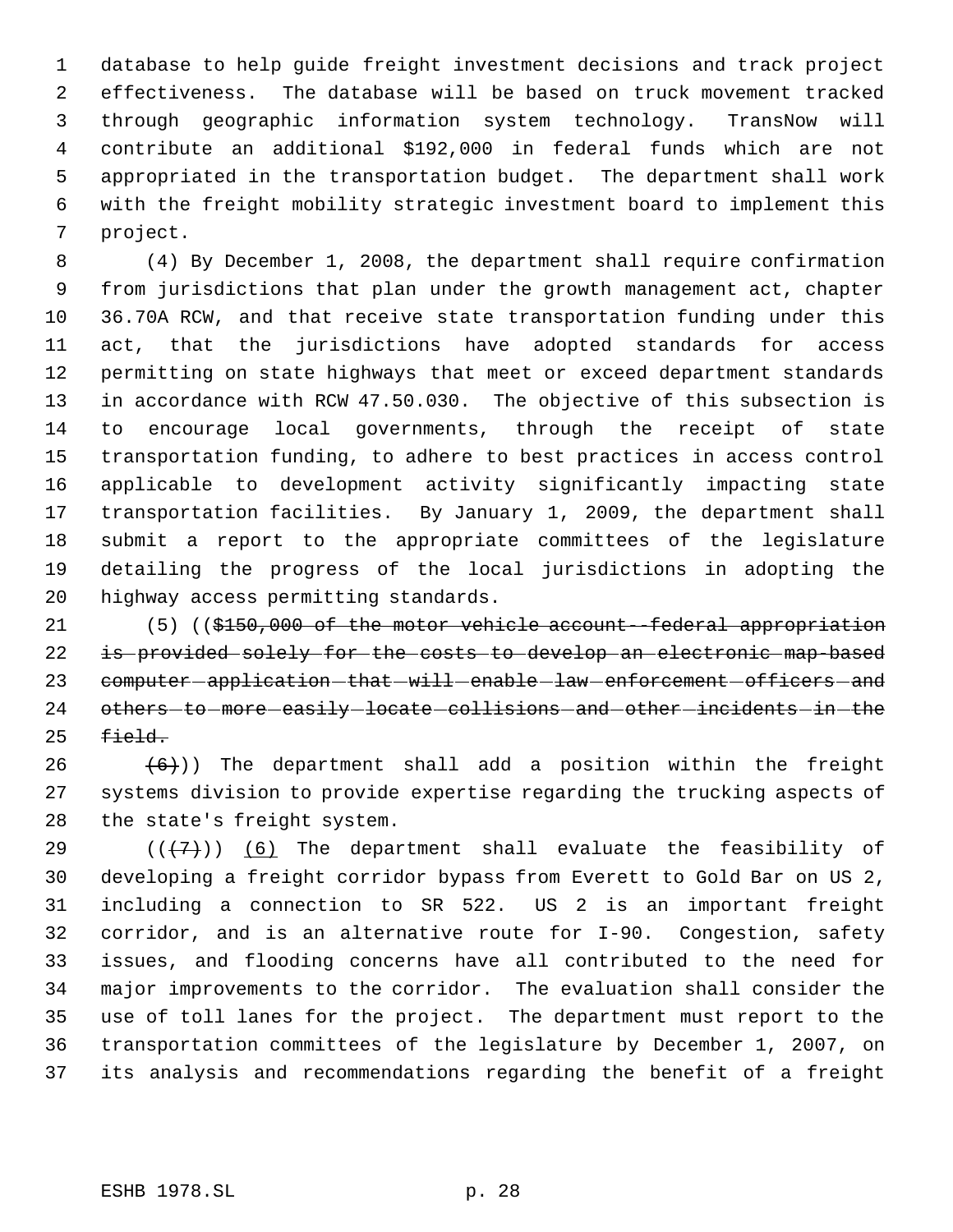corridor and the potential use of freight toll lanes to improve safety and congestion in the corridor.

 $(1+8)$  (( $(8)$ )) (7) The department shall work with the department of ecology, the county road administration board, and the transportation improvement board to develop model procedures and municipal and state rules in regard to maximizing the use of recycled asphalt on road construction and preservation projects. The department shall report to the joint transportation committee by December 1, 2008, with recommendations on increasing the use of recycled asphalt at the state and local level.

 $((+9))$   $(8)$  \$140,000 of the multimodal transportation account-- state appropriation is provided solely for a full-time employee to develop vehicle miles traveled and other greenhouse gas emissions benchmarks as described in Engrossed Second Substitute House Bill No. 2815. If Engrossed Second Substitute House Bill No. 2815 is not enacted by June 30, 2008, the amount provided in this subsection shall lapse.

 $((+10))$  (9) \$80,000 of the motor vehicle account--state appropriation is provided solely to study the feasibility of a new 20 interchange on interstate 5 between the city of Rochester and Harrison Avenue.

 $((+11))$  (10) \$100,000 of the multimodal transportation account--state appropriation is provided solely to support the commuter rail study between eastern Snohomish county and eastern King county as defined in Substitute House Bill No. 3224. Funds are provided to the Puget Sound regional council for one time only. If Substitute House Bill No. 3224 is not enacted by June 30, 2008, the amount provided in this subsection shall lapse.

| 29 | Sec. 220. 2008 c 121 s 222 (uncodified) is amended to read as                       |
|----|-------------------------------------------------------------------------------------|
| 30 | follows:                                                                            |
| 31 | FOR THE DEPARTMENT OF TRANSPORTATION--CHARGES FROM OTHER AGENCIES--                 |
| 32 | <b>PROGRAM U</b>                                                                    |
| 33 | Motor Vehicle Account--State Appropriation ( $(\frac{666}{102}, \frac{109}{100})$ ) |
| 34 | \$60,507,000                                                                        |
| 35 | Motor Vehicle Account--Federal Appropriation \$400,000                              |
| 36 | Multimodal Transportation Account--State                                            |
| 37 |                                                                                     |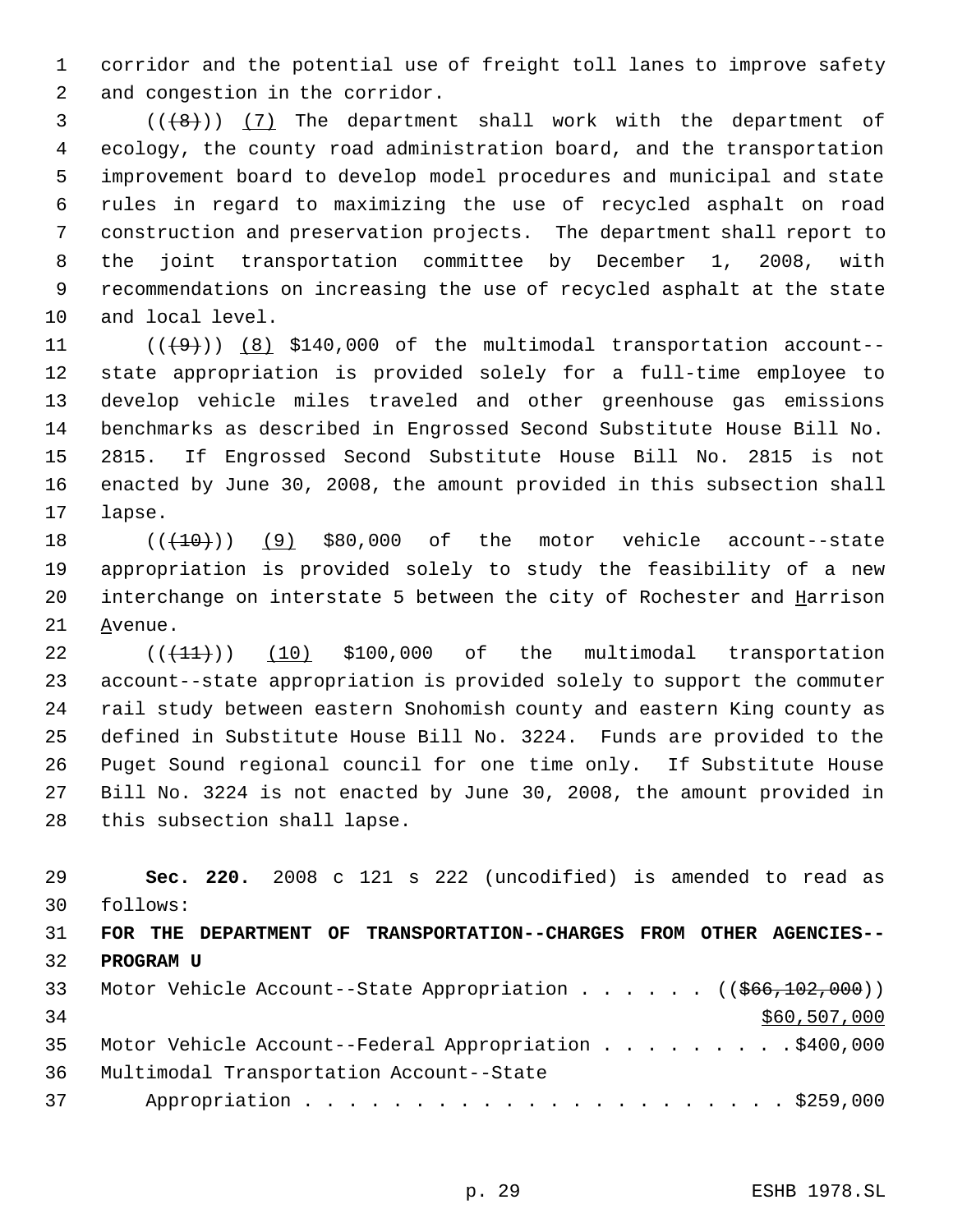1 TOTAL APPROPRIATION . . . . . . . . . . . . . . ((\$66,761,000))  $2 \div 561,166,000$  The appropriations in this section are subject to the following conditions and limitations: (1) ((\$36,665,000)) \$29,958,000 of the motor vehicle fund--state appropriation is provided solely for the liabilities attributable to the department of transportation. The office of financial management must provide a detailed accounting of the revenues and expenditures of the self-insurance fund to the transportation committees of the legislature on December 31st and June 30th of each year. (2) Payments in this section represent charges from other state agencies to the department of transportation. (a) FOR PAYMENT OF OFFICE OF FINANCIAL MANAGEMENT 14 DIVISION OF RISK MANAGEMENT FEES . . . . . . . . . . . . . . \$1,520,000 (b) FOR PAYMENT OF COSTS OF THE OFFICE OF THE STATE AUDITOR . . . . . . . . . . . . . . . . . . . . . . . . . . \$1,153,000 (c) FOR PAYMENT OF COSTS OF DEPARTMENT OF GENERAL ADMINISTRATION FACILITIES AND SERVICES AND CONSOLIDATED MAIL SERVICES . . . . . . . . . . . . . . . . . . . . . . . \$4,859,000 (d) FOR PAYMENT OF COSTS OF THE DEPARTMENT OF PERSONNEL . . . . . . . . . . . . . . . . . . . . . . . . . \$7,593,000 (e) FOR PAYMENT OF SELF-INSURANCE LIABILITY 23 PREMIUMS AND ADMINISTRATION . . . . . . . . . . . . . . . ((\$36,665,000)) \$29,958,000 (f) FOR PAYMENT OF THE DEPARTMENT OF GENERAL 26 ADMINISTRATION CAPITAL PROJECTS SURCHARGE . . . . . . . . \$1,838,000 27 (g) FOR ARCHIVES AND RECORDS MANAGEMENT . . . . . . . . \$677,000 (h) FOR OFFICE OF MINORITIES AND WOMEN BUSINESS ENTERPRISES . . . . . . . . . . . . . . . . . . . . . . . . \$1,042,000 (i) FOR USE OF FINANCIAL SYSTEMS PROVIDED BY 31 THE OFFICE OF FINANCIAL MANAGEMENT . . . . . . . . . . . . \$1,266,000 (j) FOR POLICY ASSISTANCE FROM THE DEPARTMENT 33 OF INFORMATION SERVICES . . . . . . . . . . . . . . . . ((<del>\$945,000</del>))  $\frac{$944,000}{ }$  (k) FOR LEGAL SERVICE PROVIDED BY THE ATTORNEY GENERAL'S OFFICE . . . . . . . . . . . . . . . . . . . . . .\$9,045,000 (l) FOR LEGAL SERVICE PROVIDED BY THE ATTORNEY GENERAL'S OFFICE FOR THE SECOND PHASE OF THE BOLDT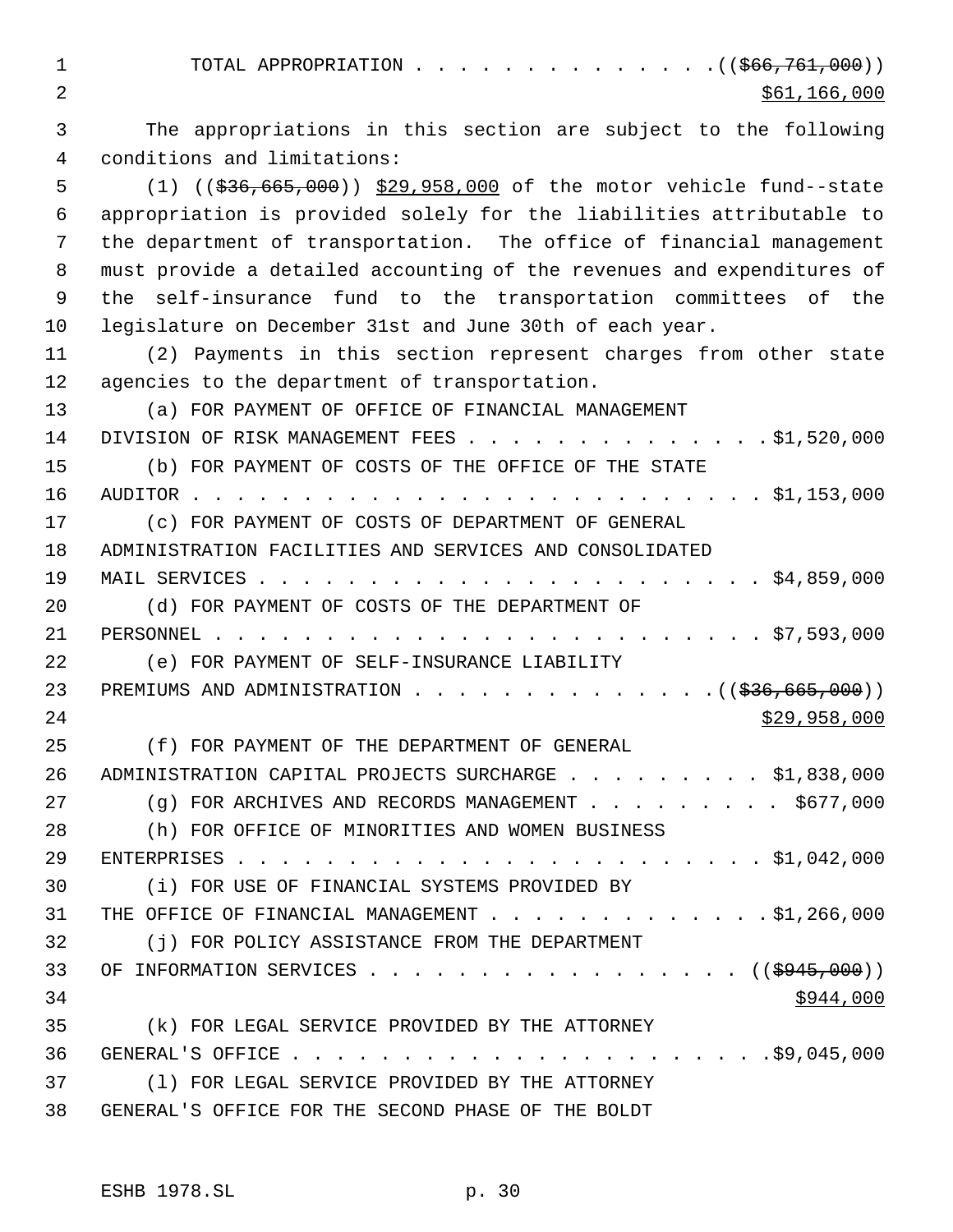| $\mathbf 1$    | $\cdots$ $\cdots$ $\cdots$ $\cdots$ $\cdots$ $\cdots$ $\cdots$ $\cdots$ $\cdots$ $\cdots$ $\cdots$ $\cdots$ $\cdots$ $\cdots$ $\cdots$ $\cdots$ $\cdots$ $\cdots$ $\cdots$ $\cdots$ $\cdots$ $\cdots$ $\cdots$ $\cdots$ $\cdots$ $\cdots$ $\cdots$ $\cdots$ $\cdots$ $\cdots$ $\cdots$ $\cdots$ $\cdots$ $\cdots$ $\cdots$ $\cdots$ $\cdots$<br>LITIGATION |
|----------------|------------------------------------------------------------------------------------------------------------------------------------------------------------------------------------------------------------------------------------------------------------------------------------------------------------------------------------------------------------|
| $\overline{2}$ | \$271,000                                                                                                                                                                                                                                                                                                                                                  |
| 3              | (3) \$1,000,000 of the motor vehicle account--state appropriation is                                                                                                                                                                                                                                                                                       |
| 4              | provided solely for the purposes of settling all claims that were found                                                                                                                                                                                                                                                                                    |
| 5              | against the state in the verdict and judgment issued in the case of                                                                                                                                                                                                                                                                                        |
| 6              | Marable v. Nitchman (WSF), United States District Court, Western                                                                                                                                                                                                                                                                                           |
| 7              | District of Washington, Cause No. 05-01270MJP.                                                                                                                                                                                                                                                                                                             |
|                |                                                                                                                                                                                                                                                                                                                                                            |
| 8              | Sec. 221. 2008 c 121 s 223 (uncodified) is amended to read as                                                                                                                                                                                                                                                                                              |
| 9              | follows:                                                                                                                                                                                                                                                                                                                                                   |
| 10             | FOR THE DEPARTMENT OF TRANSPORTATION--PUBLIC TRANSPORTATION--PROGRAM                                                                                                                                                                                                                                                                                       |
| 11             | $\mathbf{v}$                                                                                                                                                                                                                                                                                                                                               |
| 12             | Regional Mobility Grant Program Account--State                                                                                                                                                                                                                                                                                                             |
| 13             | Appropriation<br>((\$40,000,000)                                                                                                                                                                                                                                                                                                                           |
| 14             | \$12,732,000                                                                                                                                                                                                                                                                                                                                               |
| 15             | Multimodal Transportation Account--State                                                                                                                                                                                                                                                                                                                   |
| 16             | Appropriation<br>$(($ \$85,601,000))                                                                                                                                                                                                                                                                                                                       |
| 17             | \$80,583,000                                                                                                                                                                                                                                                                                                                                               |
| 18             | Multimodal Transportation Account--Federal                                                                                                                                                                                                                                                                                                                 |
| 19             |                                                                                                                                                                                                                                                                                                                                                            |
| 20             | Multimodal Transportation Account--Private/Local                                                                                                                                                                                                                                                                                                           |
| 21             |                                                                                                                                                                                                                                                                                                                                                            |
| 22             | TOTAL APPROPRIATION ( $(\frac{128}{128}, \frac{842}{100})$ )                                                                                                                                                                                                                                                                                               |
| 23             | \$96,556,000                                                                                                                                                                                                                                                                                                                                               |
| 24             | The appropriations in this section are subject to the following                                                                                                                                                                                                                                                                                            |
| 25             | conditions and limitations:                                                                                                                                                                                                                                                                                                                                |

 (1) \$25,000,000 of the multimodal transportation account--state appropriation is provided solely for a grant program for special needs transportation provided by transit agencies and nonprofit providers of transportation.

 (a) \$5,500,000 of the amount provided in this subsection is provided solely for grants to nonprofit providers of special needs transportation. Grants for nonprofit providers shall be based on need, including the availability of other providers of service in the area, efforts to coordinate trips among providers and riders, and the cost effectiveness of trips provided.

 (b) \$19,500,000 of the amount provided in this subsection is provided solely for grants to transit agencies to transport persons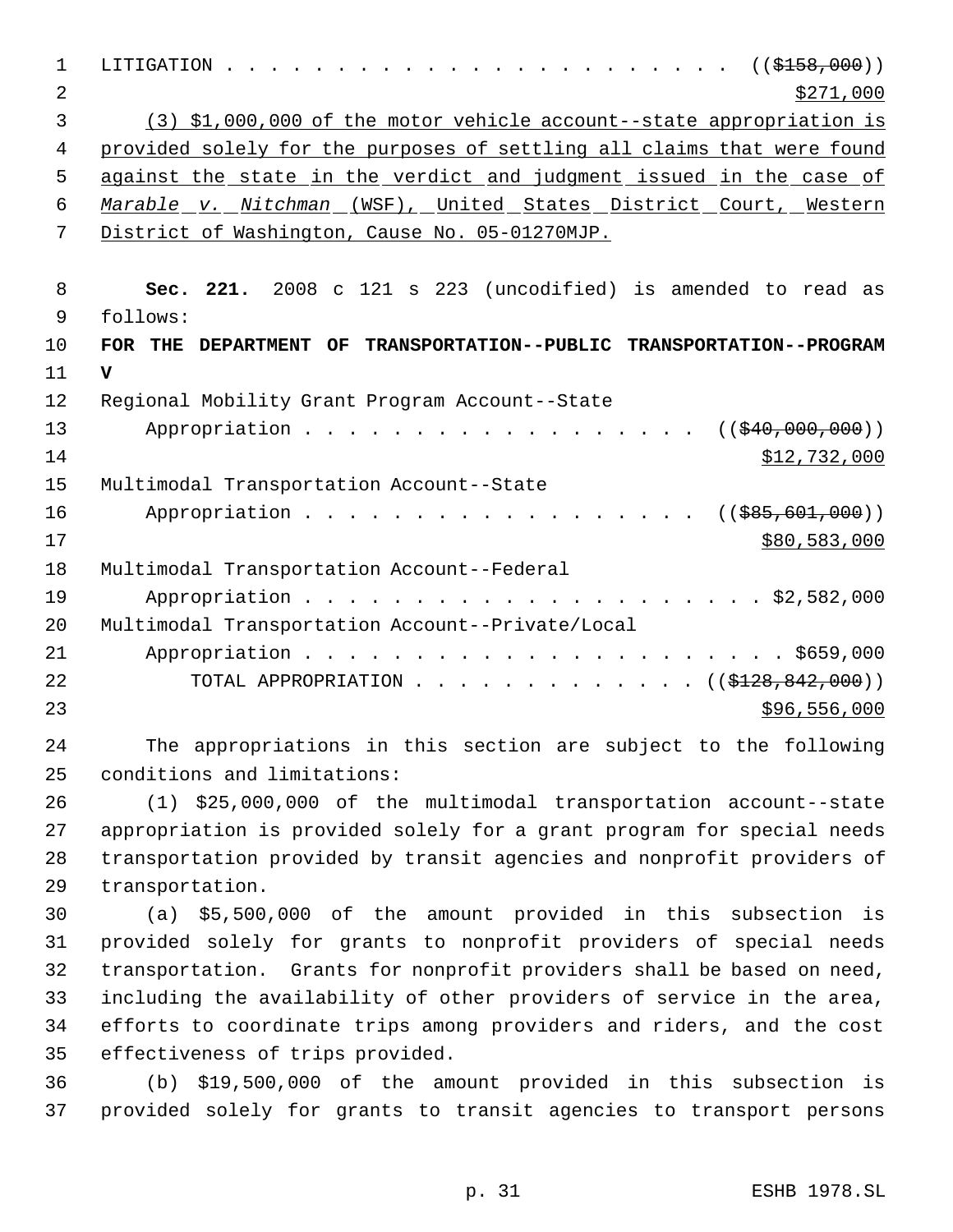with special transportation needs. To receive a grant, the transit agency must have a maintenance of effort for special needs transportation that is no less than the previous year's maintenance of effort for special needs transportation. Grants for transit agencies shall be prorated based on the amount expended for demand response service and route deviated service in calendar year 2005 as reported in the "Summary of Public Transportation - 2005" published by the department of transportation. No transit agency may receive more than thirty percent of these distributions.

 (2) Funds are provided for the rural mobility grant program as follows:

 (a) \$8,500,000 of the multimodal transportation account--state appropriation is provided solely for grants for those transit systems serving small cities and rural areas as identified in the Summary of Public Transportation - 2005 published by the department of transportation. Noncompetitive grants must be distributed to the transit systems serving small cities and rural areas in a manner similar to past disparity equalization programs.

 (b) \$8,500,000 of the multimodal transportation account--state appropriation is provided solely to providers of rural mobility service in areas not served or underserved by transit agencies through a competitive grant process.

 (3) \$8,600,000 of the multimodal transportation account--state appropriation is provided solely for a vanpool grant program for: (a) Public transit agencies to add vanpools; and (b) incentives for employers to increase employee vanpool use. The grant program for public transit agencies will cover capital costs only; no operating costs for public transit agencies are eligible for funding under this grant program. No additional employees may be hired from the funds provided in this section for the vanpool grant program, and supplanting of transit funds currently funding vanpools is not allowed. Additional criteria for selecting grants must include leveraging funds other than state funds.

34 (4) ((\$40,000,000)) \$12,732,000 of the regional mobility grant program account--state appropriation is provided solely for the regional mobility grant projects identified on the LEAP Transportation Document 2007-B as developed April 20, 2007. The department shall review all projects receiving grant awards under this program at least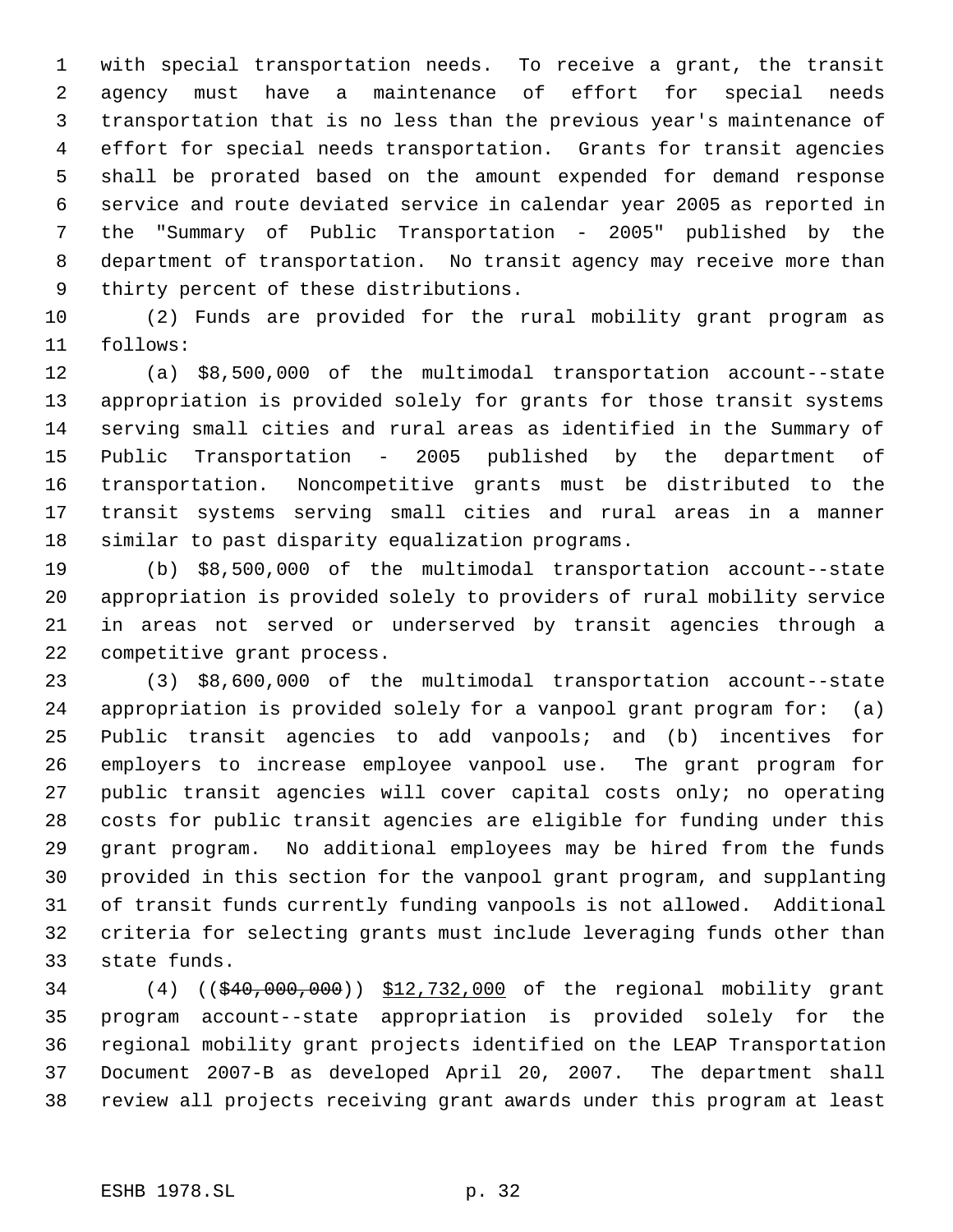semiannually to determine whether the projects are making satisfactory progress. Any project that has been awarded funds, but does not report activity on the project within one year of the grant award, shall be reviewed by the department to determine whether the grant should be terminated. The department shall promptly close out grants when projects have been completed, and any remaining funds available to the office of transit mobility shall be used only to fund projects on the LEAP Transportation Document 2007-B as developed April 20, 2007. The department shall provide annual status reports on December 15, 2007, and December 15, 2008, to the office of financial management and the transportation committees of the legislature regarding the projects receiving the grants.

13 (5) ((\$17,168,087)) \$12,150,087 of the multimodal transportation account--state appropriation is reappropriated and provided solely for the regional mobility grant projects identified on the LEAP Transportation Document 2006-D, regional mobility grant program projects as developed March 8, 2006. The department shall continue to review all projects receiving grant awards under this program at least semiannually to determine whether the projects are making satisfactory progress. The department shall promptly close out grants when projects have been completed, and any remaining funds available to the office of transit mobility shall be used only to fund projects on the LEAP Transportation Document 2007-B as developed April 20, 2007, or the LEAP Transportation Document 2006-D as developed March 8, 2006.

 (6) \$200,000 of the multimodal transportation account--state appropriation is provided solely for the department to study and then develop pilot programs aimed at addressing commute trip reduction strategies for K-12 students and for college and university students. The department shall submit to the legislature by January 1, 2009, a summary of the program results and recommendations for future student commute trip reduction strategies. The pilot programs are described as follows:

 (a) The department shall consider approaches, including mobility education, to reducing and removing traffic congestion in front of schools by changing travel behavior for elementary, middle, and high school students and their parents; and

(b) The department shall design a program that includes student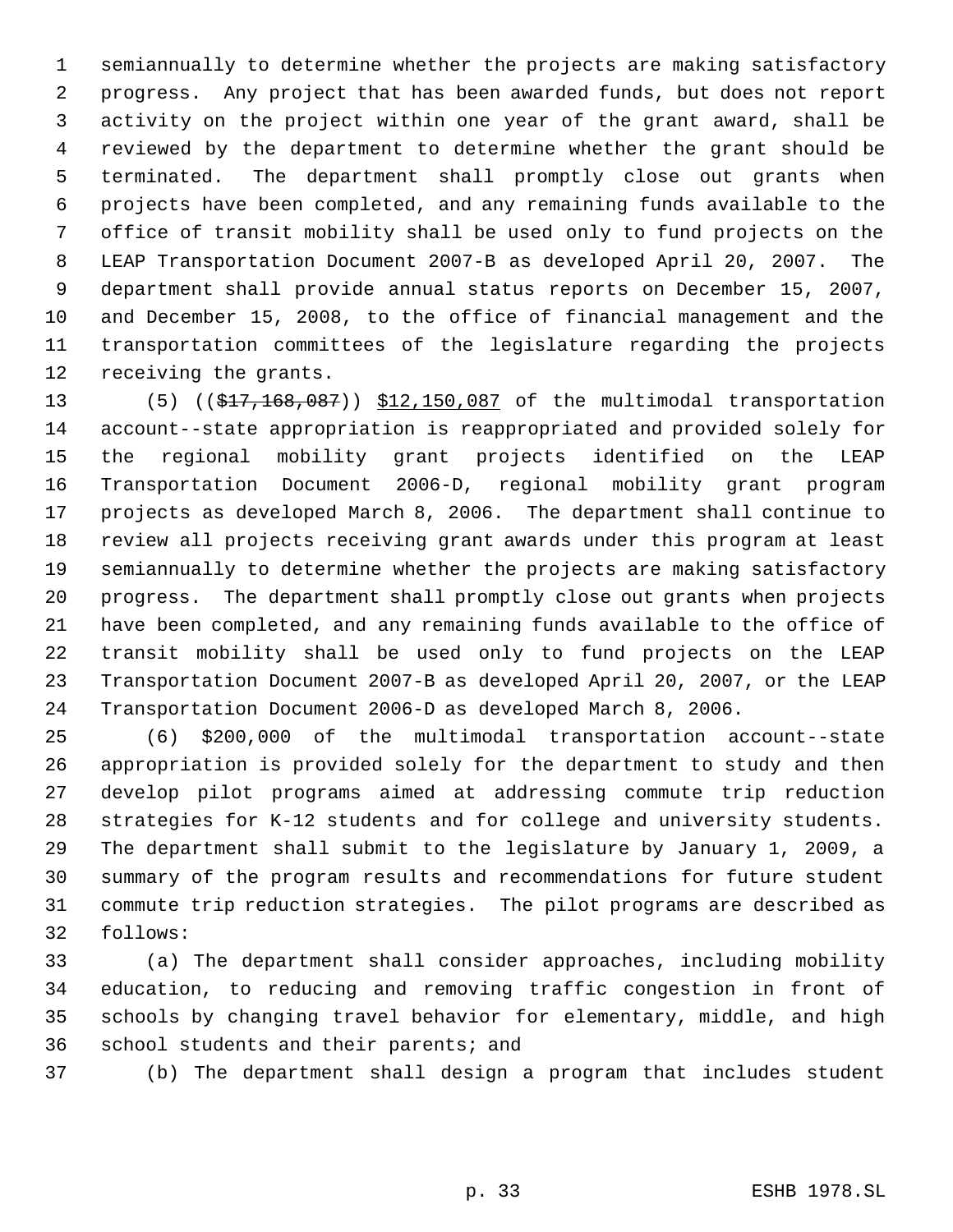employment options as part of the pilot program applicable to college and university students.

 (7) \$2,400,000 of the multimodal account--state appropriation is provided solely for establishing growth and transportation efficiency centers (GTEC). Funds are appropriated for one time only. The department shall provide in its annual report to the legislature an evaluation of the GTEC concept and recommendations on future funding levels.

 (8) \$381,000 of the multimodal transportation account--state appropriation is provided solely for the implementation of Substitute House Bill No. 1694 (reauthorizing the agency council on coordinated transportation). If Substitute House Bill No. 1694 is not enacted by June 30, 2007, the amount provided in this subsection shall lapse.

 (9) \$504,000 of the multimodal transportation account-- private/local appropriation is provided solely for the implementation of Senate Bill No. 5084 (updating rail transit safety plans). If Senate Bill No. 5084 is not enacted by June 30, 2007, the amount provided in this subsection shall lapse.

 (10) \$60,000 of the multimodal transportation account--state appropriation is provided solely for low-income car ownership programs. The department shall collaborate with interested regional transportation planning organizations and metropolitan planning organizations to determine the effectiveness of the programs at providing transportation solutions for low-income persons who depend upon cars to travel to their places of employment.

 (11) \$1,000,000 of the multimodal transportation account--state appropriation is provided solely for additional funding for the trip reduction performance program, including telework enhancement projects. Funds are appropriated for one time only.

 (12) \$2,309,000 of the multimodal transportation account--state appropriation is provided solely for the tri-county connection service for Island, Skagit, and Whatcom transit agencies.

 (13) \$150,000 of the multimodal transportation account--state appropriation is provided solely as a grant for a telework pilot project to be developed, administered, and monitored by the Kitsap regional coordinating council. Funds are appropriated for one time only. The primary purposes of the pilot project are to educate employers about telecommuting, develop telework policies and resources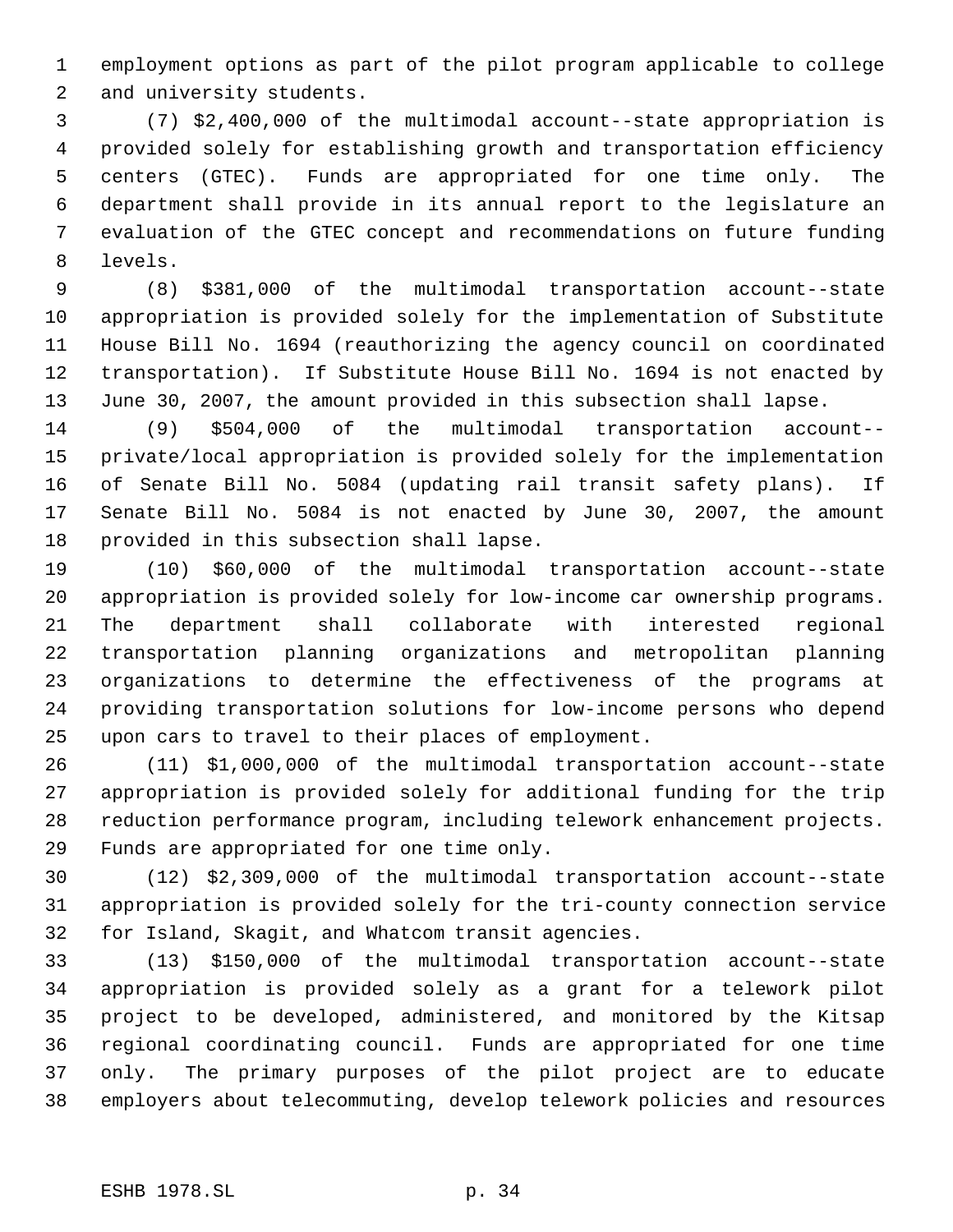for employers, and reduce traffic congestion by encouraging teleworking in the workplace. As part of the pilot project, the council shall recruit public and private sector employer participants throughout the county, identify telework sites, develop an employer's toolkit consisting of teleworking resources, and create a telecommuting template that may be applied in other communities. The council shall submit to the legislature by July 1, 2009, a summary of the program results and any recommendations for future telework strategies.

 **Sec. 222.** 2008 c 121 s 224 (uncodified) is amended to read as follows:

**FOR THE DEPARTMENT OF TRANSPORTATION--MARINE--PROGRAM X**

 Puget Sound Ferry Operations Account--State 13 Appropriation . . . . . . . . . . . . . . . . ((\$426,761,000)) \$441,485,000 Multimodal Transportation Account--State 16 Appropriation . . . . . . . . . . . . . . . . . (  $(\frac{21,914,000}{})$  \$3,035,000 18 TOTAL APPROPRIATION . . . . . . . . . . . . ((\$428,675,000)) 19 \$444,520,000

 The appropriations in this section are subject to the following conditions and limitations:

22 (1) ((\$90,299,000)) \$96,443,000 of the Puget Sound ferry operations--state appropriation is provided solely for auto ferry vessel operating fuel in the 2007-2009 biennium.

 (2) The Washington state ferries must work with the department's information technology division to implement an electronic fare system, including the integration of the regional fare coordination system (smart card). Each December and June, semiannual updates must be provided to the transportation committees of the legislature concerning the status of implementing and completing this project, with updates concluding the first December after full project implementation.

 (3) The Washington state ferries shall continue to provide service to Sidney, British Columbia.

 (4) \$1,914,000 of the multimodal transportation account--state appropriation is provided solely to provide passenger-only ferry service. The ferry system shall continue passenger-only ferry service from Vashon Island to Seattle through June 30, 2008. Ferry system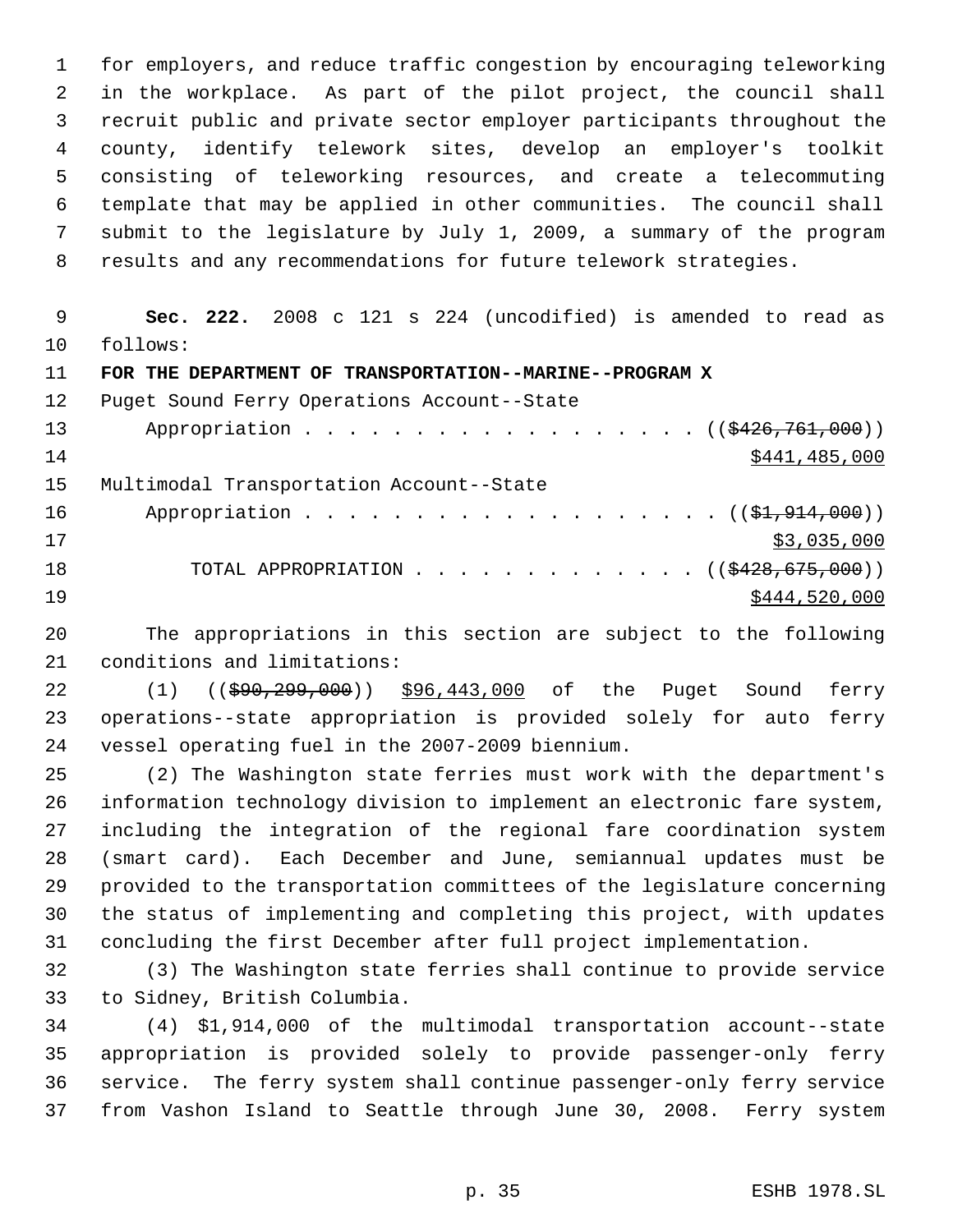management shall continue to implement its agreement with the inlandboatmen's union of the pacific and the international organization of masters, mates and pilots providing for part-time passenger-only work schedules.

 (5) ((\$932,000)) \$674,000 of the Puget Sound ferries operations account--state appropriation is provided solely for compliance with department of ecology rules regarding the transfer of oil on or near state waters. Funding for compliance with on-board fueling rules is provided for the 2008 fiscal year. The department may request funding for the 2009 fiscal year if the request is submitted with an alternative compliance plan filed with the department of ecology, as allowed by rule.

13 (6) ((\$1,116,000)) \$1,006,000 of the Puget Sound ferry operations account--state appropriation is provided solely for ferry security operations necessary to comply with the ferry security plan submitted by the Washington state ferry system to the United States coast guard. The department shall track security costs and expenditures. Ferry security operations costs shall not be included as part of the operational costs that are used to calculate farebox recovery.

 (7) \$378,000 of the Puget Sound ferry operations account--state appropriation is provided solely to meet the United States coast guard requirements for appropriate rest hours between shifts for vessel crews on the Bainbridge to Seattle and Edmonds to Kingston ferry routes.

 (8) \$694,000 of the Puget Sound ferries operating account--state appropriation is provided solely for implementing Engrossed Substitute House Bill No. 2358 as follows:

 (a) The department shall allow the joint transportation committee work group established in section 205(1) of this act to participate in the following elements as they are described in Engrossed Substitute House Bill No. 2358:

(i) Development and implementation of a survey of ferry customers;

 (ii) Analysis and reestablishment of vehicle level of service standards. In reestablishing the standards, consideration shall be given to whether boat wait is the appropriate measure. The level of service standard shall be reestablished in conjunction with or after the survey has been implemented;

 (iii) Development of pricing policy proposals. In developing these policies, the policies, in effect on some routes, of collecting fares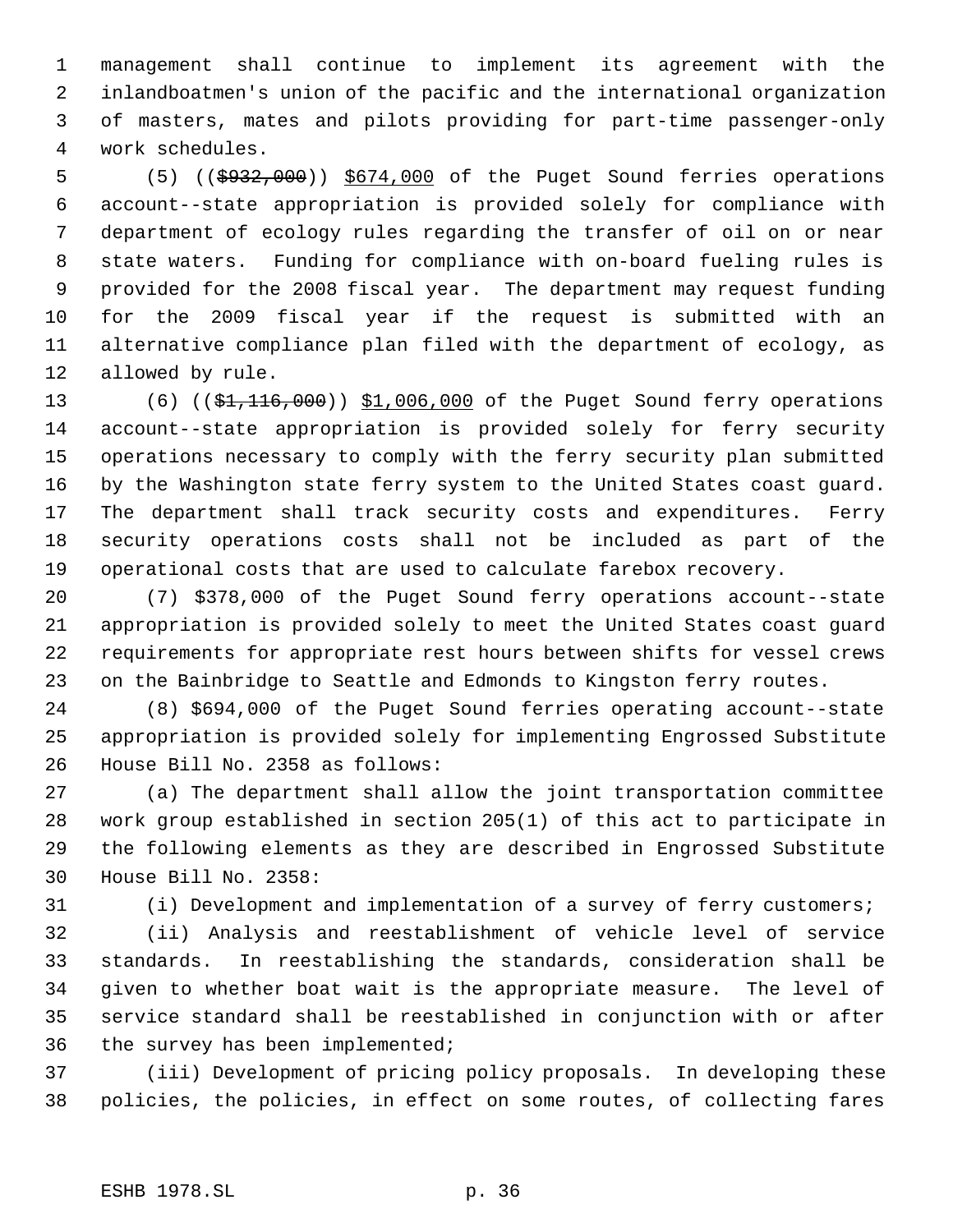in only one direction shall be evaluated to determine whether one-way fare pricing best serves the ferry system. The pricing policy proposals must be developed in conjunction with or after the survey has been implemented;

 (iv) Development of operational strategies. The operational strategies shall be reestablished in conjunction with the survey or 7 after the survey has been implemented;

 (v) Development of terminal design standards. The terminal design standards shall be finalized after the provisions of subsections (a)(i) through (iv) and subsection (b) of this section have been developed and reviewed by the joint transportation committee; and

 (vi) Development of a capital plan. The capital plan shall be finalized after terminal design standards have been developed by the department and reviewed by the joint transportation committee.

 (b) The department shall develop a ridership demand forecast that shall be used in the development of a long-range capital plan. If more than one forecast is developed they must be reconciled.

 (c) The department shall update the life cycle cost model to meet the requirements of Engrossed Substitute House Bill No. 2358 no later than August 1, 2007.

 (d) The department shall develop a cost allocation methodology proposal to meet the requirements described in Engrossed Substitute House Bill No. 2358. The proposal shall be completed and presented to the joint transportation committee no later than August 1, 2007.

 (9) \$200,000 of the Puget Sound ferry operations account--state appropriation is provided solely for the initial acquisition of transportation worker identification credentials required by the United States department of homeland security for unescorted access to secure areas of ferries and terminals.

 (10) The legislature finds that a rigorous incident investigation process is an essential component of marine safety. The department is directed to review its accident and incident investigation procedures and report the results of its review with any proposals for changes to the legislature by November 1, 2008.

 (11) The department shall allow the use, by two separate drivers, of fare media allowing for multiple discounted vehicle trips aboard Washington state ferries vessels.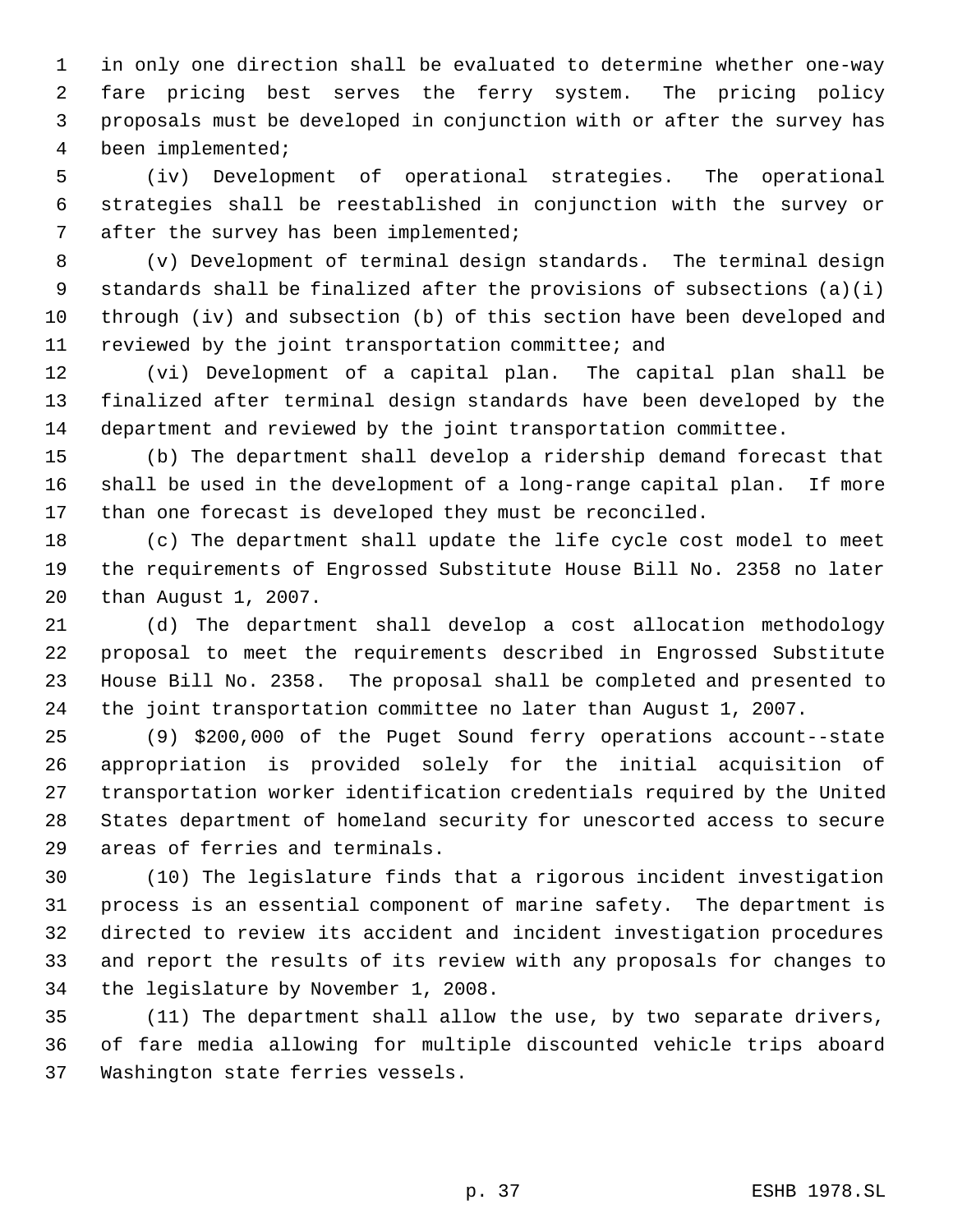1 (( $(13)$ )) (12) While developing fare and pricing policy proposals, the department may consider the desirability of reasonable fares for persons using the ferry system to commute daily to work and other frequent users who live in ferry-dependent communities.

 **Sec. 223.** 2008 c 121 s 225 (uncodified) is amended to read as follows: **FOR THE DEPARTMENT OF TRANSPORTATION--RAIL--PROGRAM Y--OPERATING** Multimodal Transportation Account--State 9 Appropriation . . . . . . . . . . . . . . . . . ((\$37,010,000))  $\frac{$35,096,000}{20}$ 

 The appropriation in this section is subject to the following conditions and limitations:

 (1) The department shall publish a final long-range plan for Amtrak Cascades by September 30, 2007. By December 31, 2008, the department shall submit to the office of financial management and the transportation committees of the legislature a midrange plan for Amtrak Cascades that identifies specific steps the department would propose to achieve additional service beyond current levels.

19 (2)(a) ((\$29,091,000)) \$28,577,000 of the multimodal transportation account--state appropriation is provided solely for the Amtrak service contract and Talgo maintenance contract associated with providing and maintaining the state-supported passenger rail service. Upon completion of the rail platform project in the city of Stanwood, the department shall provide daily Amtrak Cascades service to the city.

 (b) The department shall negotiate with Amtrak and Burlington Northern Santa Fe to adjust the Amtrak Cascades schedule to leave Bellingham at a significantly earlier hour.

 (c) When Amtrak Cascades expands the second roundtrip between Vancouver, B.C. and Seattle, the department shall negotiate for the second roundtrip to leave Bellingham southbound no later than 8:30 a.m.

(3) No Amtrak Cascade runs may be eliminated.

 (4) \$40,000 of the multimodal transportation account--state appropriation is provided solely for the produce railcar program. The department is encouraged to implement the produce railcar program by maximizing private investment.

 (5) The department shall begin planning for a third roundtrip Cascades train between Seattle and Vancouver, B.C. by 2010.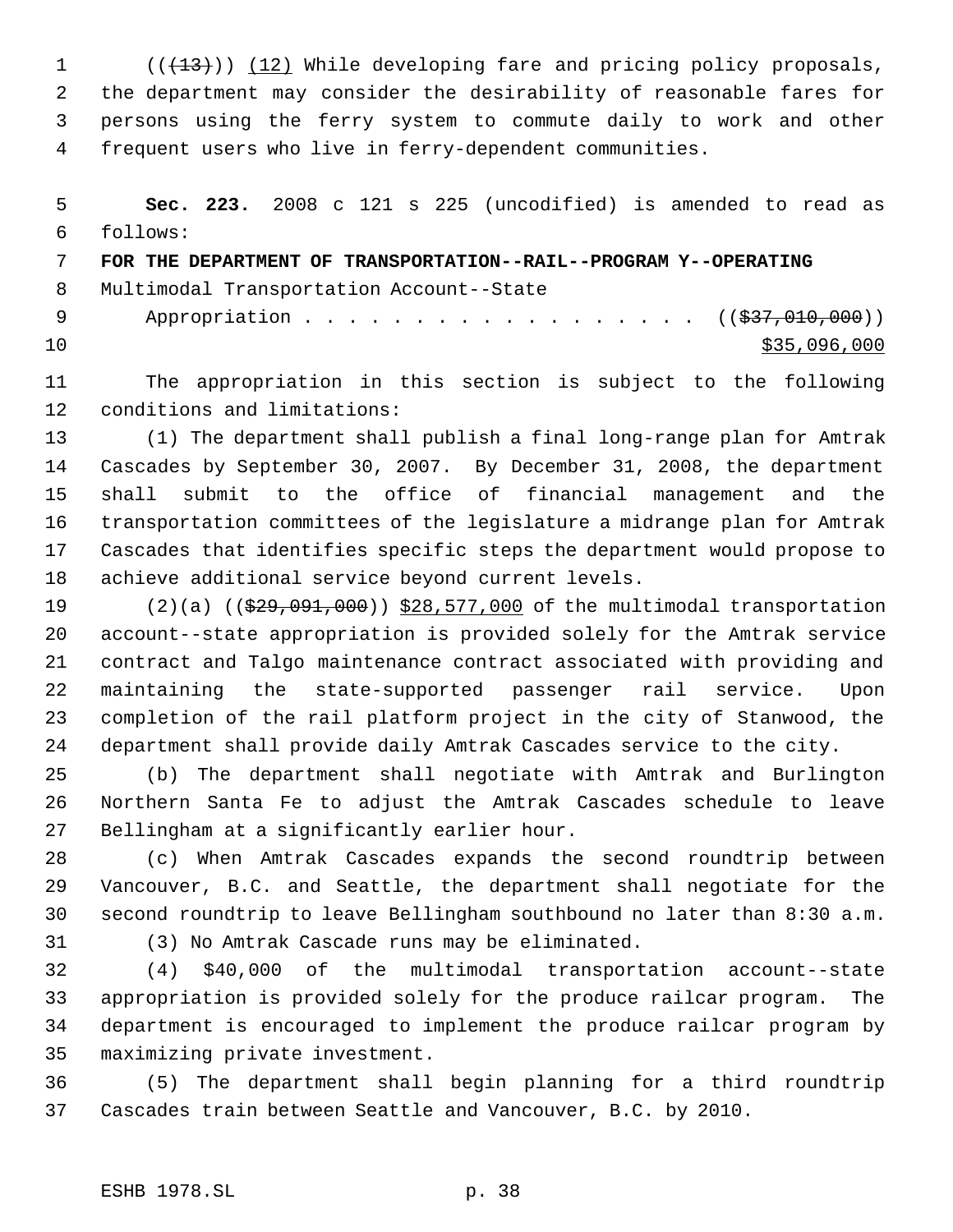**Sec. 301.** 2008 c 121 s 302 (uncodified) is amended to read as follows: **FOR THE COUNTY ROAD ADMINISTRATION BOARD** Rural Arterial Trust Account--State Appropriation . . . . . \$64,000,000 6 Motor Vehicle Account--State Appropriation . . . . . .  $($   $($ \$2,370,000))  $\frac{\$1,555,000}{\$}$  County Arterial Preservation Account--State 9 Appropriation . . . . . . . . . . . . . . . . ((\$32,641,000))  $\frac{10}{331}$ ,541,000 11 TOTAL APPROPRIATION . . . . . . . . . . . . . ((\$99,011,000)) \$97,096,000 The appropriations in this section are subject to the following conditions and limitations: 15 (1) ((\$2,370,000)) \$1,555,000 of the motor vehicle account--state appropriation may be used for county ferry projects as set forth in RCW 47.56.725(4). (2) The appropriations contained in this section include funding to 19 counties to assist them in efforts to recover from ((winter storm and  $f$ lood  $-d$ amage)) federally declared emergencies, by providing capitalization advances and local match for federal emergency funding as determined by the county road administration board. The county road administration board shall specifically identify any such selected projects and shall include information concerning them in its next annual report to the legislature. **Sec. 302.** 2008 c 121 s 303 (uncodified) is amended to read as follows: **FOR THE TRANSPORTATION IMPROVEMENT BOARD** Small City Pavement and Sidewalk Account--State Appropriation . . . . . . . . . . . . . . . . . . . . . \$5,900,000 31 Urban Arterial Trust Account--State Appropriation . . ((\$126,600,000)) \$106,600,000 Transportation Improvement Account--State 34 Appropriation . . . . . . . . . . . . . . . . ((\$87,143,000))  $577,495,000$ 36 TOTAL APPROPRIATION . . . . . . . . . . . . ((\$219,643,000))  $$189,995,000$ 

p. 39 ESHB 1978.SL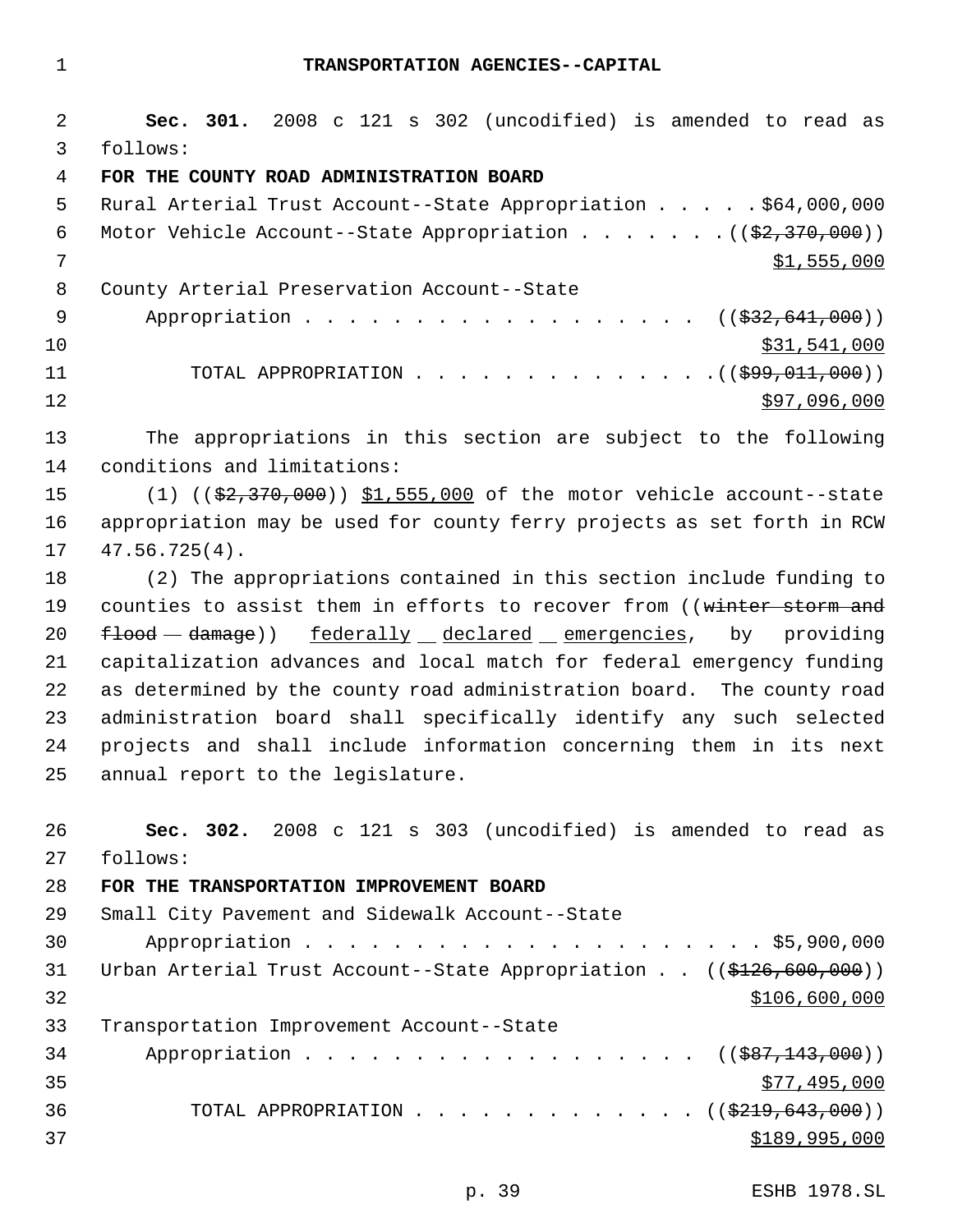- ((The appropriations in this section are subject to the following 2 conditions and limitations:
- 3  $(1)$  -The -transportation -improvement account -state -appropriation 4 includes up to \$7,143,000 in proceeds from the sale of bonds authorized 5 in RCW 47.26.500.
- (2) The urban arterial trust account--state appropriation includes 7 up-to-\$15,000,000-in-proceeds-from-the-sale-of-bonds-authorized-in Substitute House Bill No. 2394. If Substitute House Bill No. 2394 is not enacted by June 30, 2007, the amount provided in this subsection shall lapse.))
- **Sec. 303.** 2008 c 121 s 305 (uncodified) is amended to read as follows:
- **FOR THE DEPARTMENT OF TRANSPORTATION--PROGRAM D (DEPARTMENT OF TRANSPORTATION-ONLY PROJECTS)--CAPITAL**
- 15 Motor Vehicle Account--State Appropriation . . . . . . . ((\$6,255,000)) \$6,265,000
- The appropriation in this section is subject to the following conditions and limitations:
- (1) \$584,000 of the motor vehicle account--state appropriation is for statewide administration.
- (2) \$803,000 of the motor vehicle account--state appropriation is for regional minor projects.
- (3) \$568,000 of the motor vehicle account--state appropriation is for the Olympic region headquarters property payments.
- (4) By September 1, 2007, the department shall submit to the transportation committees of the legislature predesign plans, developed using the office of financial management's predesign process, for all facility replacement projects to be proposed in the facilities 2008 budget proposal.
- (5) \$1,600,000 of the motor vehicle account--state appropriation is for site acquisition for the Tri-cities area maintenance facility.
- (6) \$2,700,000 of the motor vehicle account--state appropriation is for site acquisition for the Vancouver light industrial facility.
- (7) The department shall work with the office of financial management and staff of the transportation committees of the legislature to develop a statewide inventory of all department-owned surplus property that is suitable for development for department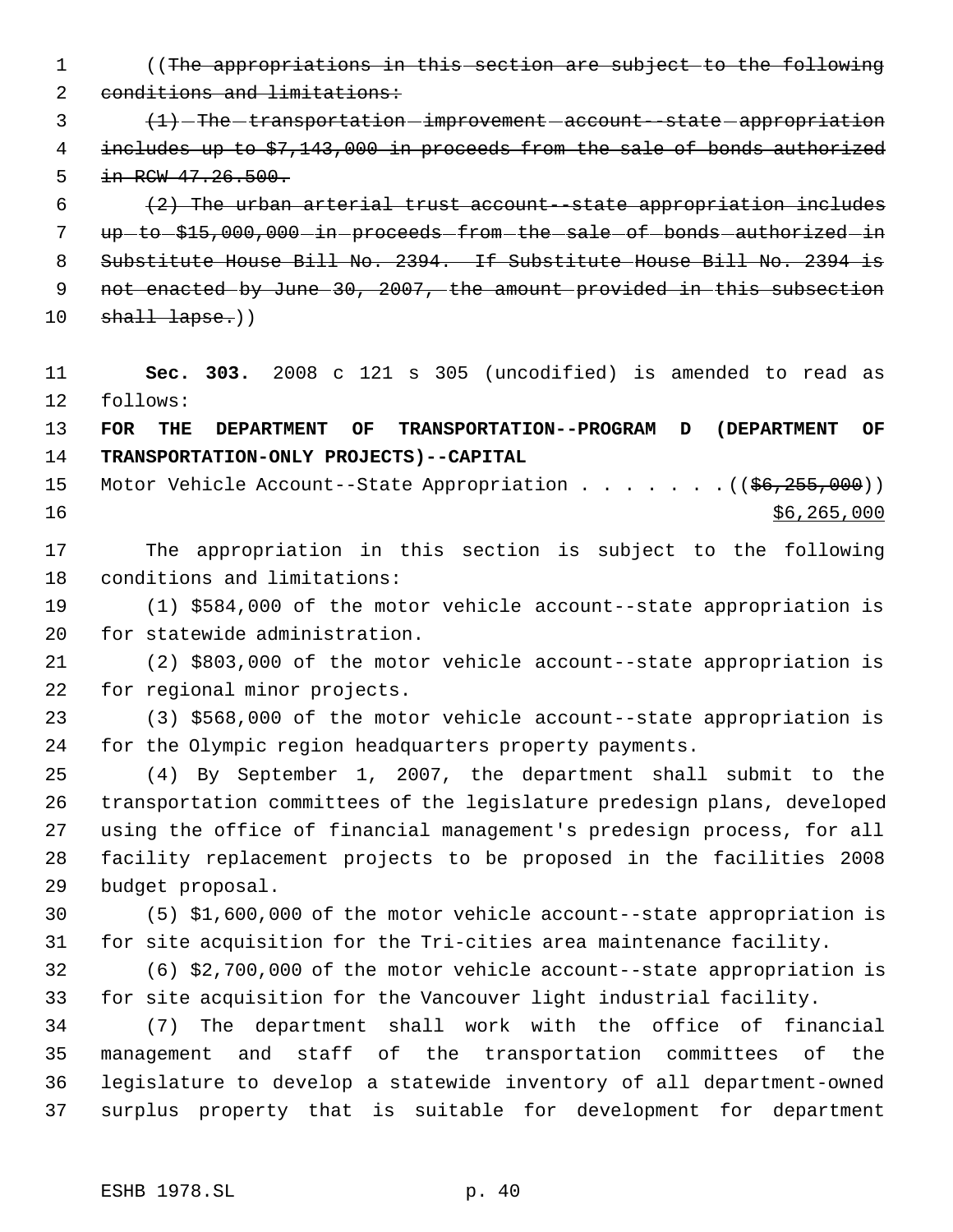facilities or that should be sold. By December 1, 2008, the department shall report to the joint transportation committee on the findings of this study. (8) \$10,000 of the motor vehicle account--state appropriation is provided solely for reconstruction of the Wandermere facility that was destroyed in the 2008-09 winter storms. **Sec. 304.** 2008 c 121 s 306 (uncodified) is amended to read as follows: **FOR THE DEPARTMENT OF TRANSPORTATION--IMPROVEMENTS--PROGRAM I** Transportation Partnership Account--State 11 Appropriation . . . . . . . . . . . . . . . ((\$1,109,593,000)) \$900,809,000 13 Motor Vehicle Account--State Appropriation . . . . . ((\$87,210,000)) \$67,416,000 15 Motor Vehicle Account--Federal Appropriation . . . . . ((\$457,580,000)) 16 \$538,126,000 Motor Vehicle Account--Private/Local 18 Appropriation . . . . . . . . . . . . . . . . ((\$64,487,000)) \$65,902,000 20 Special Category C Account--State Appropriation . . . . ((\$29,125,000)) \$29,772,000 ((Multimodal Transportation Account--Federal 23 Appropriation . . . . . . . . . . . . . . . . . . \$86,100,000) Tacoma Narrows Toll Bridge Account--State 25 Appropriation . . . . . . . . . . . . . . . . ((\$32,277,000))  $$26,045,000$  Transportation 2003 Account (Nickel Account)--State 28 Appropriation . . . . . . . . . . . . . . . ((\$1,147,529,000)) \$1,052,094,000 Freight Mobility Multimodal Account--State 31 Appropriation . . . . . . . . . . . . . . . . . ((\$208,000)) 33 TOTAL APPROPRIATION . . . . . . . . . . . . ((\$3,014,109,000)) \$2,680,353,000 The appropriations in this section are subject to the following conditions and limitations: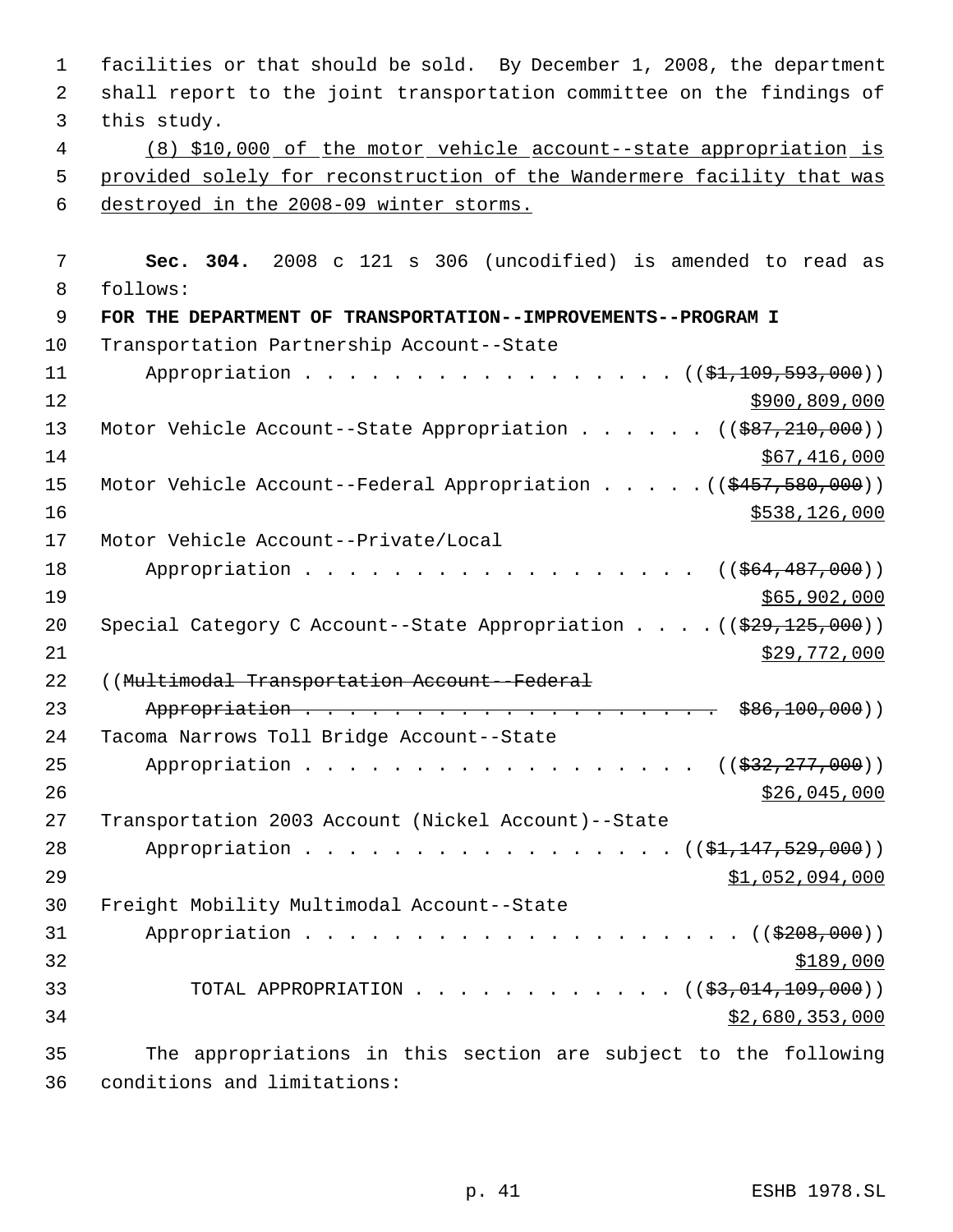(1) Except as provided otherwise in this section, the entire transportation 2003 account (nickel account) appropriation and the entire transportation partnership account appropriation are provided 4 solely for the projects and activities as listed by  $((fund<sub>r</sub>))$ 5 project(( $\frac{1}{7}$  and amount)) in LEAP Transportation Document 2008-1, Highway Improvement Program (I) as developed March 10, 2008. ((However, 7 limited-transfers-of-specific-line-item-project-appropriations-may 8  $occur - between - projects - for - those - amounts - listed - subject - to - the$ 9 conditions and limitations in section 603 of this act.)) Federal funds may be transferred between programs I and P.

 (2) The department shall not commence construction on any part of the state route number 520 bridge replacement and HOV project until a record of decision has been reached providing reasonable assurance that project impacts will be avoided, minimized, or mitigated as much as practicable to protect against further adverse impacts on neighborhood environmental quality as a result of repairs and improvements made to the state route 520 bridge and its connecting roadways, and that any such impacts will be addressed through engineering design choices, mitigation measures, or a combination of both. The requirements of this section shall not apply to off-site pontoon construction supporting the state route number 520 bridge replacement and HOV project.

23 (3) Within the amounts provided in this section, ((\$1,895,000)) 24 \$11,363 of the transportation partnership account--state appropriation, ((\$2,147,000)) \$505,099 of the motor vehicle account--federal 26 appropriation, and ((\$10,331,000)) \$11,031,179 of the transportation 2003 account (nickel account)--state appropriation are for project 109040T as identified in the LEAP transportation document referenced in subsection (1) of this section: I-90/Two Way Transit-Transit and HOV Improvements - Stage 1. Expenditure of the funds on construction is contingent upon revising the access plan for Mercer Island traffic such that Mercer Island traffic will have access to the outer roadway high occupancy vehicle (HOV) lanes during the period of operation of such lanes following the removal of Mercer Island traffic from the center roadway and prior to conversion of the outer roadway HOV lanes to high occupancy toll (HOT) lanes. Sound transit may only have access to the center lanes when alternative R8A is complete.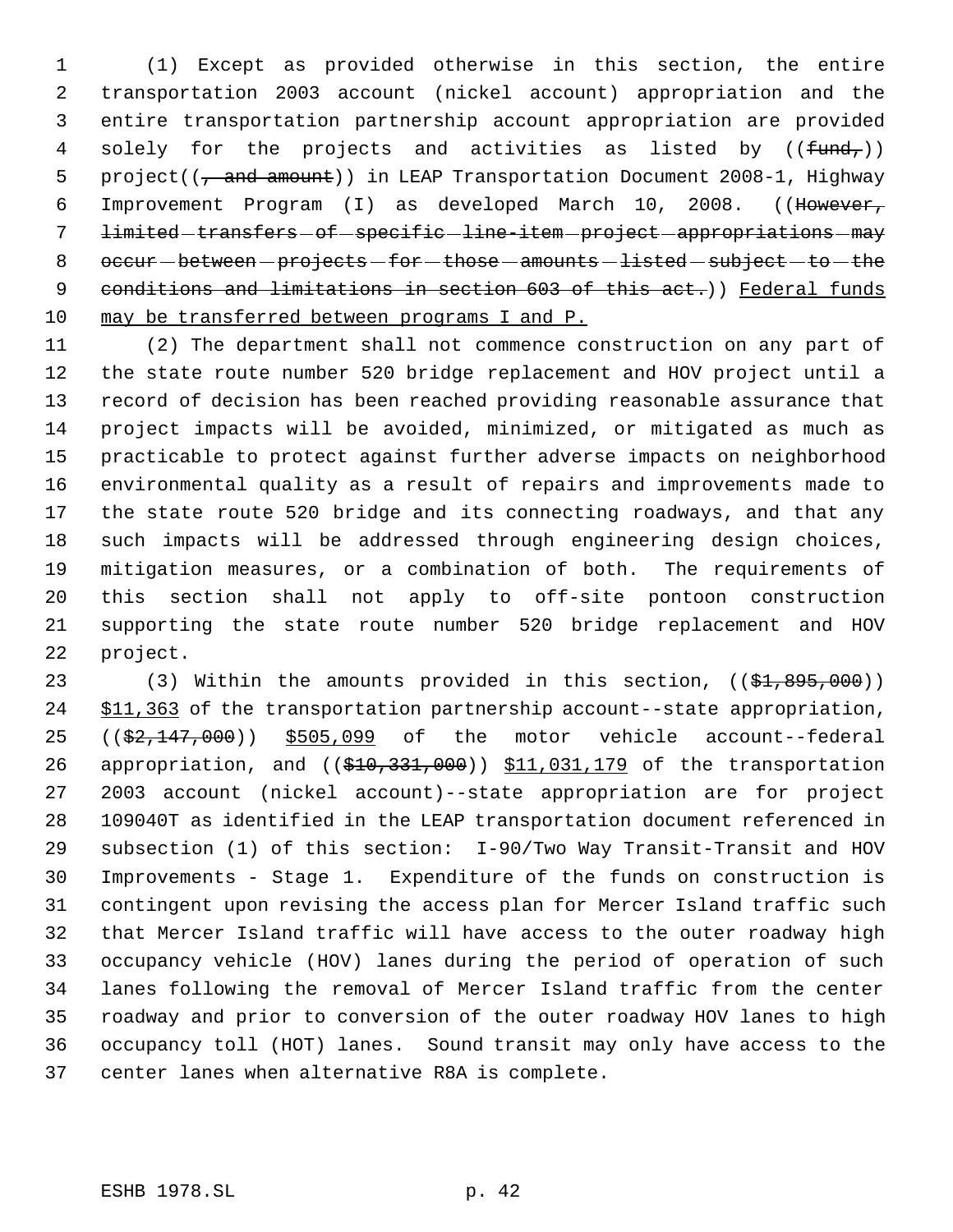(4) The Tacoma Narrows toll bridge account--state appropriation 2 includes up to  $((\frac{218}{100},000,000))$  \$26,045,000 in proceeds from the sale of bonds authorized by RCW 47.10.843.

4 (5) The funding described in this section includes ((\$36,693,000)) \$46,693,000 of the transportation 2003 account (nickel account)--state 6 appropriation  $((and - $208,000))$ ,  $$188,357$  of the freight mobility 7 multimodal account--state appropriation, and \$20,000 of the motor vehicle account--private/local appropriation, which are for the SR 519 project identified as project number 851902A in the LEAP Transportation Document referenced in subsection (1) of this section. The total 11 project is expected to cost no more than  $((\frac{274}{100}, 000))$  \$84,467,000 12 including ((\$10,610,000)) \$10,792,000 in contributions from project partners, including Burlington Northern Santa Fe railroad.

 (6) To promote and support community-specific noise reduction solutions, the department shall:

 (a) Prepare a draft directive that establishes how each community's priorities and concerns may be identified and addressed in order to allow consideration of a community's preferred methods of advanced visual shielding and aesthetic screening, for the purpose of improving the noise environment of major state roadway projects in locations that do not meet the criteria for standard noise barriers. The intent is for these provisions to be supportable by existing project budgets. The directive shall also include direction on the coordination and selection of visual and aesthetic options with local communities. The draft directive shall be provided to the standing transportation committees of the legislature by January 2008; and

 (b) Pilot the draft directive established in (a) of this subsection in two locations along major state roadways. If practicable, the department should begin work on the pilot projects while the directive is being developed. One pilot project shall be located in Clark county on a significant capacity improvement project. The second pilot project shall be located in urban King county, which shall be on a corridor highway project through mixed land use areas that is nearing or under construction. The department shall provide a written report to the standing transportation committees of the legislature on the findings of the Clark county pilot project by January 2009, and the King county pilot project by January 2010. Based on results of the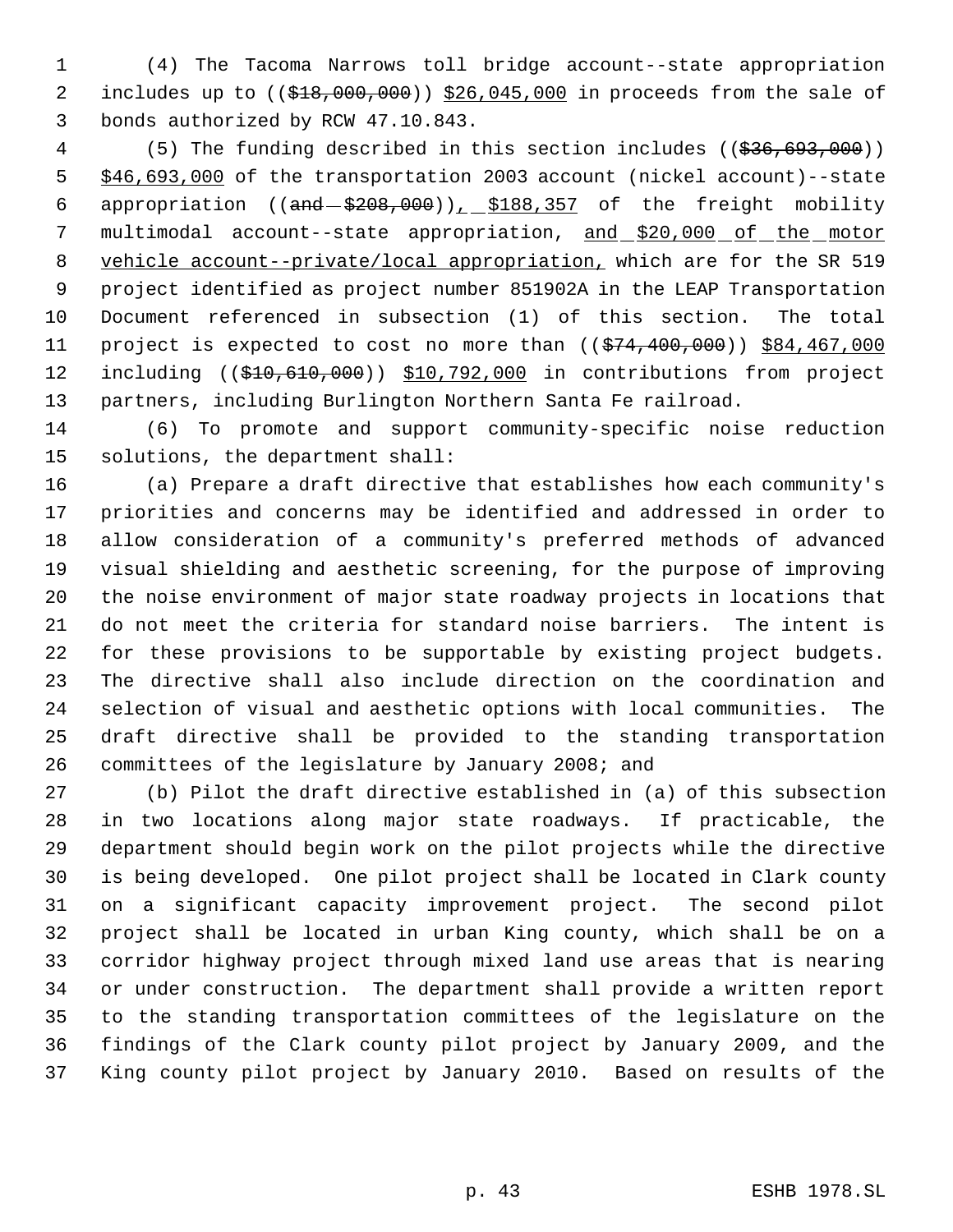pilot projects, the department shall update its design manual, environmental procedures, or other appropriate documents to incorporate the directive.

 (7) If the "Green Highway" provisions of Engrossed Second Substitute House Bill No. 1303 (cleaner energy) are enacted, the department shall erect signs on the interstate highways included in those provisions noting that these interstates have been designated "Washington Green Highways."

 (8) If on the I-405/I-90 to SE 8th Street Widening project the department finds that there is an alternative investment to preserve reliable rail accessibility to major manufacturing sites within the I-405 corridor that are less expensive than replacing the Wilburton Tunnel, the department may enter into the necessary agreements to implement that alternative provided that costs remain within the approved project budget.

 (9) The department shall apply for surface transportation program (STP) enhancement funds to be expended in lieu of or in addition to state funds for eligible costs of projects in Programs I and P, including, but not limited to, the SR 518, SR 519, SR 520, and Alaskan Way Viaduct projects.

 (10) \$250,000 of the motor vehicle account--state appropriation and \$226,000 of the motor vehicle account--federal appropriation are provided solely for an inland pacific hub study to develop an inland corridor for the movement of freight and goods to and through eastern Washington; and \$500,000 of the motor vehicle account--state appropriation is provided solely for the SR3/SR16 corridor study to plan and prioritize state and local improvements needed over the next 10-20 years to support safety, capacity development, and economic development within the corridor.

 (11) The department shall, on a quarterly basis beginning July 1, 2007, provide to the office of financial management and the legislature reports providing the status on each active project funded in part or whole by the transportation 2003 account (nickel account) or the transportation partnership account. Funding provided at a programmatic level for transportation partnership account and transportation 2003 account (nickel account) projects relating to bridge rail, guard rail, fish passage barrier removal, and roadside safety projects should be reported on a programmatic basis. Projects within this programmatic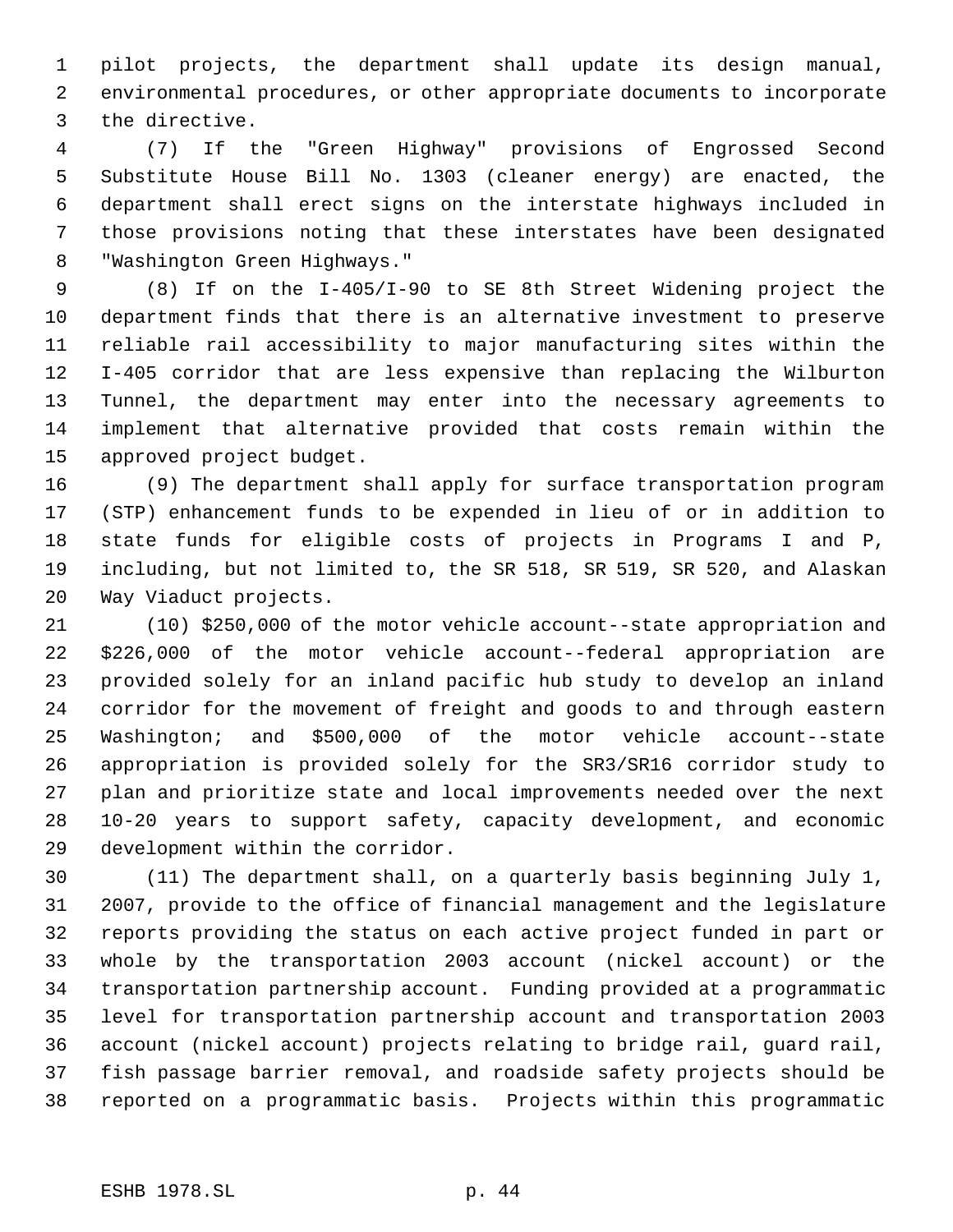level funding should be completed on a priority basis and scoped to be completed within the current programmatic budget. Other projects may be reported on a programmatic basis. The department shall work with the office of financial management and the transportation committees of the legislature to agree on report formatting and elements. Elements shall include, but not be limited to, project scope, schedule, and costs. The department shall also provide the information required under this subsection on a quarterly basis via the transportation executive information systems (TEIS).

 (12) The department shall apply for the competitive portion of federal transit administration funds for eligible transit-related costs of the SR 520 bridge replacement and HOV project. The federal funds described in this subsection shall not include those federal transit administration funds distributed by formula.

 (13) Funding provided by this act for the Alaskan Way Viaduct project shall not be spent for preliminary engineering, design, right- of-way acquisition, or construction on the project if completion of the project would more likely than not reduce the capacity of the facility. Capacity shall be measured by including the consideration of the efficient movement of people and goods on the facility.

 (14) The governor shall convene a collaborative process involving key leaders to determine the final project design for the Alaskan Way Viaduct.

 (a) The process shall be guided by the following common principles: Public safety must be maintained; the final project shall meet both capacity and mobility needs; and taxpayer dollars must be spent responsibly.

 (b) The state's project expenditures shall not exceed \$2,800,000,000.

(c) A final design decision shall be made by December 31, 2008.

 (15) During the 2007-09 biennium, the department shall proceed with a series of projects on the Alaskan Way Viaduct that are common to any design alternative. Those projects include relocation of two electrical transmission lines, Battery Street tunnel upgrades, seismic upgrades from Lenora to the Battery Street tunnel, viaduct removal from Holgate to King Street, and development of transit enhancements and other improvements to mitigate congestion during construction.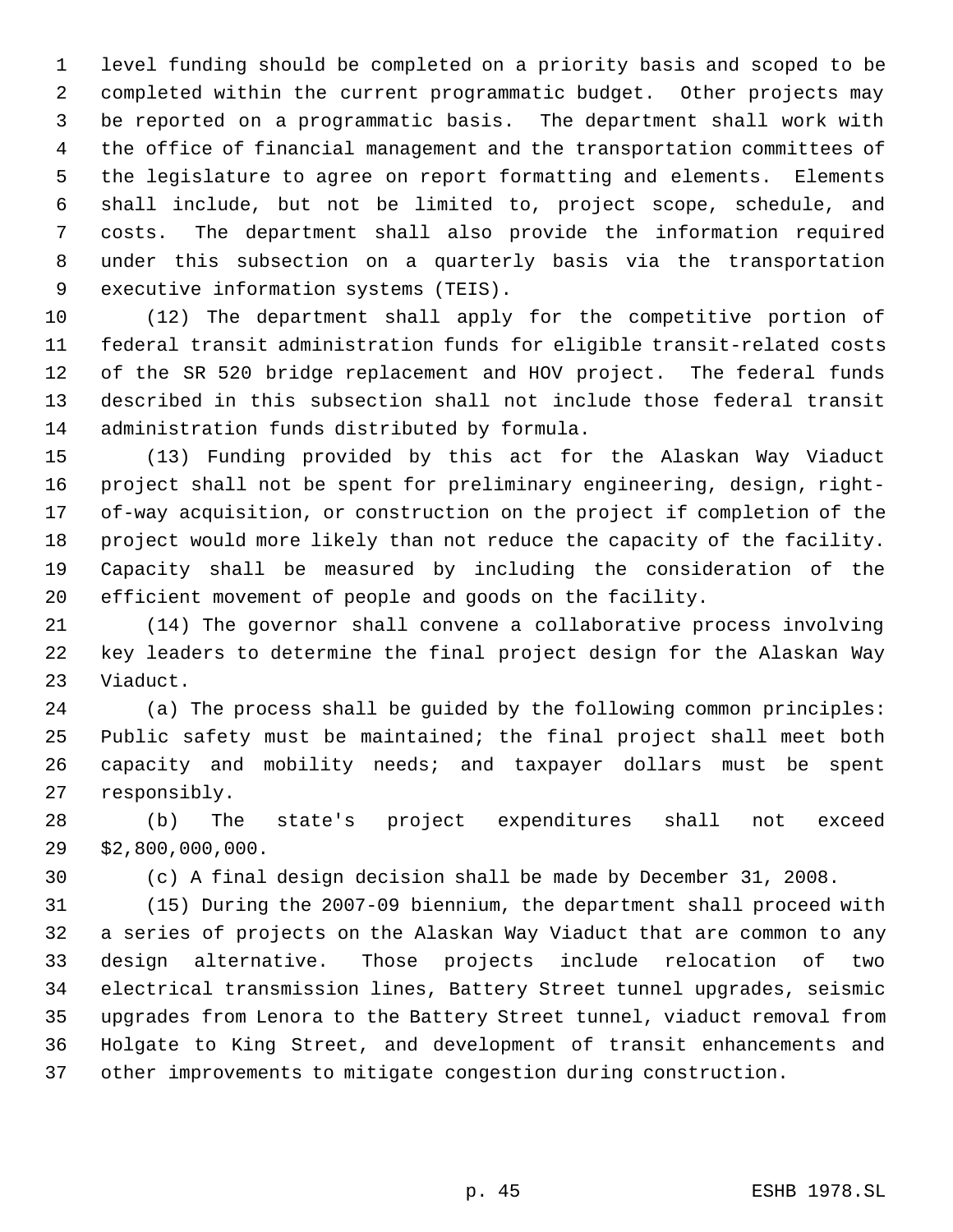(16) The transportation 2003 account (nickel account)--state 2 appropriation includes up to ((\$874,610,000)) \$740,839,000 in proceeds from the sale of bonds authorized by RCW 47.10.861.

 (17) The transportation partnership account--state appropriation 5 includes up to ((\$900,000,000)) \$642,100,000 in proceeds from the sale of bonds authorized in RCW 47.10.873.

 (18) The special category C account--state appropriation includes up to \$21,497,000 in proceeds from the sale of bonds authorized in Substitute House Bill No. 2394. If Substitute House Bill No. 2394 is not enacted by June 30, 2007, the amount provided in this subsection shall lapse.

 (19) \$4,500,000 of the motor vehicle account--federal appropriation is provided solely for cost increases on the SR 304/Bremerton tunnel project.

 (20) \$2,071,000 of the motor vehicle account--federal appropriation is provided solely for initial design and right of way work on a new southbound SR 509 to eastbound SR 518 freeway-to-freeway elevated ramp.

 (21) \$500,000 of the motor vehicle account--federal appropriation to the SR 543/I-5 to Canadian border project is provided solely for retaining wall facia improvements.

21 (22) ((\$950,000)) \$846,700 of the motor vehicle account--federal 22 appropriation and  $((\$24,000))$  \$17,280 of the motor vehicle account--state appropriation are provided solely for the Westview school noise wall.

25 (23) ((\$1,600,000)) \$1,567,600 of the motor vehicle account--state appropriation is provided solely for two noise walls on SR 161 in King county.

28 (24) ((\$20,000)) \$10,640 of the motor vehicle account--state 29 appropriation and  $($   $(*280,000)$  \$252,300 of the motor vehicle account-- federal appropriation are provided solely for interchange design and planning work on US 12 at A street and tank farm road.

 (25) The funding described in this section includes ((\$19,939,000)) \$19,928,000 of the transportation partnership account--state 34 appropriation, ((\$29,000)) \$26,000 of the motor vehicle account--state 35 appropriation, ((\$308,000)) \$6,747,000 of the motor vehicle account--36 private/local appropriation, and  $($  $$17,900,000)$ ) \$17,821,000 of the motor vehicle account--federal appropriation for the I-5/Columbia river crossing/Vancouver project. The funding described in this subsection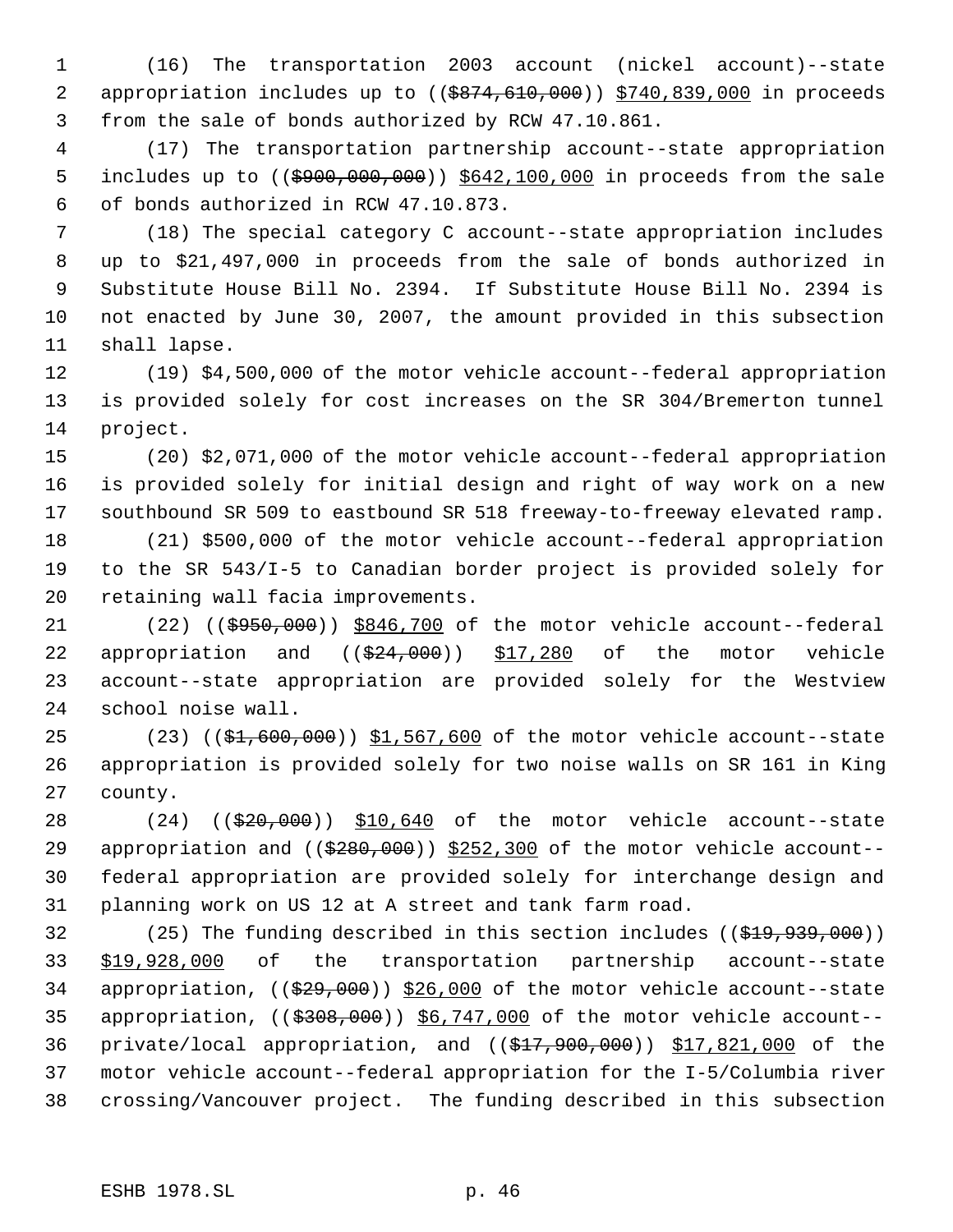includes up to \$15,000,000 awarded to Washington and Oregon jointly through the U.S. department of transportation corridors of the future program in the 2007 federal highway authority discretionary fund allocations.

 (26) The department shall study any outstanding issues, including financial issues that may apply to the I-5/Columbia river crossing/Vancouver project. The department's efforts must include an analysis of current bi-state efforts in planning, coordination, and funding for the project; opportunities for the joining of state and local government agencies and the private sector in a strong partnership that contributes to the completion of the project; and opportunities to work with the congressional delegations of Oregon and Washington to provide federal funding and other assistance that will advance this project of national and regional significance.

15 (27) ((\$1,500,000)) \$1,928,232 of the motor vehicle 16 account--federal appropriation ((and  $(4, 908, 000)$ ), \$2,611,000 of the 17 transportation partnership account--state appropriation, and \$14,682 of 18 the transportation 2003 account (nickel account)--state appropriation are provided solely for project 109040Q as identified in the LEAP transportation document in subsection (1) of this section: I-90/Two-Way Transit-Transit and HOV Improvements, Stages 2 and 3. Of these amounts, up to \$550,000 of the transportation partnership account--state appropriation is to provide funding for an independent technical review, overseen by the joint transportation committee, of light rail impacts on the Interstate 90 - Homer Hadley Floating Bridge. The technical review shall complement sound transit's current and planned engineering design work to expand light rail in the central Puget Sound region. The department shall coordinate its work with sound transit and seek contributions from sound transit for the review. 30 (28) ((\$1,400,000)) \$800,000 of the motor vehicle account--state appropriation is provided solely for safety improvements on US Highway 2 between Monroe and Gold Bar. Additional project funding of

 ((\$8,600,000)) \$9,200,000 is assumed in the 2009-2011 biennium, bringing the total project funding to \$10,000,000. This high priority safety project will provide safety enhancements on US Highway 2 between Gold Bar and Monroe, such as a passing lane or interchange/turning lane improvements. The department shall seek input from the US Highway 2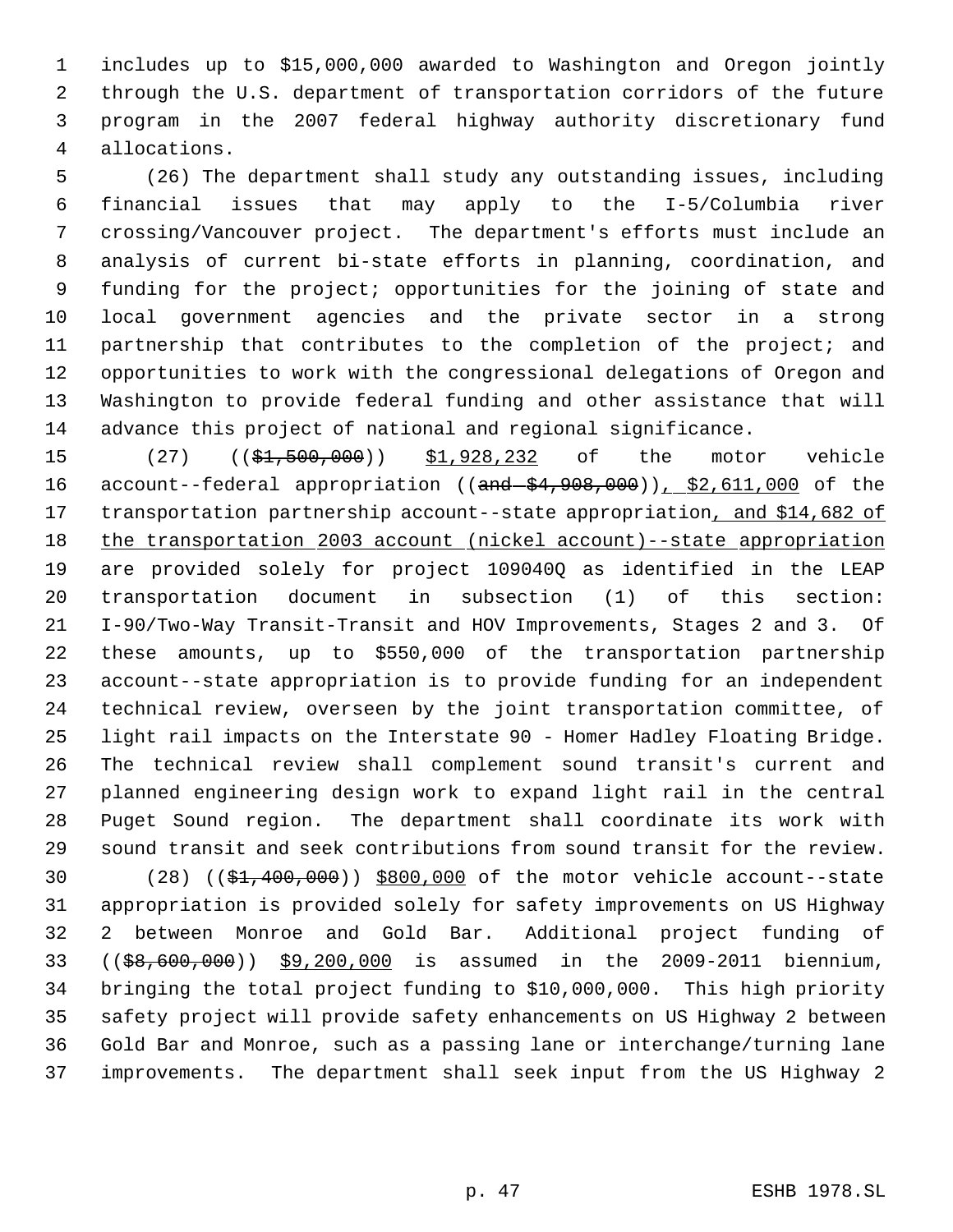safety coalition to select projects that will help reduce fatalities on this corridor.

 (29) ((\$2,267,000)) \$1,663,700 of the motor vehicle account-- 4 federal appropriation, ((\$218,500)) \$234,000 of the motor vehicle account--state appropriation, and \$1,500,000 of the motor vehicle account--private/local appropriation are provided solely for installing centerline rumble strips and related improvements on US Highway 2 between Monroe and Sultan. The section of US Highway 2 from Monroe to Deception Creek has a high frequency of centerline crossover collisions. By installing centerline rumble strips, the project will reduce the risk of crossover collisions. This project will also place shoulder rumble strips between Monroe and Sultan.

13 (30) ((\$1,500,000)) \$688,000 of the motor vehicle account--state appropriation is provided solely for the SR 28/E End of the George Sellar bridge (202802V) for the purpose of funding a pedestrian tunnel connection. This funding is provided in anticipation of a federal grant specific to this project, which, if received, must be used to reimburse the state funding provided in this subsection.

 (31) For the period of preconstruction tolling on the state route 520 bridge, the department shall develop improvements of traffic flow from the eastern Lake Washington shoreline to 108th avenue northeast in Bellevue including:

 (a) Near-term, low-cost enhancements which relocate the high-24 occupancy vehicle lanes to the inside of the alignment; and

 (b) A plan for an accelerated improvement project for the construction of median flyer stops, reconfiguration of interchanges, addition of direct access ramps, community enhancement lids, and pedestrian/bike path connections.

 The department shall report to the joint transportation committee by September 1, 2008, on the short-term low-cost improvement plans and include in their budget submittal to the office of financial management a proposal for the accelerated improvement project.

 **Sec. 305.** 2008 c 121 s 307 (uncodified) is amended to read as follows:

**FOR THE DEPARTMENT OF TRANSPORTATION--PRESERVATION--PROGRAM P** 

Transportation Partnership Account--State

37 Appropriation . . . . . . . . . . . . . . . . ((\$181,666,000))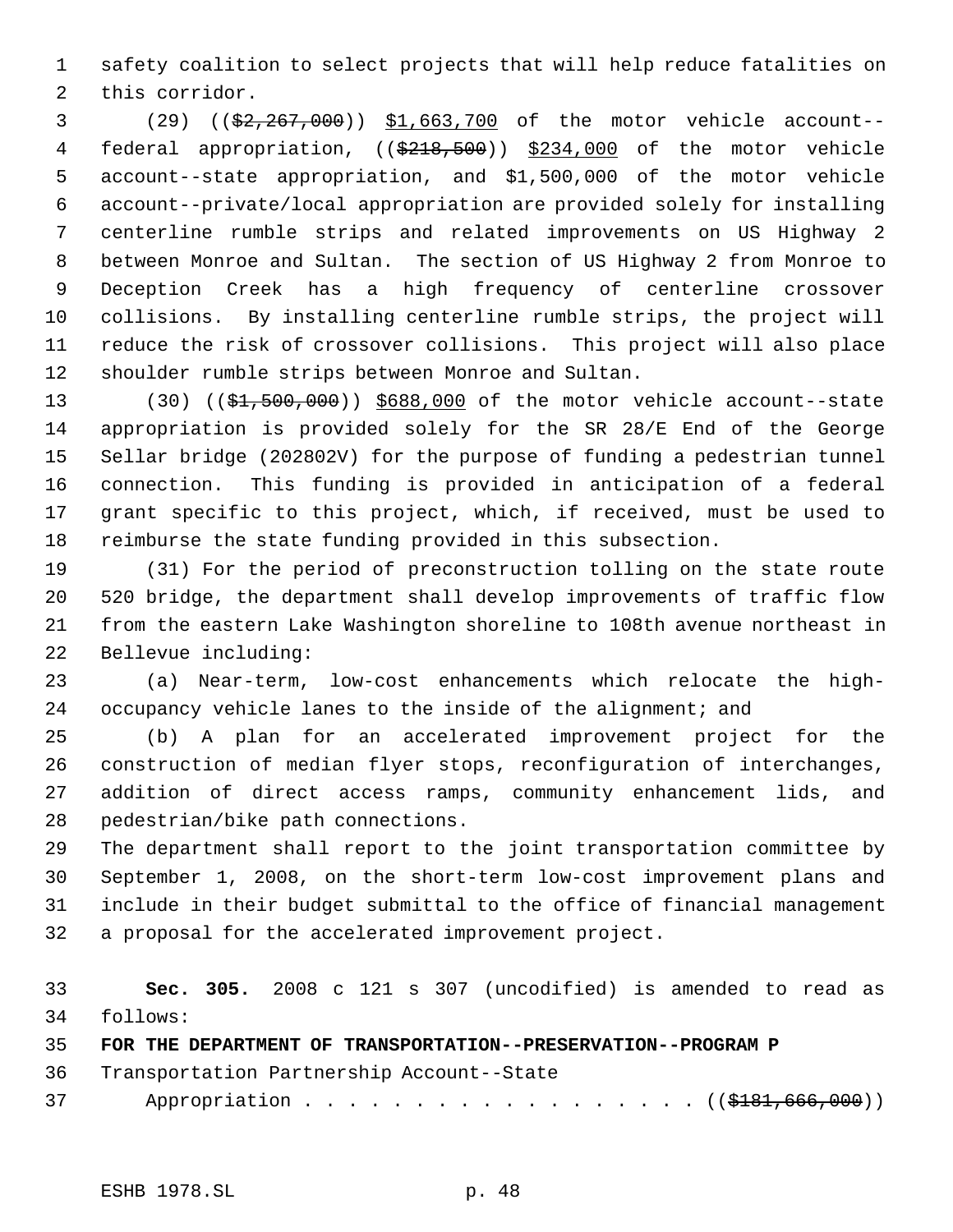$\frac{$181,316,000}{2}$ 2 Motor Vehicle Account--State Appropriation . . . . . . ((\$86,540,000))  $\frac{1}{2}$   $\frac{1}{2}$   $\frac{1}{2}$   $\frac{1}{2}$   $\frac{1}{2}$   $\frac{1}{2}$   $\frac{1}{2}$   $\frac{1}{2}$   $\frac{1}{2}$   $\frac{1}{2}$   $\frac{1}{2}$   $\frac{1}{2}$   $\frac{1}{2}$   $\frac{1}{2}$   $\frac{1}{2}$   $\frac{1}{2}$   $\frac{1}{2}$   $\frac{1}{2}$   $\frac{1}{2}$   $\frac{1}{2}$   $\frac{1}{2}$   $\frac{1}{2}$  4 Motor Vehicle Account--Federal Appropriation . . . . . ((\$463,338,000))  $\frac{$462,427,000}{5}$  Motor Vehicle Account--Private/Local Appropriation . . ((\$18,138,000)) \$19,049,000 Transportation 2003 Account (Nickel Account)--State 9 Appropriation . . . . . . . . . . . . . . . . ((\$<del>11,136,000</del>)) \$15,399,000 Puyallup Tribal Settlement Account--State 12 Appropriation . . . . . . . . . . . . . . . . ((\$12,500,000))  $\frac{$6,000,000}{ }$ 14 TOTAL APPROPRIATION . . . . . . . . . . . . ((<del>\$773,318,000</del>)) \$778,975,000

 The appropriations in this section are subject to the following conditions and limitations:

 (1) Except as provided otherwise in this section, the entire transportation 2003 account (nickel account) appropriation and the entire transportation partnership account appropriation are provided 21 solely for the projects and activities as listed by  $((f<sub>und<sub>r</sub>)</sub>)$ 22 project( $(\frac{1}{2} + \frac{1}{2})$ ) in LEAP Transportation Document 2008-1, Highway 23 Preservation Program (P) as developed March 10, 2008. ((However, 24 limited-transfers-of-specific-line-item-project-appropriations-may occur - between - projects - for - those - amounts - listed - subject - to - the 26 conditions and limitations in section 603 of this act.)) Federal funds may be transferred between programs I and P.

 (2) \$287,000 of the motor vehicle account--federal appropriation and \$11,000 of the motor vehicle account--state appropriation are provided solely for the department to determine the most cost efficient way to replace the current Keller ferry. Options reviewed shall not include an expansion of the current capacity of the Keller ferry.

 (3) \$5,308,000 of the transportation partnership account--state appropriation is provided solely for the purposes of settling all identified and potential claims from the Lower Elwha Klallam Tribe related to the construction of a graving dock facility on the graving dock property. In the matter of *Lower Elwha Klallam Tribe et al v. State et al,* Thurston county superior court, cause no. 05-2-01595-8,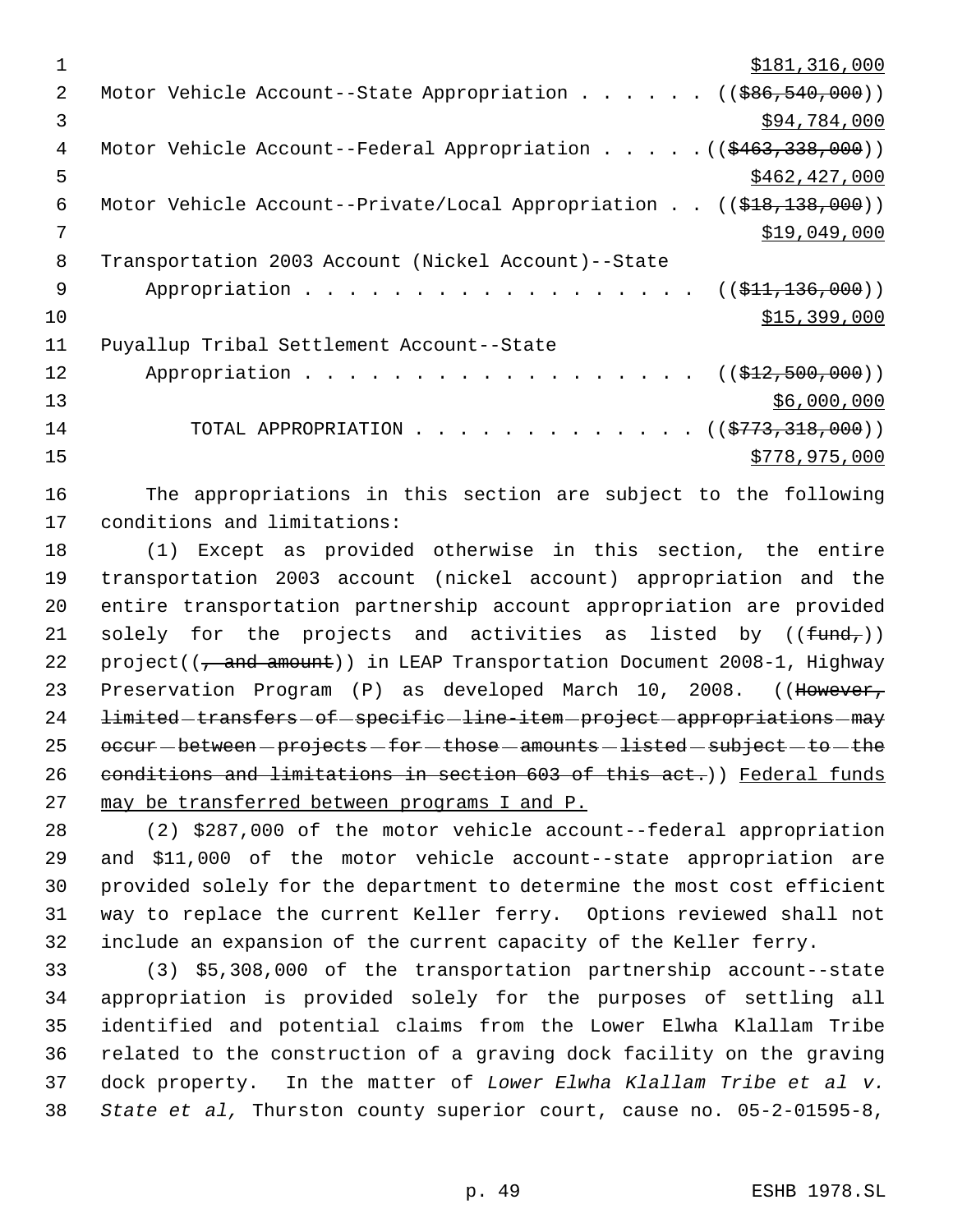the Lower Elwha Klallam Tribe and the state of Washington entered into a settlement agreement that settles all claims related to graving dock property and associated construction and releases the state from all claims related to the construction of the graving dock facilities. The expenditure of this appropriation is contingent on the conditions and limitations set forth in subsections (a) and (b) of this subsection.

 (a) \$2,000,000 of the transportation partnership account--state appropriation is provided solely for the benefit of the Lower Elwha Klallam Tribe to be disbursed by the department in accordance with terms and conditions of the settlement agreement.

 (b) \$3,308,000 of the transportation partnership account--state appropriation is provided solely for the department's remediation work on the graving dock property in accordance with the terms and conditions of the settlement agreement.

 (4) The department shall apply for surface transportation program (STP) enhancement funds to be expended in lieu of or in addition to state funds for eligible costs of projects in Programs I and P, including, but not limited to, the SR 518, SR 519, SR 520, and Alaskan Way Viaduct projects.

 (5) The department shall, on a quarterly basis beginning July 1, 2007, provide to the office of financial management and the legislature reports providing the status on each active project funded in part or whole by the transportation 2003 account (nickel account) or the transportation partnership account. Funding provided at a programmatic level for transportation partnership account projects relating to seismic bridges should be reported on a programmatic basis. Projects within this programmatic level funding should be completed on a priority basis and scoped to be completed within the current programmatic budget. Other projects may be reported on a programmatic basis. The department shall work with the office of financial management and the transportation committees of the legislature to agree on report formatting and elements. Elements shall include, but not be limited to, project scope, schedule, and costs. The department shall also provide the information required under this subsection on a quarterly basis via the transportation executive information systems (TEIS).

 (6) The department of transportation shall continue to implement the lowest life cycle cost planning approach to pavement management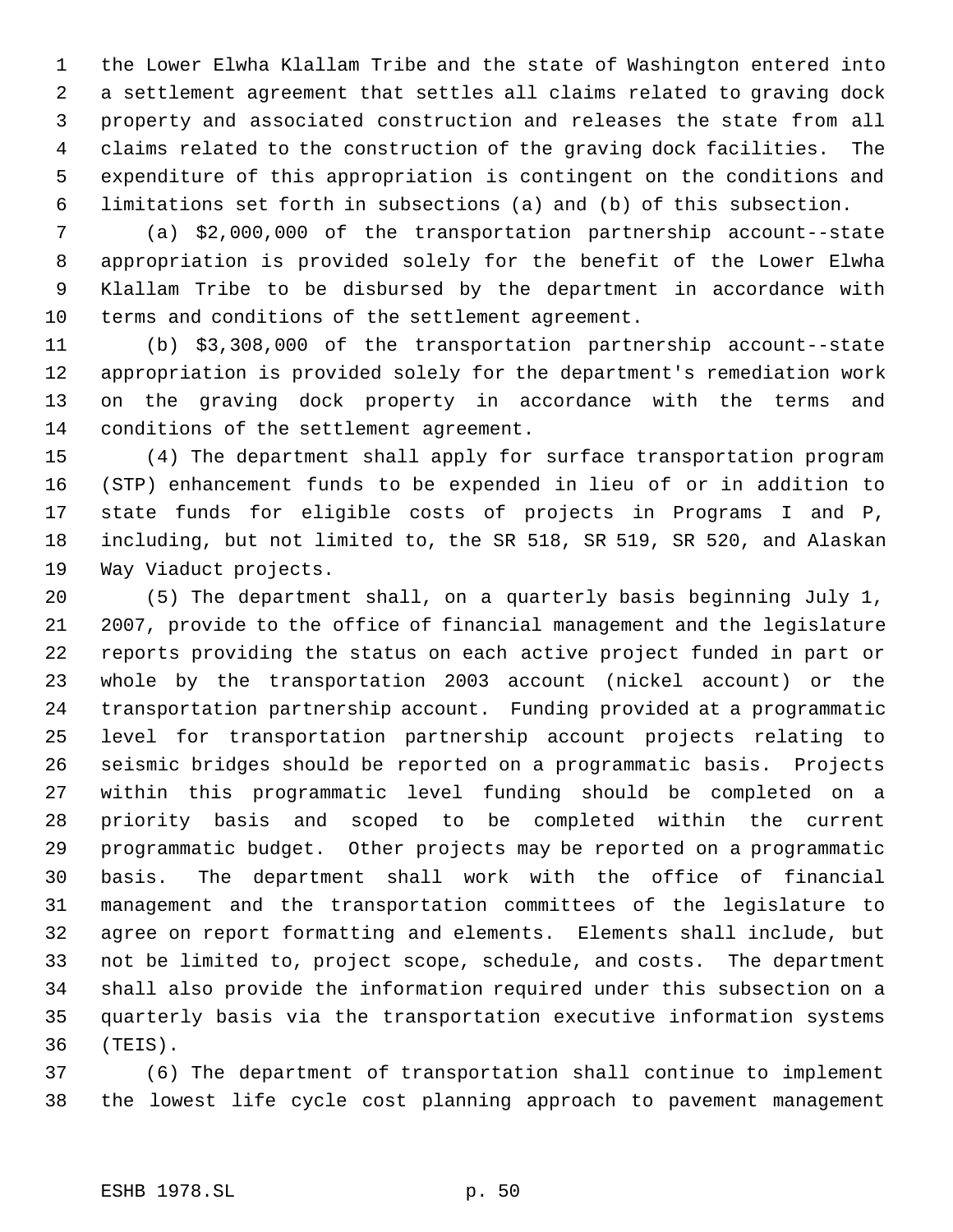throughout the state to encourage the most effective and efficient use of pavement preservation funds. Emphasis should be placed on increasing the number of roads addressed on time and reducing the number of roads past due.

 (7) \$13,257,000 of the motor vehicle account--federal appropriation and \$5,000,000 of the motor vehicle account--state appropriation are for expenditures on damaged state roads due to flooding, mudslides, rock fall, or other unforeseen events.

9 (8) ((\$188,000)) \$213,000 of the motor vehicle account--state 10 appropriation, ((\$28,749,000)) \$52,930,000 of the motor vehicle 11 account--federal appropriation, and ((\$105,653,000)) \$117,544,000 of the transportation partnership account--state appropriation are provided solely for the Hood Canal bridge project.

 (9) ((\$12,500,000)) \$6,000,000 of the Puyallup tribal settlement account--state appropriation is provided solely for mitigation costs associated with the Murray Morgan/11th Street Bridge demolition. The department may negotiate with the city of Tacoma for the purpose of transferring ownership of the Murray Morgan/11th Street Bridge to the city. If the city agrees to accept ownership of the bridge, the department may use the Puyallup tribal settlement account appropriation and other appropriated funds for bridge rehabilitation, bridge replacement, bridge demolition, and related mitigation. In no event shall the department's participation exceed \$39,953,000. No funds may be expended unless the city of Tacoma agrees to take ownership of the bridge in its entirety and provides that the payment of these funds extinguishes any real or implied agreements regarding future bridge expenditures.

 (10) Within the amounts provided in this section, \$190,000 of the 29 motor vehicle account--state appropriation is provided solely for rehabilitation of the SR 532/84th Ave NW bridge deck. It is the intent of the legislature that an additional \$1,510,000 will be provided in the 2009-11 omnibus transportation appropriations act to complete this project.

 **Sec. 306.** 2008 c 121 s 308 (uncodified) is amended to read as follows:

**FOR THE DEPARTMENT OF TRANSPORTATION--TRAFFIC OPERATIONS--PROGRAM Q--**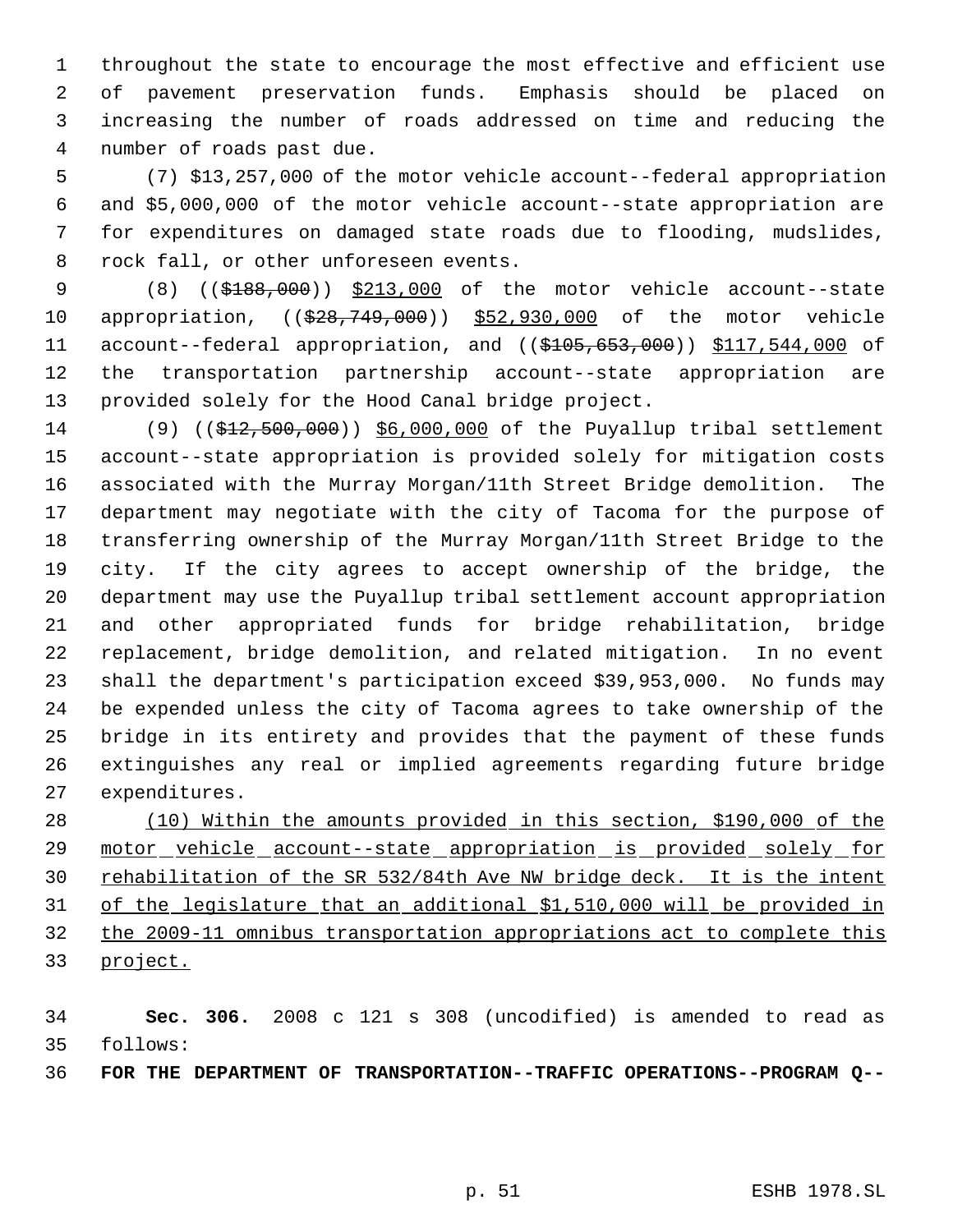**CAPITAL** 2 Motor Vehicle Account--State Appropriation . . . . . . . ((\$9,462,000))  $3 \div 588,000$ 4 Motor Vehicle Account--Federal Appropriation . . . . . ((\$15,951,000))  $5 - 5$  \$14,809,000 Motor Vehicle Account--Private/Local Appropriation . . . . . . \$74,000 7 TOTAL APPROPRIATION . . . . . . . . . . . . . . ((<del>\$25,487,000</del>)) 8 \$22,471,000

 The appropriations in this section are subject to the following conditions and limitations: The motor vehicle account--state 11 appropriation includes ((\$8,959,335)) \$7,085,335 provided solely for state matching funds for federally selected competitive grant or congressional earmark projects. These moneys shall be placed into reserve status until such time as federal funds are secured that require a state match.

 **Sec. 307.** 2008 c 121 s 309 (uncodified) is amended to read as follows: **FOR THE DEPARTMENT OF TRANSPORTATION--WASHINGTON STATE FERRIES CONSTRUCTION--PROGRAM W** Puget Sound Capital Construction Account--State 21 Appropriation . . . . . . . . . . . . . . . . (  $(\frac{2142,250,000}{s})$  \$105,182,000 Puget Sound Capital Construction Account--Federal 24 Appropriation . . . . . . . . . . . . . . . . ((\$45,259,000)) \$40,174,000 Puget Sound Capital Construction Account-- Private/Local Appropriation . . . . . . . . . . . . . . \$2,089,000 Multimodal Transportation Account--State Appropriation . . . . . . . . . . . . . . . . . . . . . \$4,100,000 Transportation 2003 Account (Nickel Account)--State 31 Appropriation . . . . . . . . . . . . . . . . ((\$59,469,000)) \$38,402,000 33 TOTAL APPROPRIATION . . . . . . . . . . . . ((\$253,167,000)) \$189,947,000

 The appropriations in this section are subject to the following conditions and limitations: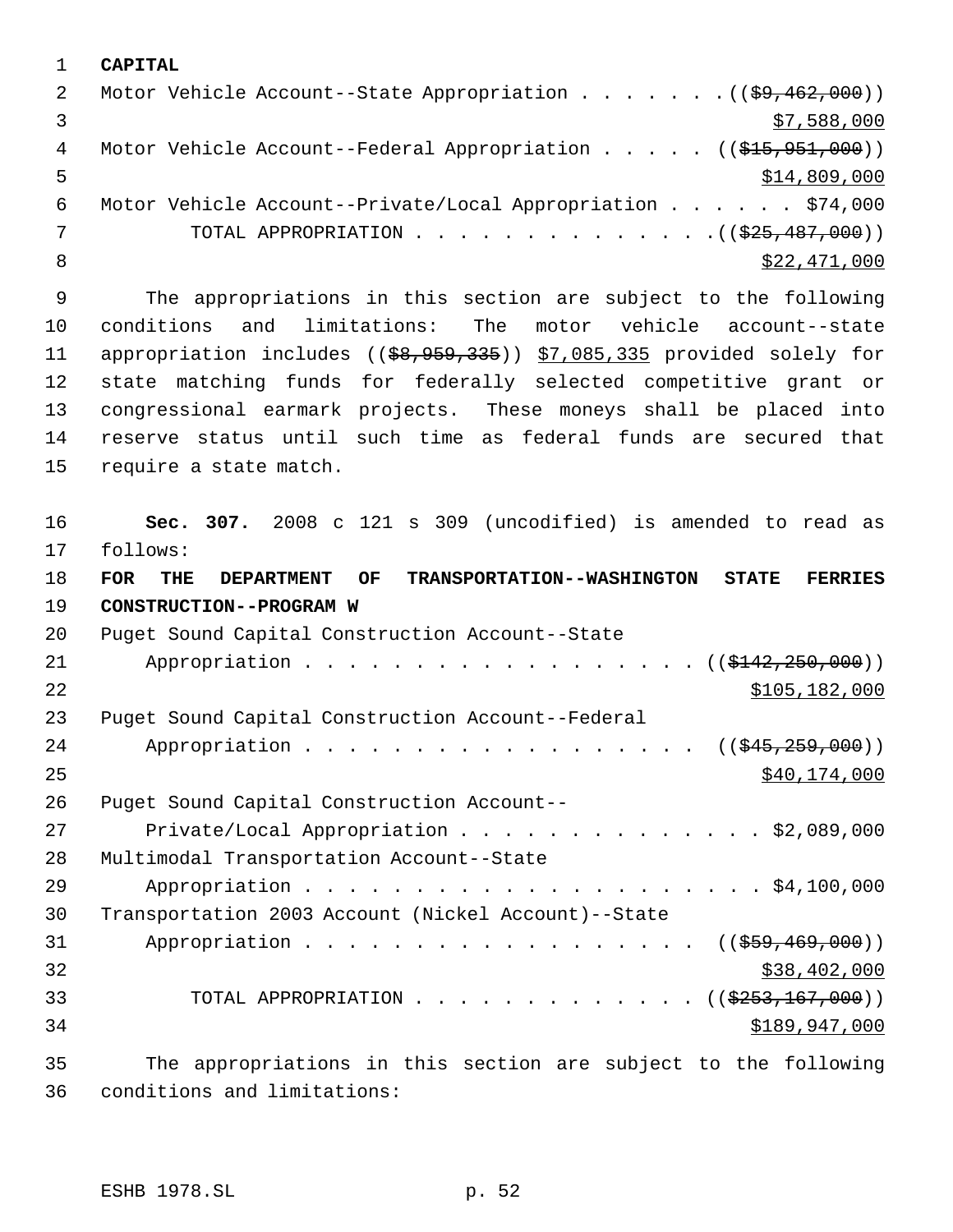1 (1) ((\$36,500,000)) \$27,380,000 of the Puget Sound capital construction account--state appropriation is provided solely for project 944470A as identified in the LEAP Transportation Document 2008- 1, Ferries Construction Program (W) as developed March 10, 2008, for 5 the construction of  $((\text{three}))$  one marine vessel $((s))$  to replace the steel electric auto ferry vessels. The document includes a total of 7 ((\$84,500,000)) \$76,930,000 for ((these)) this replacement vessel((s)).

8 (2) ((\$21,460,823)) \$17,812,000 of the Puget Sound capital construction account--state appropriation, \$4,100,000 of the multimodal transportation account--state appropriation, \$5,410,000 of the transportation 2003 account (nickel account)--state appropriation, 12 ((\$4,490,000)) \$1,002,000 of the Puget Sound capital construction account--federal appropriation, and \$2,089,000 of the Puget Sound capital construction account--private/local appropriation are provided solely for the terminal projects listed:

16 (a) Anacortes ferry terminal - utilities work; ((right-of-way 17 purchase for a holding area during construction;)) and completion of design and permitting on the terminal building, pick-up and drop-off sites, and pedestrian and bicycle facilities;

 (b) Bainbridge Island ferry terminal - environmental planning and a traffic signalization project in the vicinity of SR 305 Harborview drive;

 (c) Bremerton ferry terminal - overhead loading control system and 24 moving the terminal agent's office;

25 (d) Clinton ferry terminal - septic system replacement;

 (e) Edmonds ferry terminal - right-of-way acquisition costs, federal match requirements, and removal of Unocal Pier;

28 (f) Friday Harbor ferry terminal - parking resurfacing;

 (g) Keystone and Port Townsend ferry terminals - route environmental planning;

 (h) Kingston ferry terminal - transfer span retrofit and overhead vehicle holding control system modifications;

 (i) Mukilteo ferry terminal - right-of-way acquisition, archaeological studies, environmental planning, and additional vehicle holding;

(j) Orcas ferry terminal - dolphin replacement;

37 (k) Port Townsend ferry terminal - wingwall replacement( $\overline{(-)}$  interim 38 holding, tie-up slip,) and initial reservation system;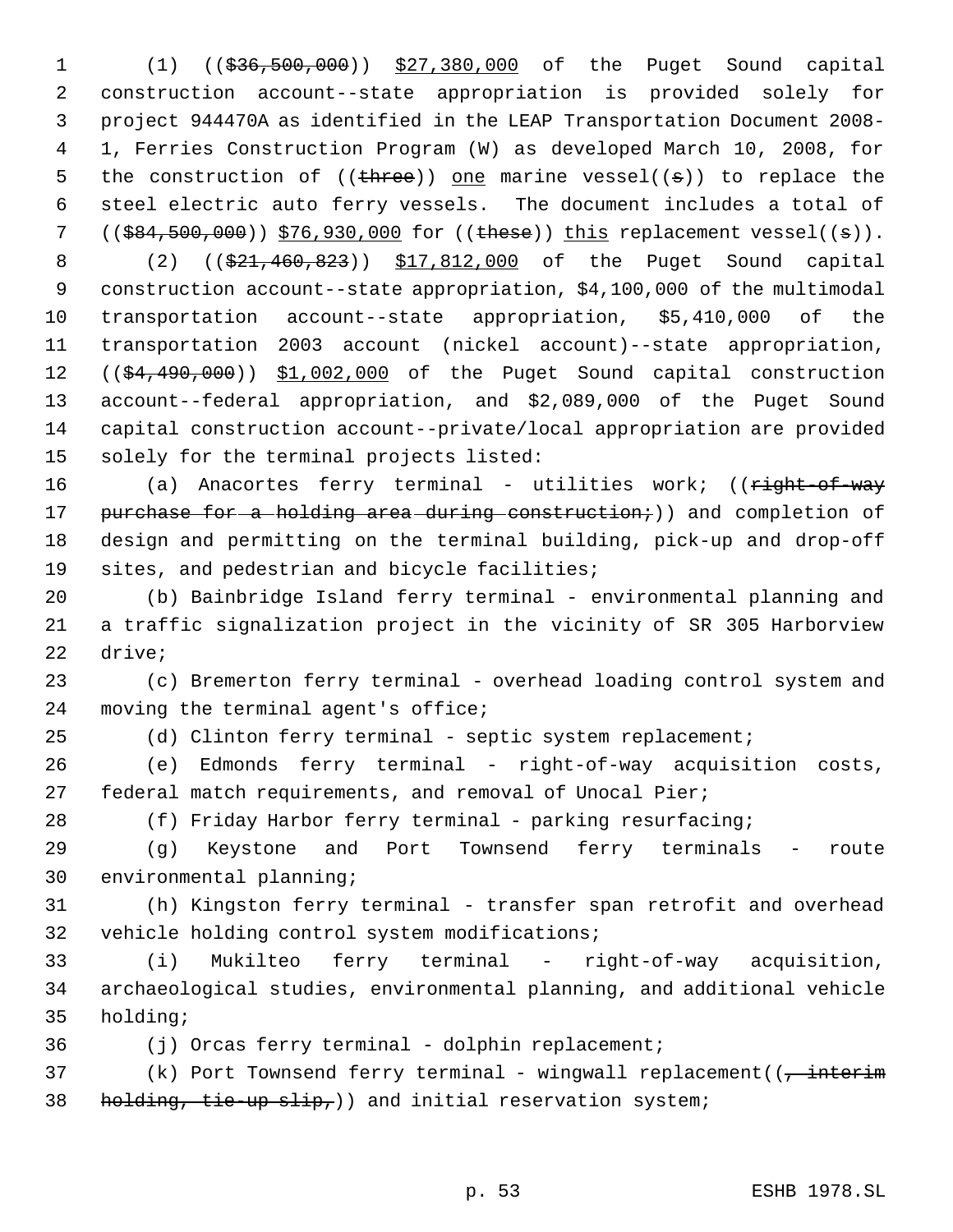(l) Seattle ferry terminal - environmental planning, coordination with local jurisdictions, coordination with highway projects, and contractor payment for automated re-entry gates;

4 (m) Southworth ferry terminal - ((<del>federal grant to</del>)) conduct 5 preliminary studies and planning for  $((a - 2nd))$  second operating slip; and

 (n) Vashon Island and Seattle ferry terminals - modify the passenger-only facilities.

9 (3) ((\$46,020,666)) \$31,036,000 of the transportation 2003 account (nickel account)--state appropriation and \$3,750,000 of the Puget Sound capital construction account--federal appropriation are provided solely for the procurement of up to three 144-vehicle auto-passenger ferry vessels.

 (4) ((\$18,716,000)) \$5,867,000 of the Puget Sound capital construction account--state appropriation is provided solely for the Eagle Harbor maintenance facility preservation project. These funds may not be used for relocating any warehouses not currently on the Eagle Harbor site.

 (5) The department shall research an asset management system to improve Washington state ferries' management of capital assets and the department's ability to estimate future preservation needs. The department shall report its findings regarding a new asset management system to the governor and the transportation committees of the legislature no later than January 15, 2008.

 (6) The department shall sell the M.V. Chinook and M.V. Snohomish passenger-only fast ferries as soon as practicable and deposit the proceeds of the sales into the passenger ferry account created in RCW 47.60.645. Once the department ceases to provide passenger-only ferry service, the department shall sell the M.V. Kalama and M.V. Skagit passenger-only ferries and deposit the proceeds of the sales into the passenger ferry account created in RCW 47.60.645.

 (7) The department shall, on a quarterly basis beginning July 1, 2007, provide to the office of financial management and the legislature reports providing the status on each project listed in this section and in the project lists submitted pursuant to this act and on any additional projects for which the department has expended funds during the 2007-09 fiscal biennium. Elements shall include, but not be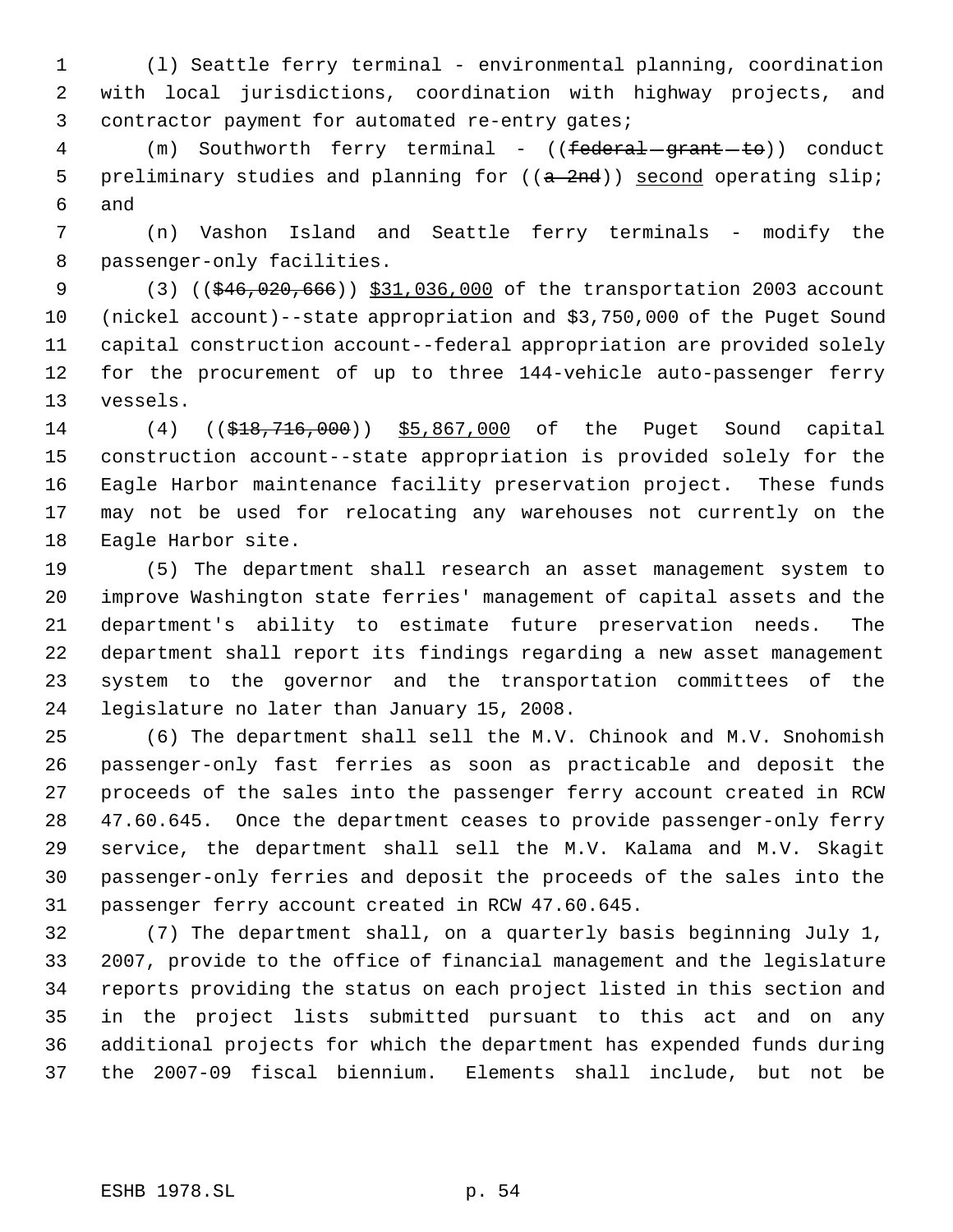limited to, project scope, schedule, and costs. The department shall also provide the information required under this subsection via the transportation executive information systems (TEIS).

 (8) \$1,105,000 of the Puget Sound capital construction 5 account--state appropriation and ((\$8,038,000)) \$1,956,000 of the transportation 2003 account (nickel account)--state appropriation are provided solely for a dolphin replacement project at the Vashon Island ferry terminal. The department shall submit a predesign study to the joint transportation committee before beginning design or construction of this project.

 (9) The department of transportation is authorized to sell up to 12 ((\$105,000,000)) \$68,178,000 in bonds authorized by RCW 47.10.843 for vessel and terminal acquisition, major and minor improvements, and long lead-time materials acquisition for the Washington state ferries.

 (10) The department shall review the costs and benefits of continued use of the primavera scheduling system in the Washington state ferries marine division and include that review with its 2009- 2011 budget submittal.

 (11) The department shall review staffing in its capital engineering divisions to ensure core competency in, and a focus on, terminal and vessel preservation, with staffing sufficient to implement the preservation program in the capital plan. Until the completion of the capital plan, the department shall maintain capital staffing levels at or below the level of staffing on January 1, 2008.

 (12) The department shall sell, be in the process of selling, or otherwise dispose of the four steel electric auto-ferry vessels in the most cost effective way practicable no later than June 1, 2008.

 **Sec. 308.** 2008 c 121 s 310 (uncodified) is amended to read as follows: **FOR THE DEPARTMENT OF TRANSPORTATION--RAIL--PROGRAM Y--CAPITAL** 31 ((Essential Rail Assistance Account--State Appropriation . . \$500,000)) Transportation Infrastructure Account--State 33 Appropriation . . . . . . . . . . . . . . . . . ((\$1,713,000))  $\frac{$1,580,000}{9}$  ((Transportation Infrastructure Account--Federal Appropriation . . . . . . . . . . . . . . . . . . . . . \$787,000)) Multimodal Transportation Account--State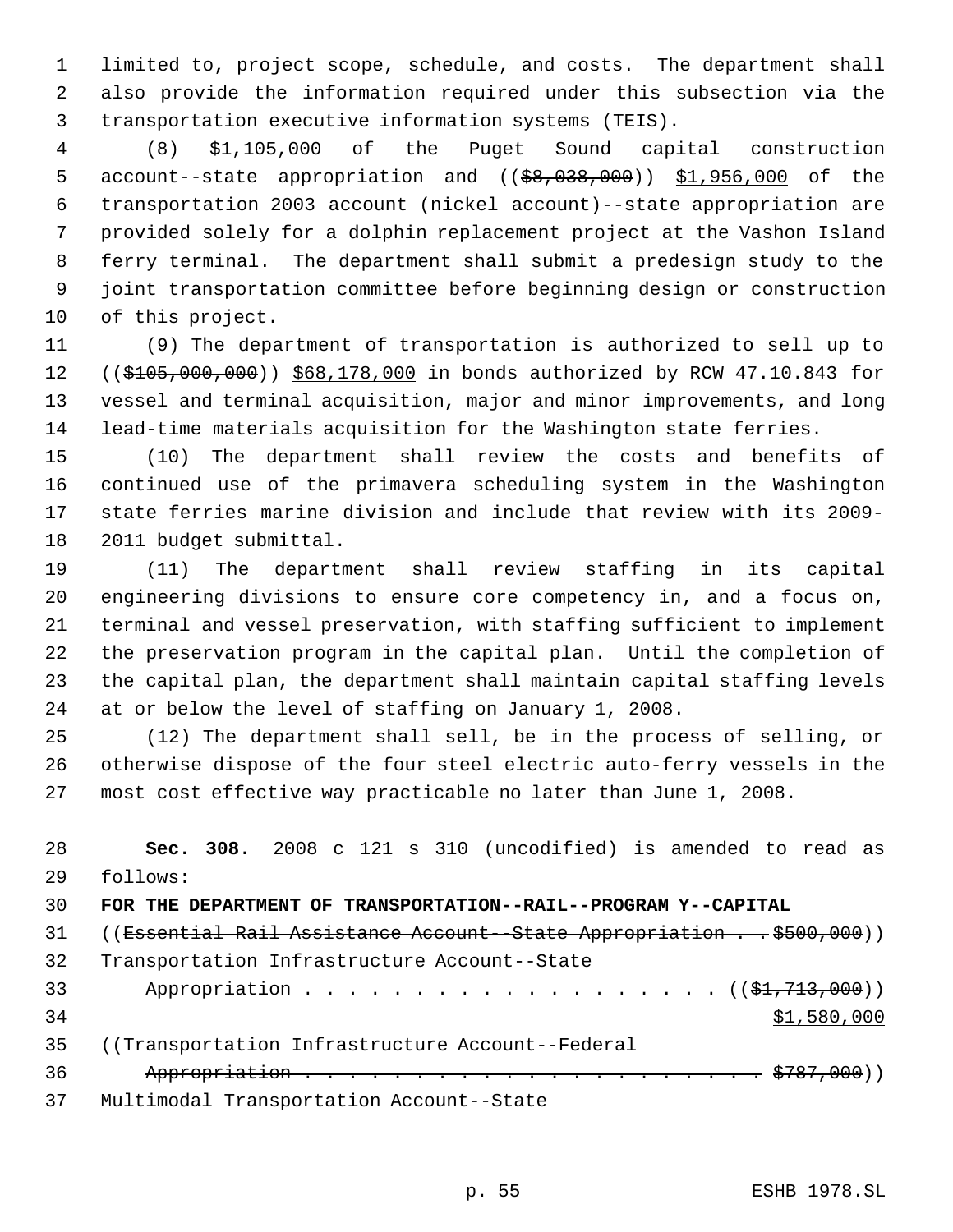|    | Appropriation ((\$165,512,000))                   |
|----|---------------------------------------------------|
| 2  | \$104,564,000                                     |
| 3  | Multimodal Transportation Account--Federal        |
| 4  | Appropriation ((\$33,906,000))                    |
| 5  | \$20,165,000                                      |
| 6  | Multimodal Transportation Account--Private/Local  |
|    | Appropriation ( $(\frac{2}{2}, 659, 000)$ )       |
| 8  | \$363,000                                         |
| 9  | TOTAL APPROPRIATION $($ $($ $\frac{205}{77},000)$ |
| 10 | \$126,672,000                                     |
|    |                                                   |

11 The appropriations in this section are subject to the following 12 conditions and limitations:

13 (1)(a) Except as provided otherwise in this section, the entire 14 appropriations in this section are provided solely for the projects and 15 activities as listed by  $((\text{fund}_t))$  project $((-\text{and}-\text{amount}))$  in LEAP 16 Transportation Document 2008-1, Rail Capital Program (Y) as developed 17 March 10, 2008. ((However, limited transfers of specific line-item 18 project appropriations may occur between projects for those amounts 19 listed subject to the conditions and limitations in section 603 of this  $20 \quad \text{act.}$ )

21 (b) Within the amounts provided in this section,  $((\frac{21}{71}, \frac{713}{700}))$  \$1,080,000 of the transportation infrastructure account--state 23 appropriation ((and  $$787,000$  of the transportation infrastructure 24 account--federal appropriation are)) is for low-interest loans for rail capital projects through the freight rail investment bank program. The department shall issue a call for projects based upon the legislative priorities specified in subsection (7)(a) of this section. Application must be received by the department by October 1, 2008. By November 1, 2008, the department shall submit a prioritized list of recommended projects to the office of financial management and the transportation committees of the legislature. The department shall award low-interest 32 loans to the port of Moses Lake in the amount of  $((\$213,000)$   $\$150,000$ , and based upon the prioritized list of rail capital projects most recently submitted to the legislature pursuant to this subsection, as follows: Port of Benton County (\$250,000); Port of Everett (\$250,000); 36 ((Central - Terminals, - LLC -  $(\frac{2550}{100})$ ;)) Tacoma Rail--Maintenance 37 Facility  $(5250,000)$ ;  $(WW - \text{Container} - \text{Service} - (+250,000)$ ; Port  $-6$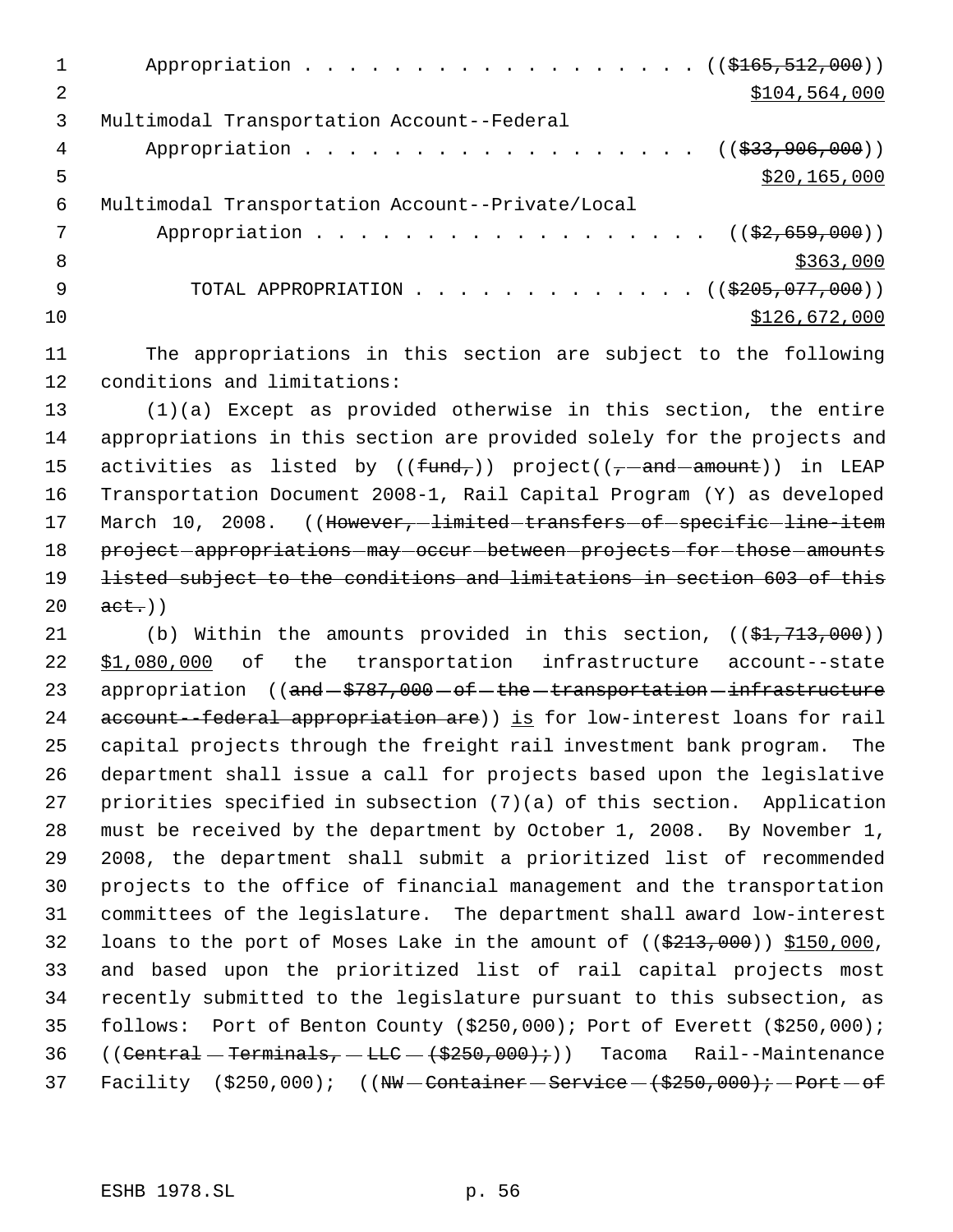1  $Chehahis - (5250,000); - Ballard - Ferminal - Railroad - (5250,000); - Eastern$ 2 Washington Gateway Railroad  $(\frac{236}{175})$ ;) Spokane County ( $(\frac{25250}{100})$ ) 3 (\$150,000); Tacoma Rail--Locomotive Idling (( $\left(\frac{25250,000}{1}\right)$ ) (\$30,000).

 4 (c) Within the amounts provided in this section, \$2,561,000 of the 5 multimodal transportation account--state appropriation is for statewide 6 - emergent freight rail assistance projects as listed in LEAP 7 Transportation Document 2008-1, Rail Capital Program (Y) as developed 8 March 10, 2008. ((However, the department shall perform a cost/benefit 9 analysis - of - the - projects - according - to - the - legislative - priorities 10 specified in subsection  $(7)(a)$  of this section, and shall give priority 11 to the following projects: Rail - Tacoma rail yard switching upgrades 12 (\$500,000); Rail - Port of Ephrata spur rehabilitation (\$127,000); Rail 13 - Lewis and Clark rail improvements (\$1,100,000); Rail - Port of Grays 14 Harbor rail access improvements (\$543,000); and Rail - Port of Longview 15 rail loop construction (\$291,000). If the relative cost of any of the 16 six projects identified in this subsection  $(1)(e)$  is not substantially 17 less than the public benefits to be derived from the project, then the 18 department shall not assign the funds to the project, and instead shall 19 use those funds toward those projects identified by the department in 20 the attachments to the "Washington State Department of Transportation 21 FREIGHT RAIL ASSISTANCE FUNDING PROGRAM: 2007-2009 Prioritized Project 22 List and Program Update" dated December 2006 for which the proportion 23 of public benefits to be gained compared to the cost of the project is  $24$   $q$ reatest.)

 (d) Within the amounts provided in this section, \$339,000 of the multimodal transportation account--state appropriation is for rescoping and completion of required environmental documents for the Kelso to Martin's Bluff - 3rd Mainline and Storage Tracks project. The rescoped project may include funds that are committed to the project by local or private funding partners. However, the rescoped project must be capable of being completed with not more than \$49,470,000 in future state funding, inclusive of inflation costs. Subject to this funding constraint, the rescoped project must maximize capacity improvements along the rail mainline.

35 (e) Within the amounts provided in this section, \$3,600,000 of the 36 multimodal transportation account--state appropriation is for work 37 items on the Palouse River and Coulee City Railroad lines.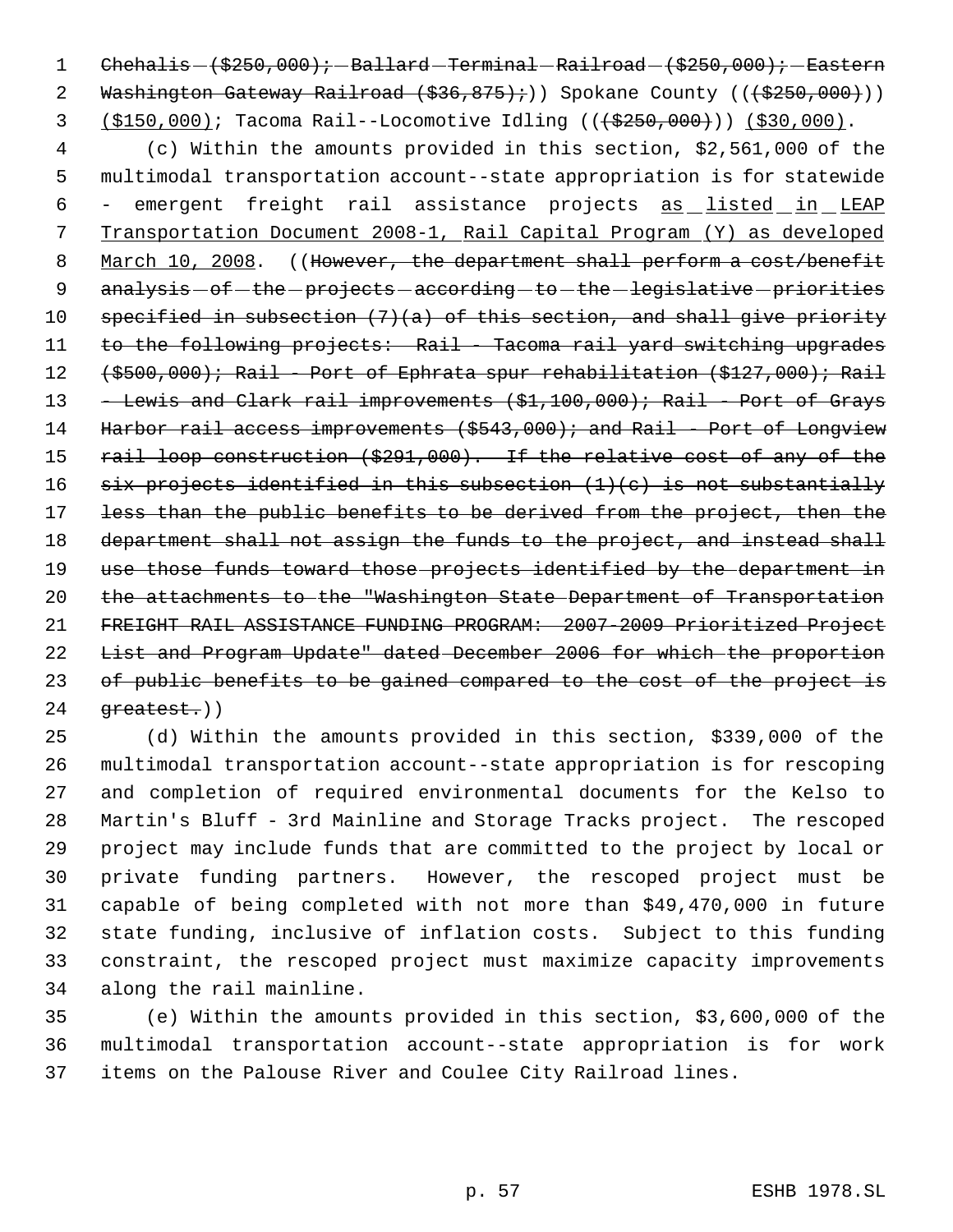(2) The multimodal transportation account--state appropriation 2 includes up to ((\$144,500,000)) \$91,000,000 in proceeds from the sale of bonds authorized by RCW 47.10.867.

 (3) The department is directed to seek the use of unprogrammed federal rail crossing funds to be expended in lieu of or in addition to state funds for eligible costs of projects in Program Y, including, but not limited to the "Tacoma -- bypass of Pt. Defiance" project.

 (4) If new federal funding for freight or passenger rail is received, the department shall consult with the transportation committees of the legislature and the office of financial management prior to spending the funds on existing or additional projects.

 (5) The department shall sell any ancillary property, acquired when the state purchased the right-of-ways to the PCC rail line system, to a lessee of the ancillary property who is willing to pay fair market value for the property. The department shall deposit the proceeds from the sale of ancillary property into the transportation infrastructure account.

 (6)(a) The department shall develop and implement the benefit/impact evaluation methodology recommended in the statewide rail capacity and needs study finalized in December 2006. The benefit/impact evaluation methodology shall be developed using the following priorities, in order of relative importance:

 (i) Economic, safety, or environmental advantages of freight 24 movement by rail compared to alternative modes;

 (ii) Self-sustaining economic development that creates family-wage jobs;

 (iii) Preservation of transportation corridors that would otherwise be lost;

 (iv) Increased access to efficient and cost-effective transport to market for Washington's agricultural and industrial products;

 (v) Better integration and cooperation within the regional, national, and international systems of freight distribution; and

 (vi) Mitigation of impacts of increased rail traffic on communities.

 (b) The department shall convene a work group to collaborate on the development of the benefit/impact analysis method to be used in the evaluation. The work group must include, at a minimum, the freight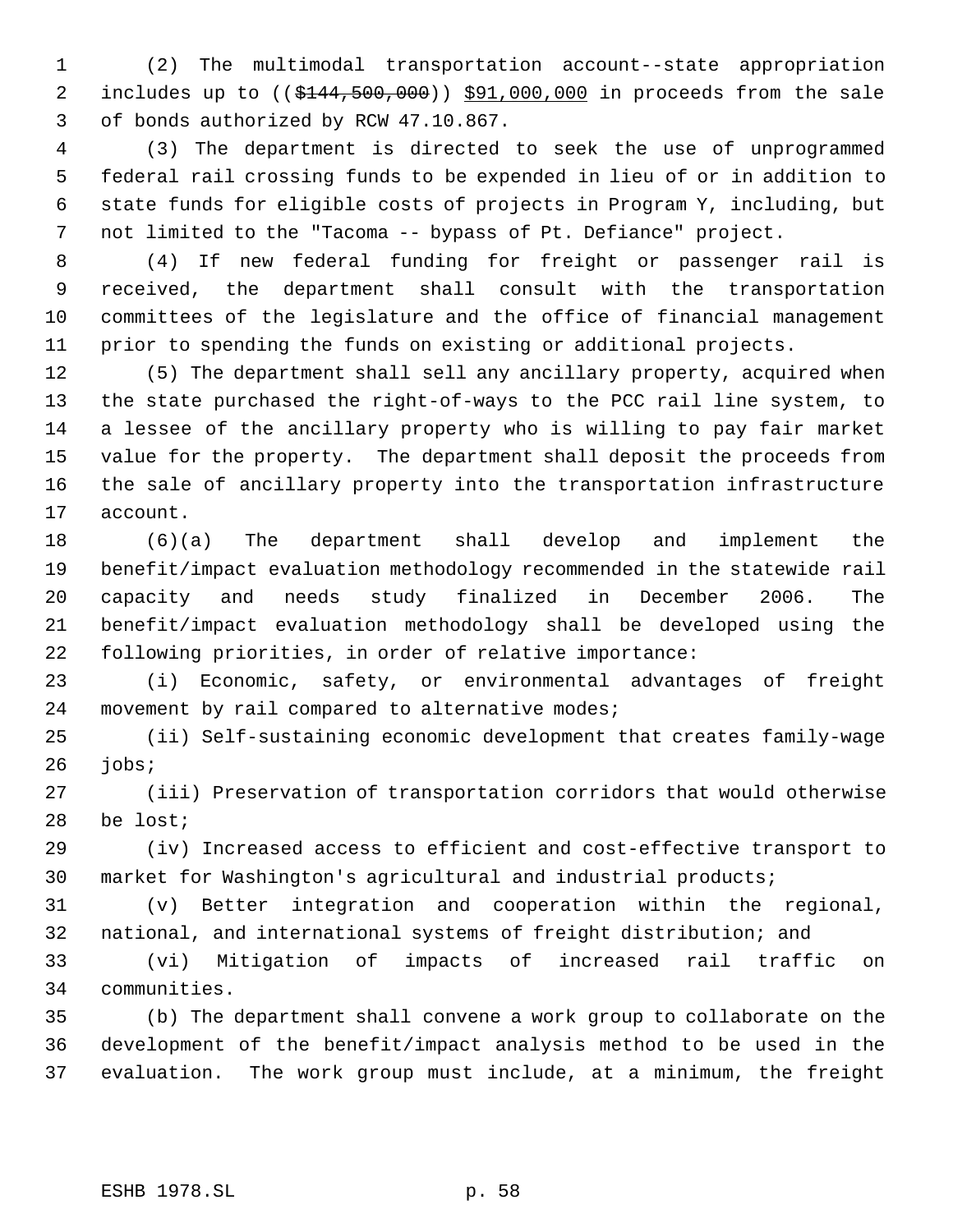mobility strategic investment board, the department of agriculture, and representatives from the various users and modes of the state's rail system.

 (c) The department shall use the benefit/impact analysis and priorities in (a) of this subsection when submitting requests for state funding for rail projects. The department shall develop a standardized format for submitting requests for state funding for rail projects that includes an explanation of the analysis undertaken, and the conclusions derived from the analysis.

 (d) The department and the freight mobility strategic investment board shall collaborate to submit a report to the office of financial management and the transportation committees of the legislature by September 1, 2008, listing proposed freight highway and rail projects. The report must describe the analysis used for selecting such projects, as required by this act for the department and as required by chapter 47.06A RCW for the board. When developing its list of proposed freight highway and rail projects, the freight mobility strategic investment board shall use the priorities identified in (a) of this subsection to the greatest extent possible.

 (7) The department shall apply at the earliest possible date for grants, pursuant to the new competitive intercity rail grant program announced by the federal railroad administration on February 19, 2008, for any projects that may qualify for such federal grants and are currently identified on the project list referenced in subsection (1)(a) of this section.

 (8) Up to \$8,500,000 of any underexpenditures of state funding designated on the project list referenced in subsection (1)(a) of this section for the "Vancouver-Rail Bypass and W 39th Street Bridge" project may be used to upgrade, to class 2 condition, track owned by Clark county between Vancouver and Battle Ground.

 (9) Up to \$400,000 of the multimodal transportation account--state appropriation is contingent upon the port of Chehalis submitting a full copy of the FEMA application packet to the department in order to assist the department in verifying the scope of the repairs and the rail transportation value of the project identified on the project list referenced in subsection (1)(a) of this section as "Port of Chehalis-Track Rehabilitation" (F01002A).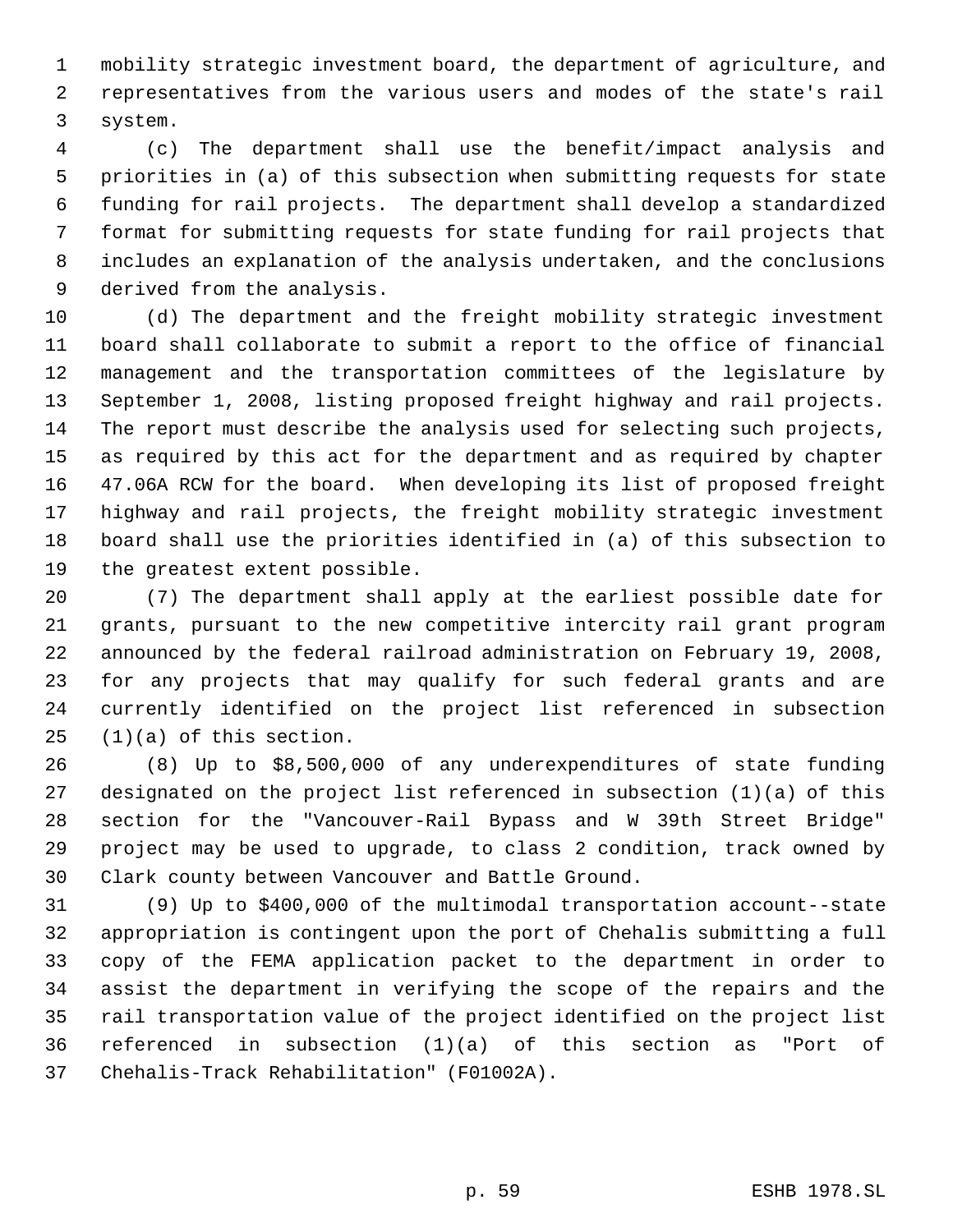(10) \$500,000 of the transportation infrastructure account--state appropriation is provided solely for grants to any intergovernmental entity or local rail district to which the department of transportation assigns the management and oversight responsibility for the business and economic development elements of existing operating leases on the Palouse River and Coulee City (PCC) rail lines. The PCC rail line system is made up of the CW, P&L, and PV Hooper rail lines. Business and economic development elements include such items as levels of 9 service and business operating plans, but shall not include the state's 10 oversight of railroad regulatory compliance, rail infrastructure condition, or real property management issues. The PCC rail system must be managed in a self-sustaining manner and best efforts shall be 13 used to ensure that it does not require state capital or operating subsidy beyond the level of state funding expended on it to date. The 15 assignment of the stated responsibilities to an intergovernmental 16 entity or rail district shall be on such terms and conditions as the department of transportation and the intergovernmental entity or rail 18 district mutually agree. The grant funds may be used only to refurbish the rail lines. It is the intent of the legislature to make the funds 20 appropriated in this section available as grants to an intergovernmental entity or local rail district for the purposes stated in this section at least until June 30, 2012, and to reappropriate as necessary any portion of the appropriation in this section that is not used by June 30, 2009. **Sec. 309.** 2008 c 121 s 311 (uncodified) is amended to read as follows:

| 2.7 | TRANSPORTATION--LOCAL PROGRAMS--PROGRAM<br>$Z - -$<br>FOR<br>THE<br><b>DEPARTMENT</b><br>OF |
|-----|---------------------------------------------------------------------------------------------|
| 28  | <b>CAPITAL</b>                                                                              |
| 29  | Highway Infrastructure Account--State Appropriation $\ldots$ \$207,000                      |
| 30  | Highway Infrastructure Account--Federal                                                     |
| 31  |                                                                                             |
| 32  | Freight Mobility Investment Account--State                                                  |
| 33  | Appropriation $($ $($ $\frac{212}{7378},000) )$                                             |
| 34  | \$5,630,000                                                                                 |
| 35  | Transportation Partnership Account--State                                                   |
| 36  | Appropriation $($ $($ $\frac{27}{97},906,000) )$                                            |
| 37  | \$2,543,000                                                                                 |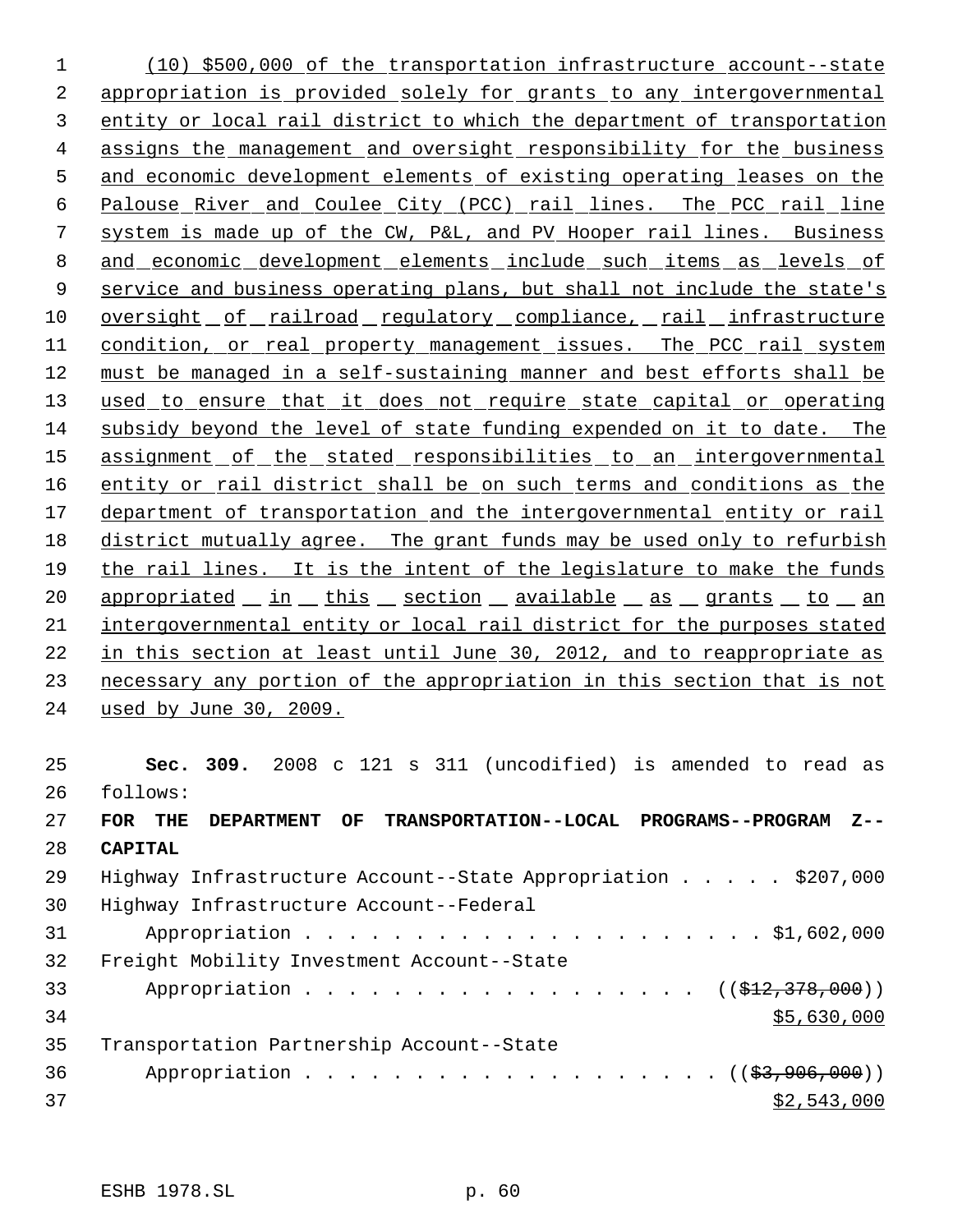| 1              | Motor Vehicle Account--State Appropriation<br>$((\$12,870,000))$                                            |
|----------------|-------------------------------------------------------------------------------------------------------------|
| $\overline{2}$ | \$7,545,000                                                                                                 |
| 3              | Motor Vehicle Account--Federal Appropriation.<br>((\$63,823,000))<br><b><i>Contract Contract Street</i></b> |
| 4              | \$30,916,000                                                                                                |
| 5              | Freight Mobility Multimodal Account--State                                                                  |
| 6              | Appropriation<br>((\$12,750,000))                                                                           |
| 7              | \$4,848,000                                                                                                 |
| 8              | Freight Mobility Multimodal Account--                                                                       |
| 9              | Private/Local Appropriation<br>$((\frac{23}{755}, \frac{755}{700})$                                         |
| 10             | \$750,000                                                                                                   |
| 11             | Multimodal Transportation Account--Federal                                                                  |
| 12             | Appropriation<br>$((\frac{154}{224}, 000))$                                                                 |
| 13             | \$3,520,000                                                                                                 |
| 14             | Multimodal Transportation Account--State                                                                    |
| 15             | Appropriation<br>$((\$32,134,000))$                                                                         |
| 16             | \$17,517,000                                                                                                |
| 17             | Transportation 2003 Account (Nickel Account)--State                                                         |
| 18             | Appropriation<br>$((\frac{2}{2}, 721, 000))$                                                                |
| 19             | \$2,012,000                                                                                                 |
| 20             | Passenger Ferry Account--State Appropriation $($ $($ $\frac{69}{50}, \frac{500}{100})$                      |
| 21             | \$2,879,000                                                                                                 |
| 22             | ((\$158,870,000))<br>TOTAL APPROPRIATION.                                                                   |
| 23             | \$79,969,000                                                                                                |
|                |                                                                                                             |

 The appropriations in this section are subject to the following conditions and limitations:

 (1) The department shall, on a quarterly basis, provide status reports to the legislature on the delivery of projects as outlined in the project lists incorporated in this section. For projects funded by new revenue in the 2003 and 2005 transportation packages, reporting elements shall include, but not be limited to, project scope, schedule, and costs. Other projects may be reported on a programmatic basis. The department shall also provide the information required under this subsection on a quarterly basis via the transportation executive information system (TEIS).

35 (2) ((\$8,500,000)) \$2,879,000 of the passenger ferry account--state appropriation is provided solely for near and long-term costs of capital improvements in a business plan approved by the governor for passenger ferry service.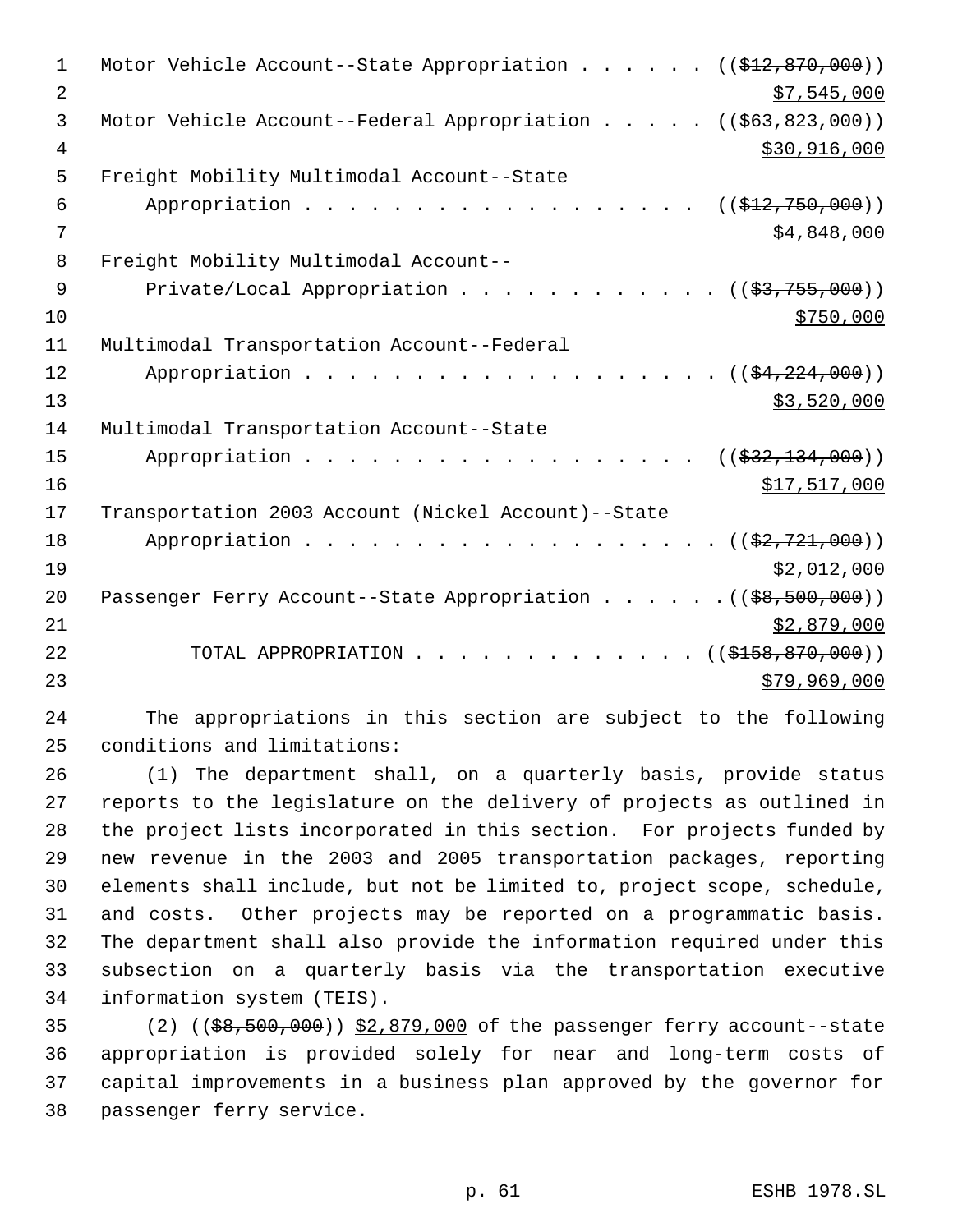(3) The department shall seek the use of unprogrammed federal rail crossing funds to be expended in lieu of or in addition to state funds for eligible costs of projects in local programs, program Z capital.

 (4) The department shall apply for surface transportation program (STP) enhancement funds to be expended in lieu of or in addition to state funds for eligible costs of projects in local programs, program Z capital.

 (5) Federal funds may be transferred from program Z to programs I and P and state funds shall be transferred from programs I and P to program Z to replace those federal funds in a dollar-for-dollar match. Fund transfers authorized under this subsection shall not affect project prioritization status. Appropriations shall initially be allotted as appropriated in this act. The department may not transfer funds as authorized under this subsection without approval of the office of financial management. The department shall submit a report on those projects receiving fund transfers to the office of financial management and the transportation committees of the legislature by December 1, 2007, and December 1, 2008.

 (6) The city of Winthrop may utilize a design-build process for the Winthrop bike path project. Of the amount appropriated in this section for this project, \$500,000 of the multimodal transportation account-- state appropriation is contingent upon the state receiving from the city of Winthrop \$500,000 in federal funds awarded to the city of Winthrop by its local planning organization.

25 (7) ((\$11,591,224)) \$4,052,968 of the multimodal transportation 26 account--state appropriation( $(-, -\frac{28}{56}, \frac{640}{239} - \text{of} - \text{the} - \text{motor} - \text{vehicle}$ 27 account-federal appropriation,) and  $(( $$4,000,000)$ )  $$3,412,837$  of the$  motor vehicle account--federal appropriation are provided solely for the pedestrian and bicycle safety program projects and safe routes to schools program projects identified in the LEAP Transportation Document 2007-A, pedestrian and bicycle safety program projects and safe routes to schools program projects as developed April 20, 2007, and the LEAP Transportation Document 2006-B, pedestrian and bicycle safety program projects and safe routes to schools program projects as developed March 35 8, 2006. Projects must be allocated funding based on order of priority. The department shall review all projects receiving grant awards under this program at least semiannually to determine whether the projects are making satisfactory progress. Any project that has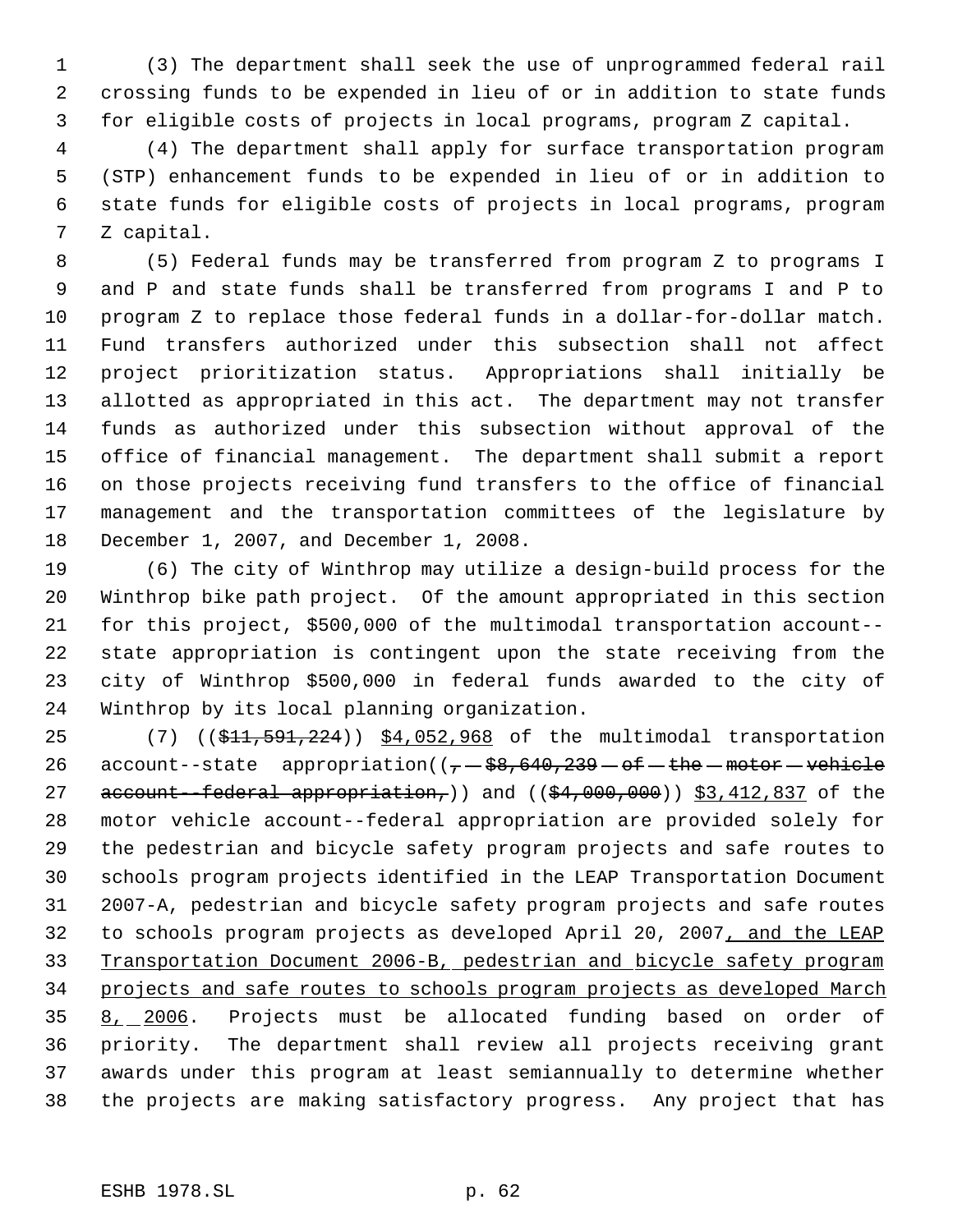been awarded funds, but does not report activity on the project within one year of the grant award, shall be reviewed by the department to determine whether the grant should be terminated. The department shall promptly close out grants when projects have been completed, and identify where unused grant funds remain because actual project costs were lower than estimated in the grant award.

7  $(8)$   $(U\bar{v} - \bar{v} - a - \bar{v} - a - \bar{v} - \bar{v} - \bar{v} - \bar{v} - \bar{v} - \bar{v} - \bar{v} - \bar{v} - \bar{v} - \bar{v} - \bar{v} - \bar{v} - \bar{v} - \bar{v} - \bar{v} - \bar{v} - \bar{v} - \bar{v} - \bar{v} - \bar{v} - \bar{v} - \bar{v} - \bar{v} - \bar{v} - \bar{v} - \bar{v} - \bar{v} - \bar{v} - \bar{v} - \bar{v} - \bar{v} - \bar$ 8 transportation-account--state-appropriation-and-up-to-a-maximum-of 9 \$2,000,000 - of - the - motor - vehicle - account--federal - appropriation - are 10 reappropriated for the pedestrian and bicycle safety program projects 11 and safe - routes - to - schools - program - projects - identified - in - the - LEAP 12 transportation document 2006-B, pedestrian and bicycle safety program 13 projects and safe routes to schools program projects as developed March 14 8, -2006. Projects - must - be -allocated - funding - based - on - order - of 15 priority. The department shall review all projects receiving grant 16 awards under this program at least semiannually to determine whether 17 the projects are making satisfactory progress. Any project that has 18 been awarded funds, but does not report activity on the project within 19 one year of the grant award, shall be reviewed by the department to 20 determine whether the grant should be terminated. The department shall 21 promptly-close-out-grants-when-projects-have-been-completed,-and 22 identify where unused grant funds remain because actual project costs 23 were lower than estimated in the grant award.

 $(9)$ ) \$3,500,000 of the multimodal transportation account--federal 25 appropriation is provided solely for the Museum of Flight pedestrian 26 bridge safety project.

27 (( $(10) - $250,000$ )) (9) \$100,000 of the multimodal transportation 28 account--state appropriation is provided solely for the icicle rail 29 station in Leavenworth.

30 (( $(11)$ )) (10) \$1,500,000 of the motor vehicle account--state 31 appropriation is provided solely for the Union Gap city road project.

 $32$  ( $(\overline{+12})$ ) (11) \$250,000 of the motor vehicle account--state 33 appropriation is provided solely for the Saltwater state park bridge 34 project and off-site traffic control costs.

 $((+13))$   $(12)$  \$1,000,000 of the motor vehicle account--state appropriation and ((\$4,688,000)) \$5,374,000 of the motor vehicle account--federal appropriation are provided solely for the coal creek parkway project.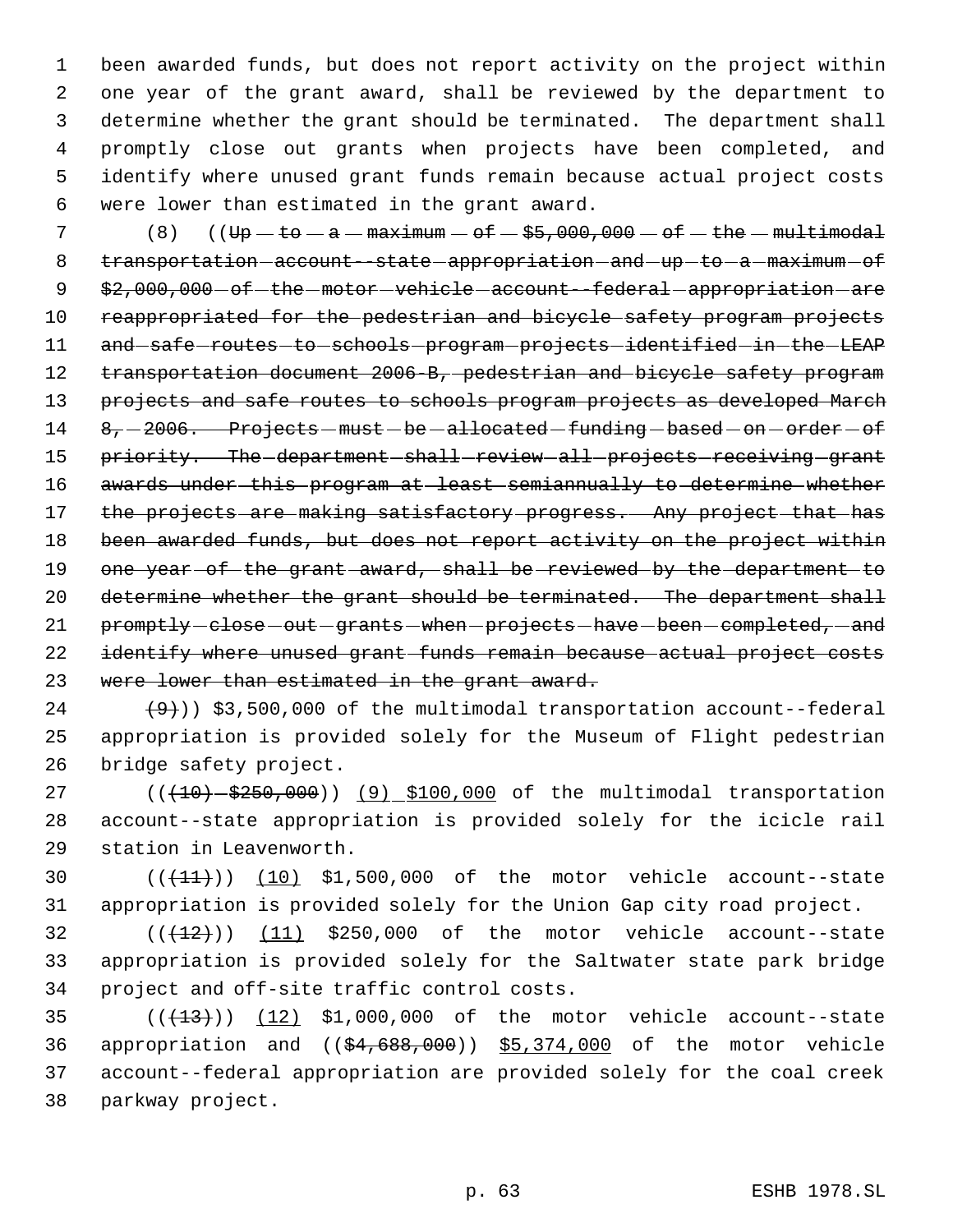1 (( $(14)$  \$250,000)) (13) \$150,790 of the multimodal transportation account--state appropriation is provided solely for a streetcar feasibility study in downtown Spokane.

 ( $(\overline{+15})$ )  $(14)$  \$500,000 of the motor vehicle account--((federal)) 5 state appropriation is provided solely for slide repairs completed during 2007 and 2008 at or in the vicinity of marine view drive bridge on Marine View Drive and on Des Moines Memorial Drive in Des Moines.

8 (( $(16)$  \$1,100,000)) (15) \$225,000 of the motor vehicle account-- state appropriation is provided solely for local road improvements that 10 connect to the I-82 valley mall boulevard project (5082010). ((Planned funding of an additional \$2,000,000 shall be made available to this 12 project in the 2009-11 biennium.

 (17) \$2,400,000 of the motor vehicle account--state appropriation 14 is provided solely for completion of the riverside avenue extension 15 project in the city of Spokane.

16 (18)) It is the intent of the legislature that an additional \$2,875,000 will be provided in the 2009-11 omnibus transportation 18 appropriations act to complete this project.

 (16) For the 2007-09 project appropriations, unless otherwise provided in this act, the director of financial management may authorize a transfer of appropriation authority between projects managed by the freight mobility strategic investment board, in order for the board to manage project spending and efficiently deliver all projects in the respective program.

## **TRANSFERS AND DISTRIBUTIONS**

 **Sec. 401.** 2008 c 121 s 401 (uncodified) is amended to read as follows:

 **FOR THE STATE TREASURER--BOND RETIREMENT AND INTEREST, AND ONGOING BOND REGISTRATION AND TRANSFER CHARGES: FOR BOND SALES DISCOUNTS AND DEBT TO BE PAID BY MOTOR VEHICLE ACCOUNT AND TRANSPORTATION FUND REVENUE**

32 Highway Bond Retirement Account Appropriation . . . . ((\$544,061,000)) \$515,861,000 34 Ferry Bond Retirement Account Appropriation . . . . . . . \$37,380,000

Transportation Improvement Board Bond Retirement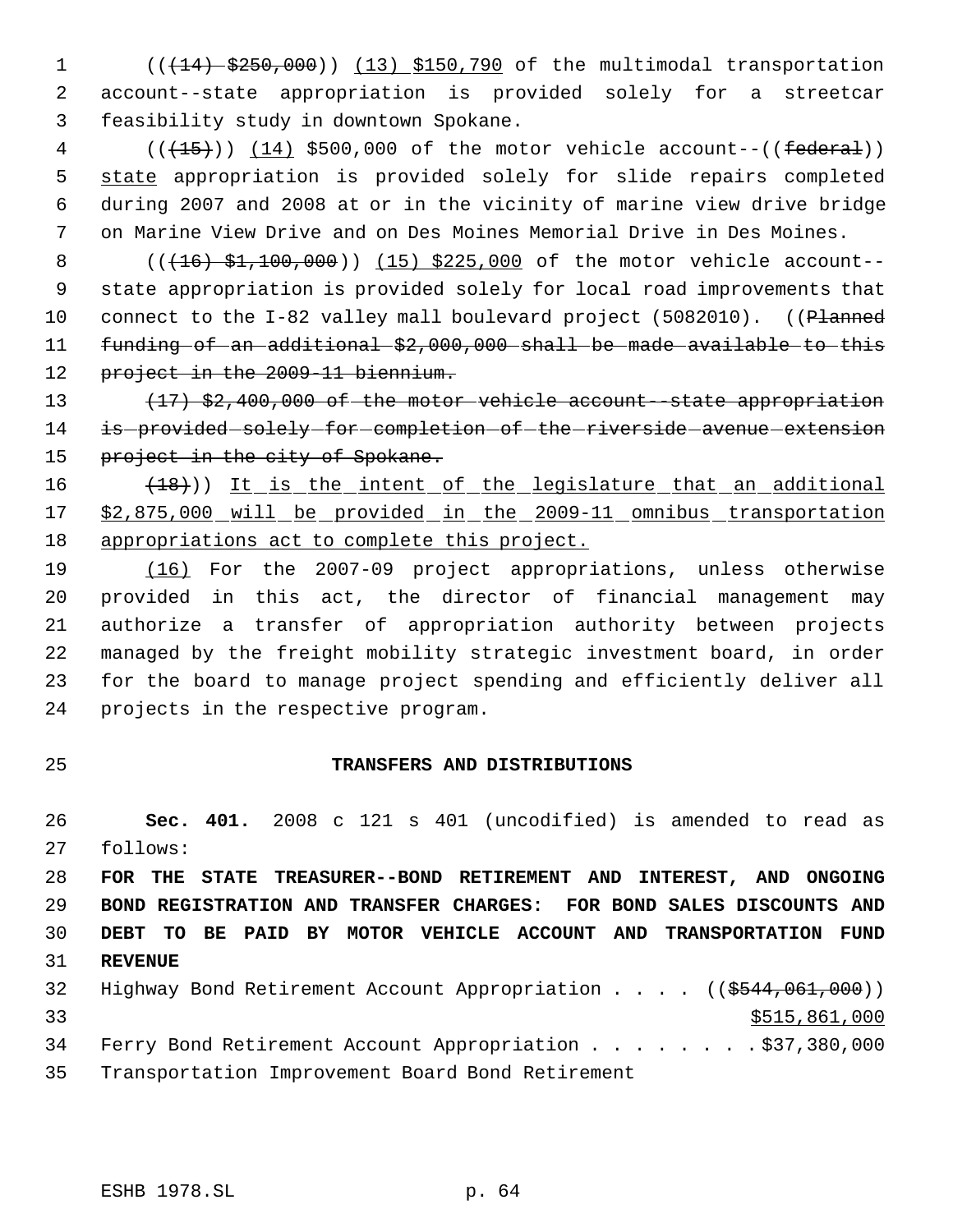1 Account--State Appropriation . . . . . . . . . . ((\$26,822,000)) 2 \$26,462,000 3 Nondebt-Limit Reimbursable Account Appropriation . . . ((\$13,059,000))  $\frac{4}{38}$ , 248, 000 5 Transportation Partnership Account--State 6 Appropriation . . . . . . . . . . . . . . . . . (  $(\frac{1}{21}, \frac{823}{100})$  )  $7 \frac{\text{S2,223,000}}{1}$ 8 Motor Vehicle Account--State Appropriation . . . . . . . ((\$457,000))  $\frac{1}{2}$  \$301,000 10 Transportation Improvement Account--State Appropriation . . . . \$68,000 11 Multimodal Transportation Account--State 12 Appropriation . . . . . . . . . . . . . . . . . ((\$675,000))  $\frac{$337,000}{ }$ 14 Transportation 2003 Account (Nickel Account)--State 15 Appropriation . . . . . . . . . . . . . . . . (  $(\frac{22,003,000}{2})$  $16$  \$2,503,000 17 Urban Arterial Trust Account--State Appropriation . . . . . \$113,000 18 Special Category C Account Appropriation . . . . . . . . ((\$99,000))  $19$   $\frac{$78,000}{}$ 20 TOTAL APPROPRIATION . . . . . . . . . . . . ((\$626,560,000)) 21 \$593,574,000 22 **Sec. 402.** 2008 c 121 s 402 (uncodified) is amended to read as 23 follows: 24 **FOR THE STATE TREASURER--BOND RETIREMENT AND INTEREST, AND ONGOING** 25 **BOND REGISTRATION AND TRANSFER CHARGES: FOR BOND SALE EXPENSES AND** 26 **FISCAL AGENT CHARGES** 27 Transportation Partnership Account--State 28 Appropriation . . . . . . . . . . . . . . . . . . ((\$243,000))  $29$ 30 Motor Vehicle Account--State Appropriation . . . . . . . ((\$61,000))  $31$   $\frac{$49,000}{ }$ 32 Transportation Improvement Account--State Appropriation . . . . \$5,000 33 Multimodal Transportation Account--State Appropriation . . ((\$90,000))  $34$ 35 Transportation 2003 Account (Nickel Account)--State 36 Appropriation . . . . . . . . . . . . . . . . . ((\$267,000))  $37$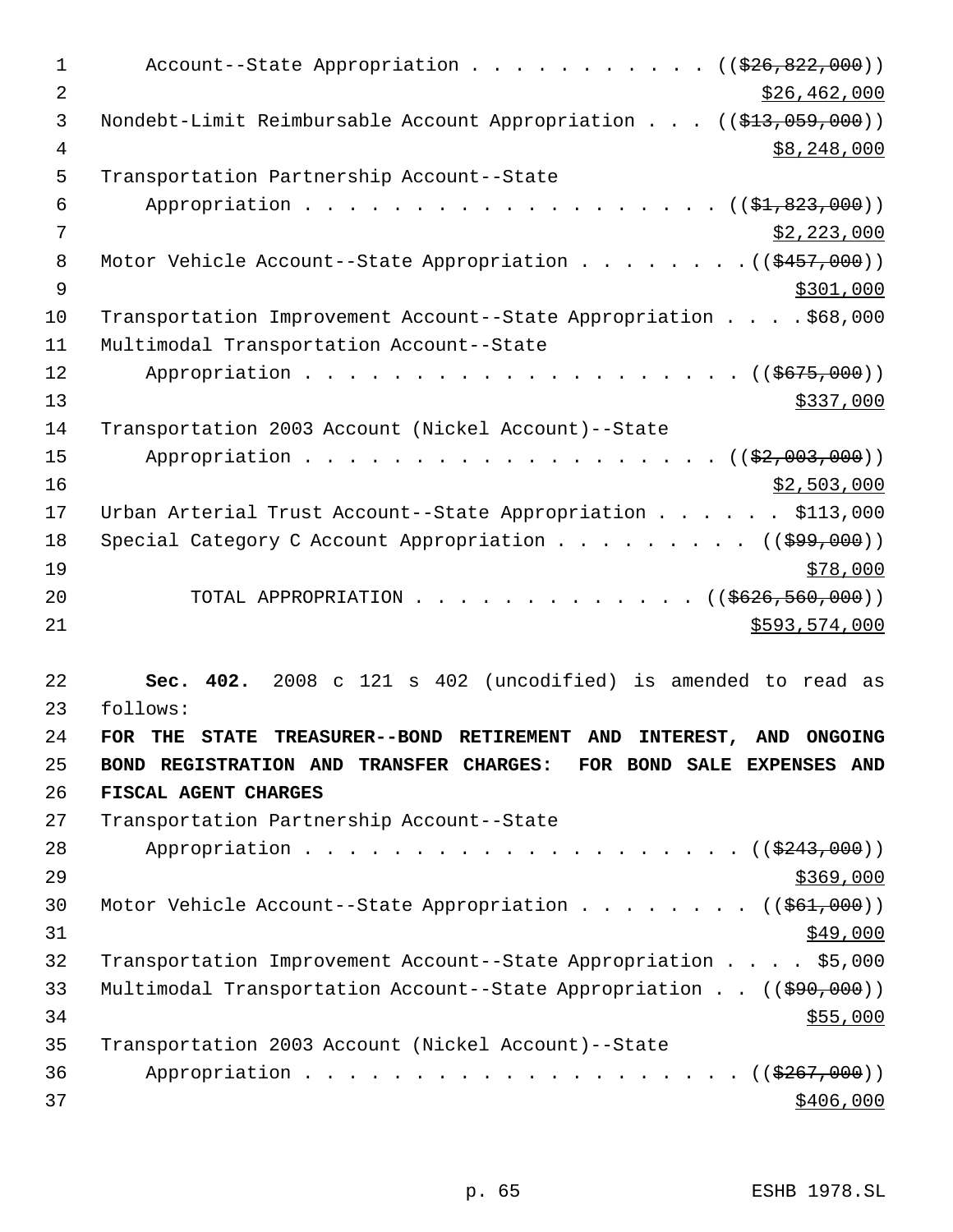|               | 1 Urban Arterial Trust Account--State Appropriation \$38,000 |
|---------------|--------------------------------------------------------------|
|               | 2 Special Category C Account--State Appropriation \$13,000   |
| $\mathcal{R}$ | TOTAL APPROPRIATION $\cdots$ ((\$717,000))                   |
| 4             | \$935,000                                                    |

 **Sec. 403.** 2008 c 121 s 403 (uncodified) is amended to read as follows: **FOR THE STATE TREASURER--BOND RETIREMENT AND INTEREST, AND ONGOING BOND REGISTRATION AND TRANSFER CHARGES: FOR MVFT BONDS AND TRANSFERS** Motor Vehicle Account--State Reappropriation: For transfer to the Tacoma Narrows Toll Bridge Account . . . . . . . . . . . . . . . . . . . . . . . ((\$19,133,000)) 12 \$12,717,000 The department of transportation is authorized to sell up to 14 ((\$18,000,000)) \$12,717,000 in bonds authorized by RCW 47.10.843 for

 the Tacoma Narrows bridge project. Proceeds from the sale of the bonds shall be deposited into the motor vehicle account. The department of transportation shall inform the treasurer of the amount to be deposited.

 NEW SECTION. **Sec. 404.** A new section is added to 2007 c 518 (uncodified) to read as follows:

**FOR THE STATE TREASURER--BOND RETIREMENT AND INTEREST, AND ONGOING**

**BOND REGISTRATION AND TRANSFER CHARGES: FOR MVFT BONDS AND TRANSFERS**

Motor Vehicle Account--State Appropriation:

For transfer to the Puget Sound Capital Construction

Account . . . . . . . . . . . . . . . . . . . . . . . . . \$68,178,000

 The state treasurer is authorized to sell up to \$68,178,000 in bonds authorized by RCW 47.10.843 for vessel and terminal acquisition, major and minor improvements, and long lead-time materials acquisition for the Washington state ferries.

 **Sec. 405.** 2008 c 121 s 404 (uncodified) is amended to read as follows:

 **FOR THE STATE TREASURER--STATE REVENUES FOR DISTRIBUTION** Motor Vehicle Account Appropriation for motor vehicle fuel tax distributions to cities and counties . . . . . . . . . . . . . . . . . . . . .((\$501,783,827))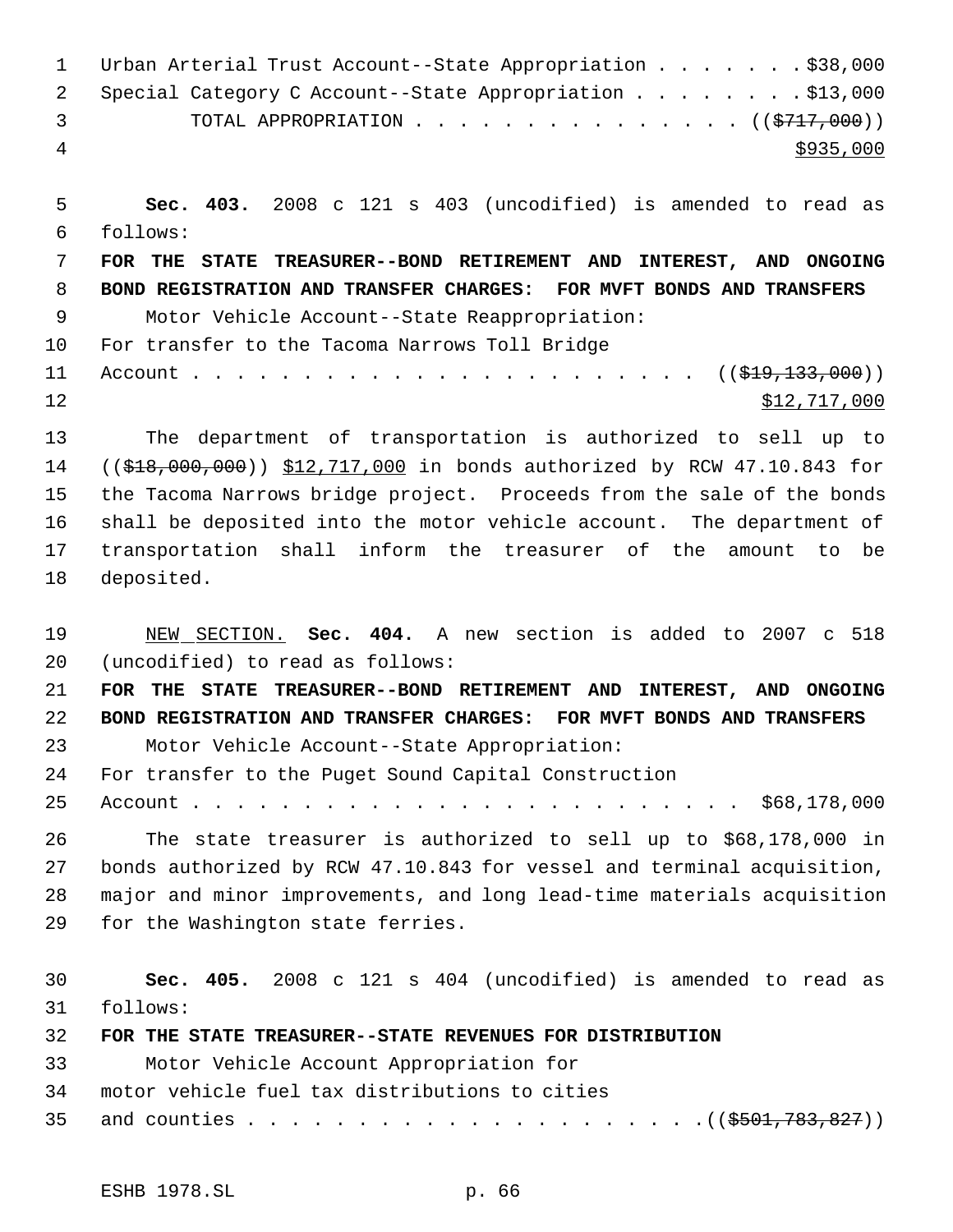\$491,628,000

 **Sec. 406.** 2008 c 121 s 405 (uncodified) is amended to read as follows: **FOR THE STATE TREASURER--TRANSFERS** Motor Vehicle Account--State Appropriation: For motor vehicle fuel tax 7 refunds and statutory transfers  $\ldots$  . . . . . . . . ( $(\frac{\$902,982,000}{\$900,000})$ ) 8 \$854,291,000 \$864,291,000 \$854,291,000 \$854,291,000 \$854,291,000 \$854,291,000 \$854,291,000 \$854,291,000 \$854 **Sec. 407.** 2008 c 121 s 406 (uncodified) is amended to read as follows: **FOR THE DEPARTMENT OF LICENSING--TRANSFERS** Motor Vehicle Account--State Appropriation: For motor vehicle 14 fuel tax refunds and transfers  $\ldots$  . . . . . . . . . .  $($   $($ \$445,345,000 $)$ ) \$480,666,000 **Sec. 408.** 2008 c 121 s 407 (uncodified) is amended to read as follows: **FOR THE STATE TREASURER--ADMINISTRATIVE TRANSFERS** (1) Recreational Vehicle Account--State Appropriation: For transfer to the Motor Vehicle Account--State . . . . . . . . . . . . . . . . . . . . . . \$4,505,000 (2) License Plate Technology Account--State 23 Appropriation: For transfer to the Multimodal Transportation Account--State . . . . . . . . . . . . . . . . . . . . . . \$4,500,000 (3) Motor Vehicle Account--State Appropriation: For transfer to the High-Occupancy Toll Lanes Operations-- State Account . . . . . . . . . . . . . . . . . . . . . . . \$3,000,000 28 (4) ((Motor Vehicle Account--State Appropriation: For transfer to the Puget Sound Capital Construction Account--State . . . . . . . . . . . . . . . . . . . . . . \$20,000,000  $(5)$ ) Multimodal Transportation Account--State Appropriation: For transfer to the Puget Sound 33 Ferry Operations Account--State . . . . . . . . . . . . ((\$66,000,000)) \$88,000,000  $((+6))$   $(5)$  Advanced Right-of-Way Revolving Account--State

p. 67 ESHB 1978.SL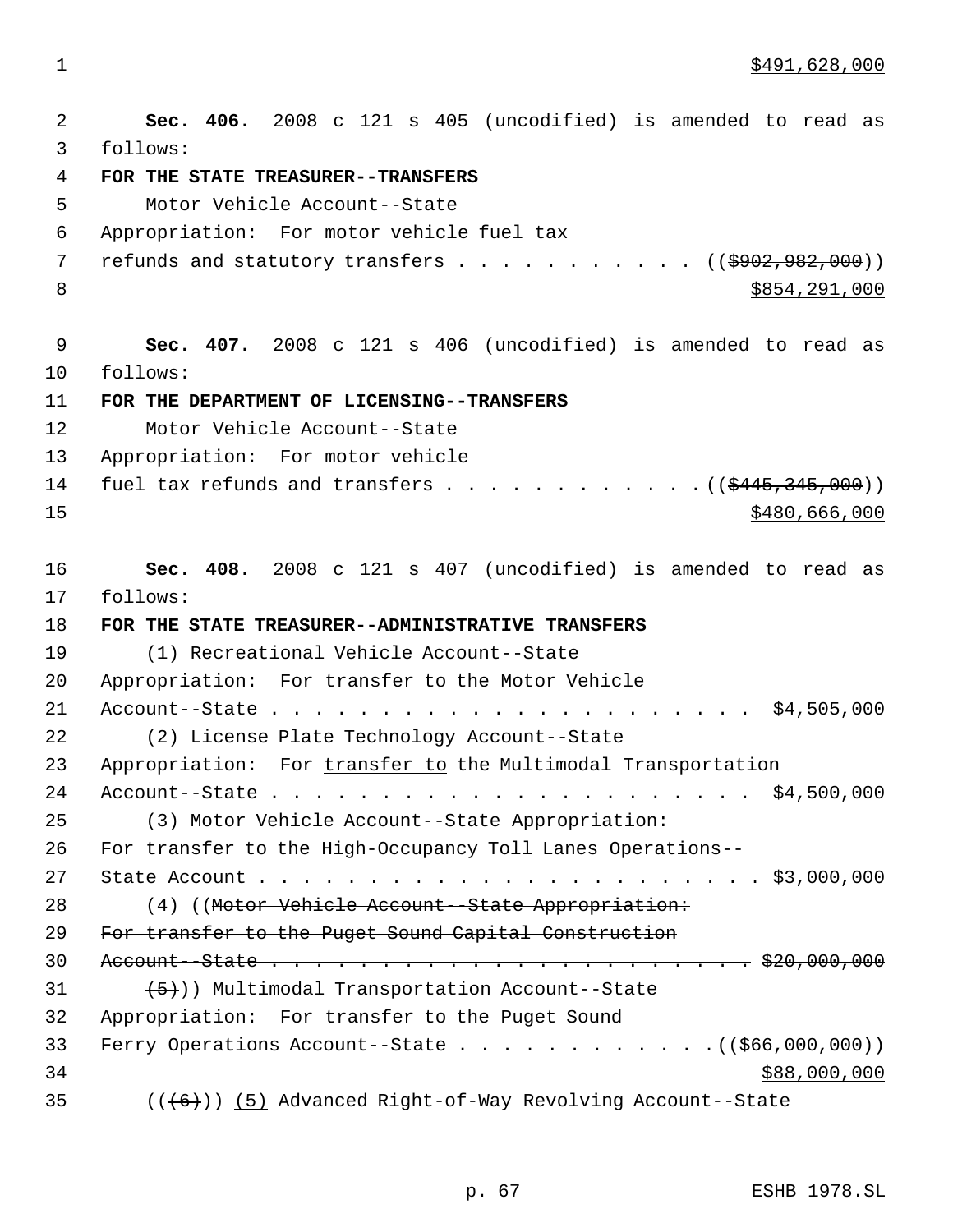Appropriation: For transfer to the Motor Vehicle Account--State . . . . . . . . . . . . . . . . . . . . ((\$30,000,000))  $\frac{1}{2}$  3 ( $(\overline{7})$ ) (6) Waste Tire Removal Account--State Appropriation: For transfer to the Motor Vehicle Account--State . . . . . . \$5,600,000 (((8) Motor Vehicle Account--State Appropriation: For transfer to the Puget Sound Ferry Operations Account-- State . . . . . . . . . . . . . . . . . . . . . . . . . \$3,000,000 (9) Multimodal Transportation Account--State Appropriation: For transfer to the Transportation  $Infrastructure$  Account - State  $\ldots$  . . . . . . . . . . . . . . \$6,600,000 12 (<del>10)</del>)) (7) Highway Safety Account--State Appropriation: For transfer to the Multimodal Transportation Account--State . . . . . . . . . . . . . . . . . . . . ((\$9,500,000)) \$14,000,000 16 (((11) Urban Arterial Trust Account--State Appropriation: 17 For transfer to the Small City Pavement and Sidewalk Account--State . . . . . . . . . . . . . . . . . . . . . \$1,400,000)) (8) Motor Vehicle Account--State Appropriation: For 20 transfer to the State Patrol Highway Account--State . . . . \$4,000,000 (9) Motorcycle Safety Education Account--State Appropriation: For transfer to the Multimodal 23 Transportation Account--State . . . . . . . . . . . . . . . \$2,500,000 (10) Department of Licensing Services Account--State Appropriation: For transfer to the Motor Vehicle Account--State . . . . . . . . . . . . . . . . . . . . . . \$3,000,000 (11) Motor Vehicle Account--State Appropriation: 28 For transfer to the Special Category C Account--State . . . \$2,000,000 (12) Passenger Ferry Account--State Appropriation: For transfer to the Multimodal Transportation Account--State . . . . . . . . . . . . . . . . . . . . . . \$1,121,000 (13) Multimodal Transportation Account--State Appropriation: For transfer to the Puget Sound Capital 34 Construction Account--State . . . . . . . . . . . . . . . . . \$12,000,000 (14) Transportation Partnership Account--State Appropriation: For transfer to the Transportation 2003 Account (Nickel Account)--State . . . . . . . . . . . \$30,000,000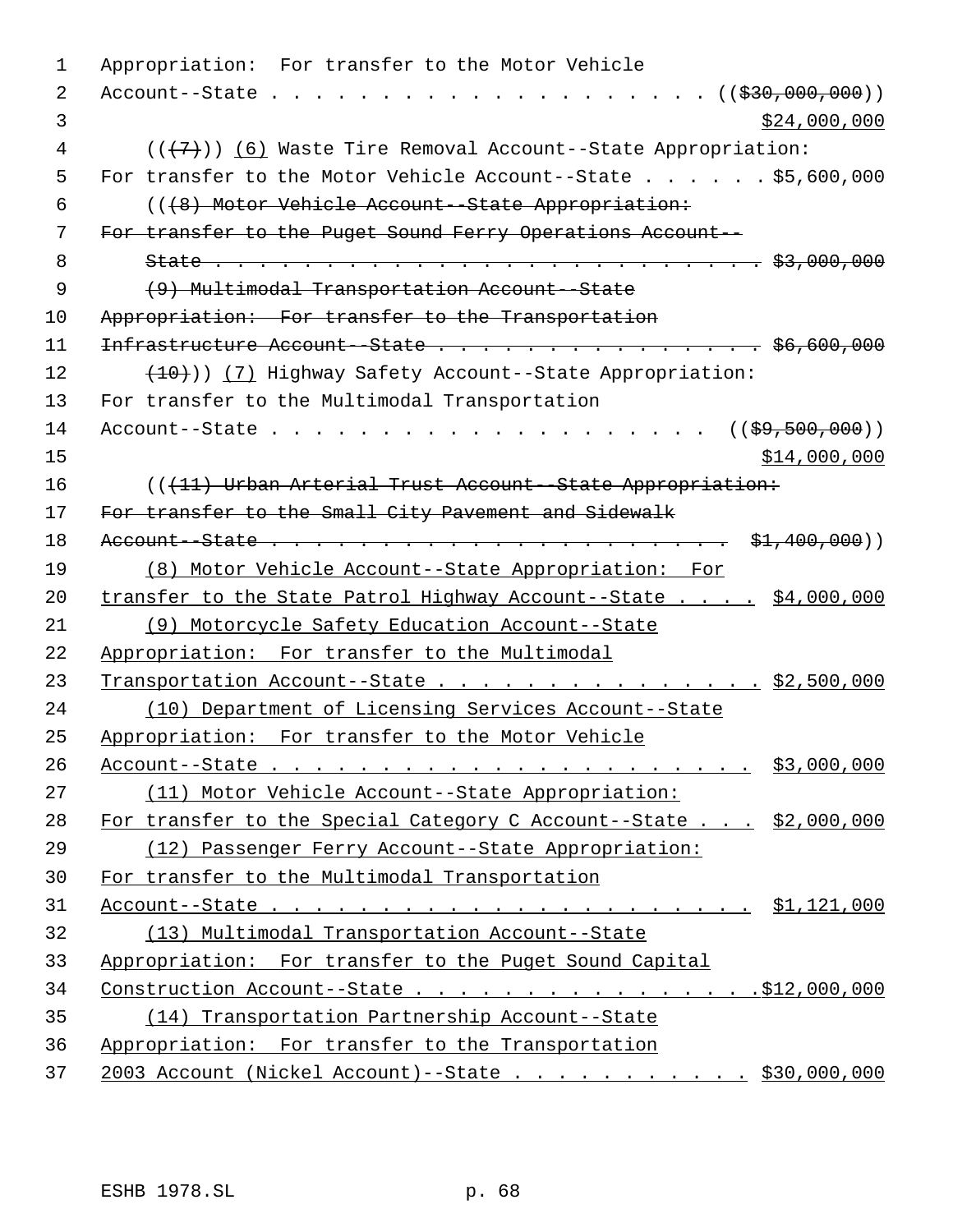The transfers identified in this section are subject to the following conditions and limitations: The amount transferred in subsection (3) of this section may be spent only on "highway purposes" as that term is construed in Article II, section 40 of the Washington state Constitution.

## **MISCELLANEOUS 2007-09 BIENNIUM**

 **Sec. 501.** 2008 c 121 s 605 (uncodified) is amended to read as follows: **SPECIAL APPROPRIATIONS TO THE GOVERNOR--INSURANCE ACCOUNTING SYSTEM** 10 Aeronautics Account--State Appropriation . . . . . . . . . . . . . \$2,000 11 State Patrol Highway Account--State Appropriation . . . . . \$338,000 Puget Sound Capital Construction Account--State Appropriation . . . . . . . . . . . . . . . . . . . . . . \$24,000 14 Transportation Partnership Account--State Appropriation . . . . \$44,000 15 Highway Safety Account--State Appropriation . . . . . . . . \$120,000 16 Motor Vehicle Account--State Appropriation . . . . . . . . . . \$882,000 Puget Sound Ferry Operating Account--State Appropriation . . . \$294,000 18 Urban Arterial Trust Account--State Appropriation . . . . . . \$2,000 Transportation Improvement Account--State Appropriation . . . . \$2,000 Department of Licensing Services Account--State Appropriation . . . . . . . . . . . . . . . . . . . . . . . \$2,000 Multimodal Transportation Account--State Appropriation . . . . \$12,000 Tacoma Narrows Bridge Toll Account--State Appropriation . . . . \$10,000 Transportation 2003 Account (Nickel Account)--State Appropriation . . . . . . . . . . . . . . . . . . . . . . \$120,000 TOTAL APPROPRIATION . . . . . . . . . . . . . . . . \$1,852,000

 The appropriations in this section are subject to the following 28 conditions and limitations: The appropriations in this section fund various state transportation agencies to support the state insurance 30 accounting system. ((From-the-applicable-accounts,-the-office-of financial management shall reduce allotments to the respective agencies 32 by an amount that conforms with the insurance accounting system special appropriations enacted in the 2008 supplemental omnibus appropriations 34 act, Engrossed Substitute House Bill No. 2687 (chapter . . ., Laws of 2008). The allotment reductions under this section shall be placed in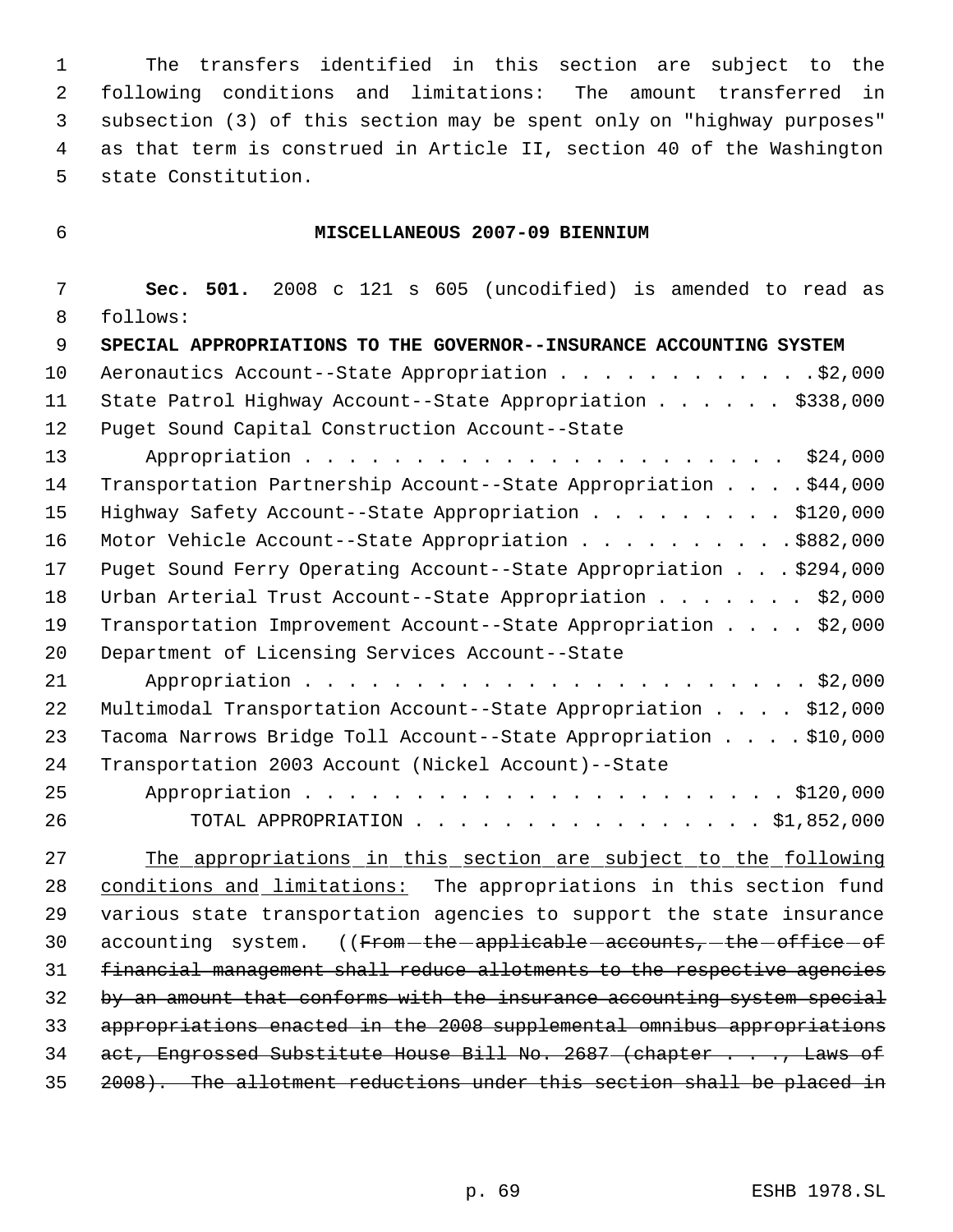1 reserve status and remain unexpended.) The appropriations in this

2 section are provided solely for expenditure into the health care authority administrative account.

 **Sec. 502.** RCW 46.68.065 and 2001 c 285 s 1 are each amended to read as follows:

 There is hereby created the motorcycle safety education account in the highway safety fund of the state treasury, to the credit of which shall be deposited all moneys directed by law to be credited thereto. All expenses incurred by the director of the department of licensing in administering RCW 46.20.505 through 46.20.520 shall be borne by appropriations from this account, and moneys deposited into this account shall be used only for the purposes authorized in RCW 46.20.505 through 46.20.520. During the 2007-2009 fiscal biennium, the 14 legislature may transfer from the motorcycle safety education account 15 such amounts as reflect the excess fund balance of the account.

 **Sec. 503.** RCW 46.68.220 and 1992 c 216 s 5 are each amended to read as follows:

 The department of licensing services account is created in the motor vehicle fund. All receipts from service fees received under RCW 46.01.140(4)(b) shall be deposited into the account. Moneys in the account may be spent only after appropriation. Expenditures from the account may be used only for information and service delivery systems for the department, and for reimbursement of county licensing activities. During the 2007-2009 fiscal biennium, the legislature may transfer from the department of licensing services account such amounts 26 as reflect the excess fund balance of the account.

 **Sec. 504.** RCW 47.60.645 and 2008 c 45 s 2 are each amended to read as follows:

 There is hereby established in the transportation fund the passenger ferry account. Money in the account shall be used for operating or capital grants for ferry systems as provided in chapters 36.54, 36.57A, and 53.08 RCW. Moneys in the account shall be expended with legislative appropriation. During the 2007-2009 fiscal biennium, 34 the legislature may transfer from the passenger ferry account such amounts as reflect the excess fund balance of the account.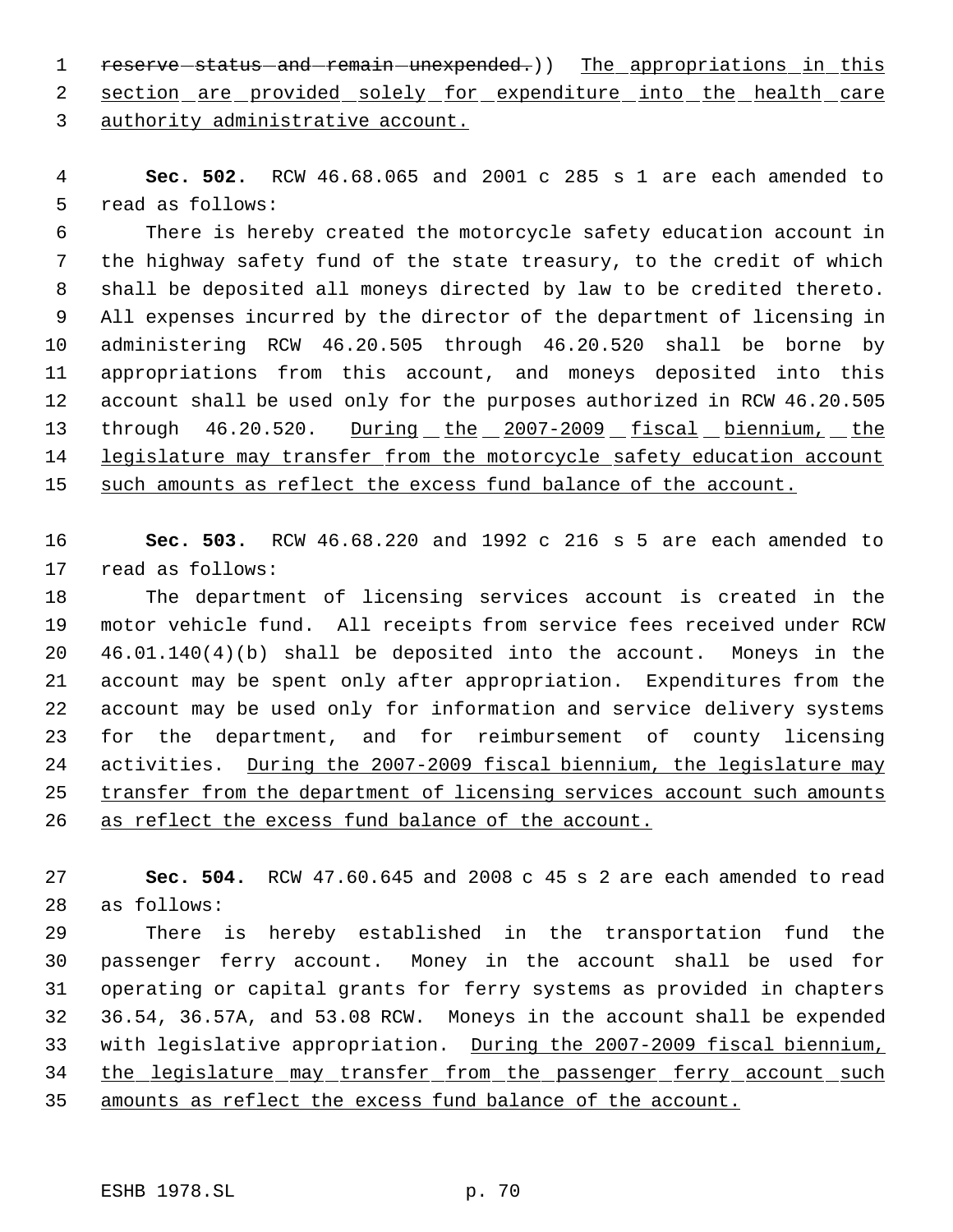NEW SECTION. **Sec. 505.** A new section is added to chapter 46.68 RCW to read as follows:

 During the 2007-2009 fiscal biennium, the legislature may transfer from the transportation partnership account to the transportation 2003 account (nickel account) such amounts as reflect the excess fund balance of the transportation partnership account.

 NEW SECTION. **Sec. 506.** 2008 c 121 s 604 and 2007 c 518 s 713 (uncodified) are each repealed.

NEW SECTION. **Sec. 507.** 2007 c 518 s 108 (uncodified) is repealed.

 NEW SECTION. **Sec. 508.** If any provision of this act or its application to any person or circumstance is held invalid, the remainder of the act or the application of the provision to other persons or circumstances is not affected.

 NEW SECTION. **Sec. 509.** This act is necessary for the immediate preservation of the public peace, health, or safety, or support of the state government and its existing public institutions, and takes effect immediately.

(End of bill)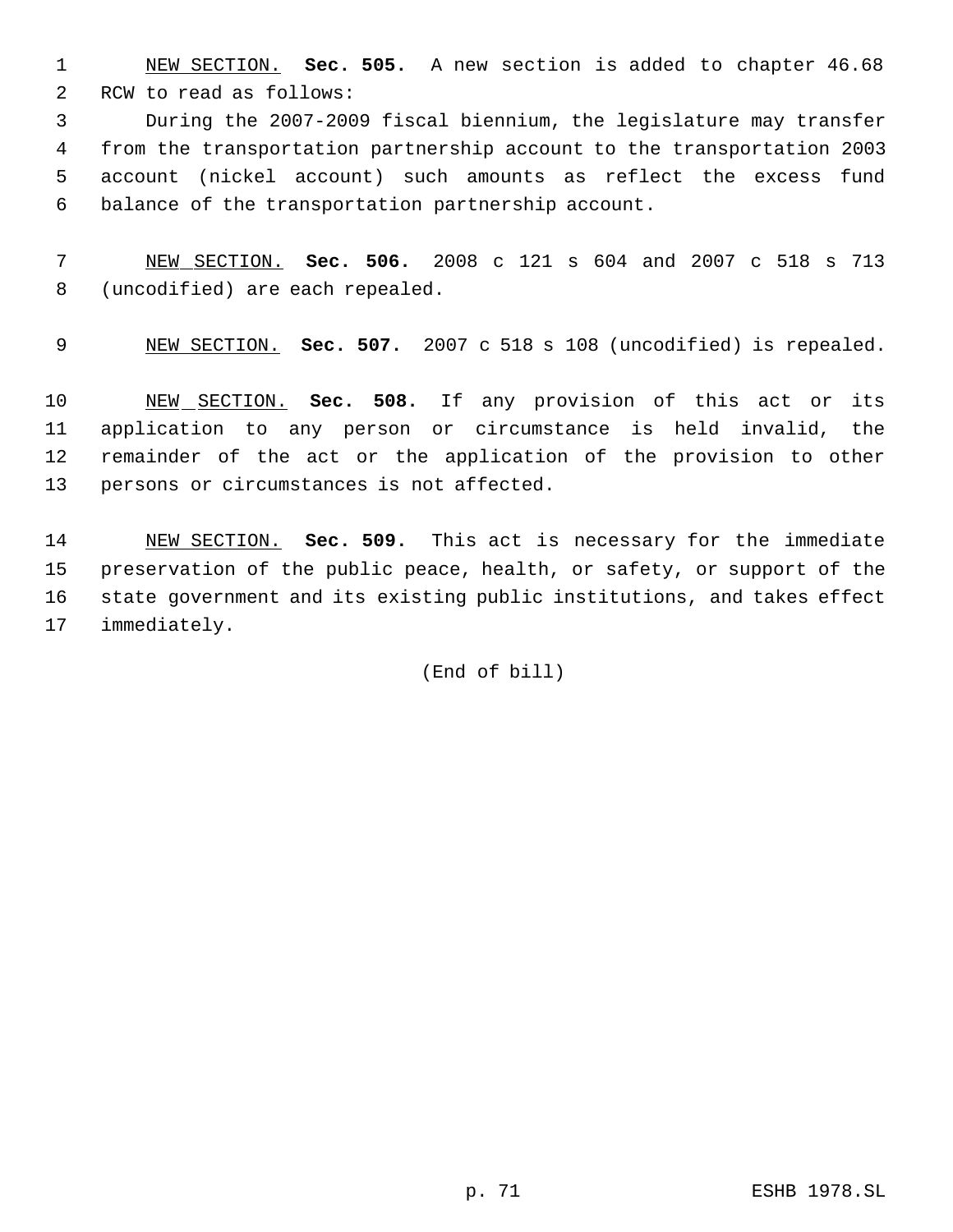| COUNTY ROAD ADMINISTRATION BOARD 6, 39                                 |
|------------------------------------------------------------------------|
|                                                                        |
|                                                                        |
|                                                                        |
| AMERICAN RECOVERY AND REINVESTMENT ACT OF 2009 2                       |
| AVIATION--PROGRAM F                                                    |
| CHARGES FROM OTHER AGENCIES--PROGRAM U 29                              |
| FACILITIES--PROGRAM D--OPERATING 21                                    |
| HIGHWAY MAINTENANCE--PROGRAM M 23                                      |
|                                                                        |
| INFORMATION TECHNOLOGY--PROGRAM C 19                                   |
| LOCAL PROGRAMS--PROGRAM Z--CAPITAL 60                                  |
|                                                                        |
| 48                                                                     |
| PROGRAM D (DEPARTMENT OF TRANSPORTATION-ONLY PROJECTS)--CAPITAL . 40   |
| 22<br>PROGRAM DELIVERY MANAGEMENT AND SUPPORT--PROGRAM H               |
| PUBLIC TRANSPORTATION--PROGRAM V 31                                    |
|                                                                        |
| RAIL--PROGRAM Y--OPERATING 38                                          |
| TOLL OPERATIONS AND MAINTENANCE--PROGRAM B 18                          |
| TRAFFIC OPERATIONS--PROGRAM Q--OPERATING 24                            |
| TRAFFIC OPERATIONS--PROGRAM Q--CAPITAL 51                              |
| TRANSPORTATION PLANNING, DATA, AND RESEARCH--PROGRAM T 27              |
| WASHINGTON STATE FERRIES CONSTRUCTION--PROGRAM W 52                    |
|                                                                        |
| MARINE EMPLOYEES COMMISSION<br>. 5                                     |
| SPECIAL APPROPRIATIONS TO THE GOVERNOR--INSURANCE ACCOUNTING SYSTEM 69 |
| STATE TREASURER                                                        |
|                                                                        |
| BOND RETIREMENT AND INTEREST 64, 65, 66                                |
| STATE REVENUES FOR DISTRIBUTION 66                                     |
|                                                                        |
| STATE TREASURER--BOND RETIREMENT AND INTEREST 66                       |
|                                                                        |
| TRANSPORTATION IMPROVEMENT BOARD 7, 39                                 |
|                                                                        |